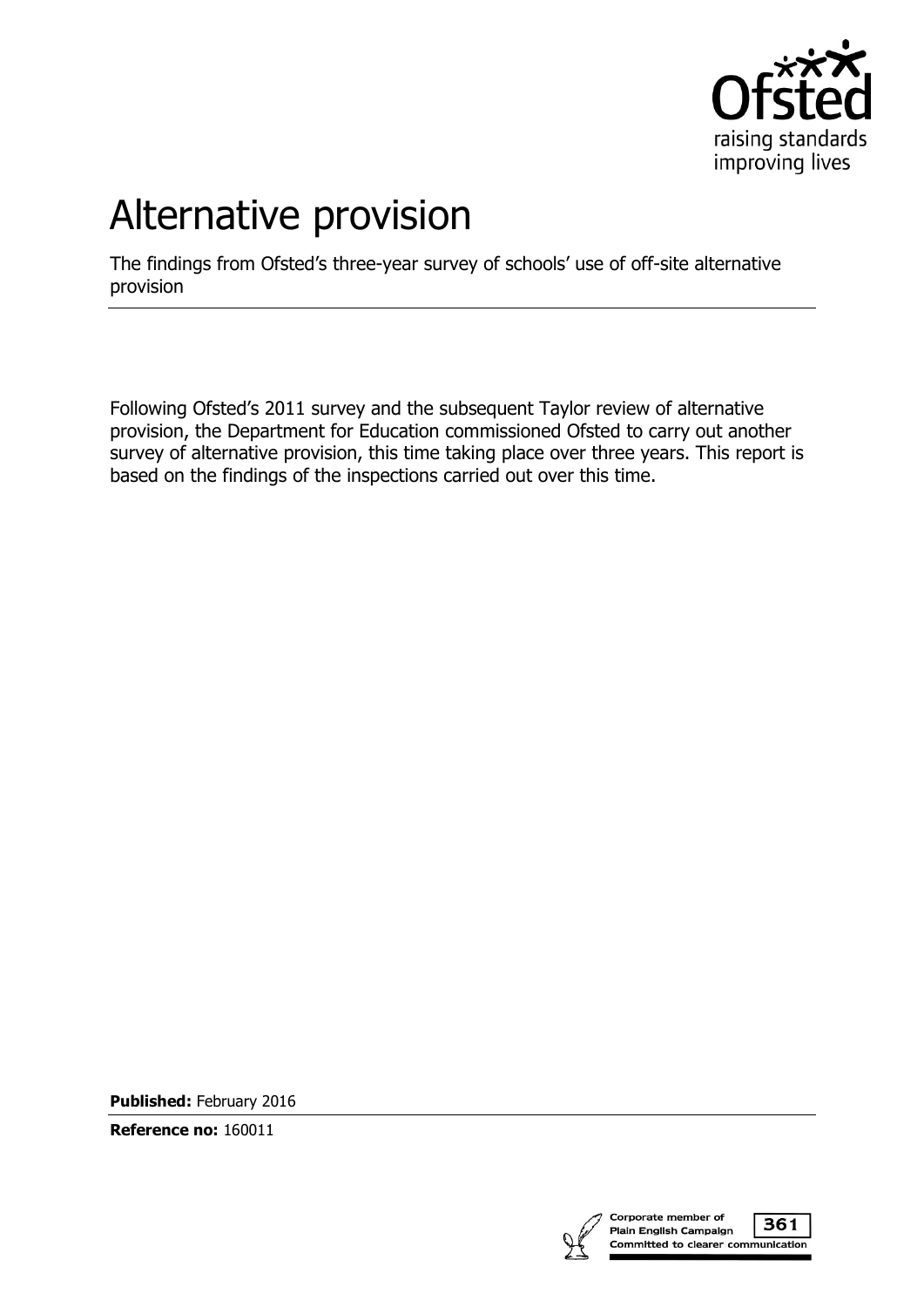The Office for Standards in Education, Children's Services and Skills (Ofsted) regulates and inspects to achieve excellence in the care of children and young people, and in education and skills for learners of all ages. It regulates and inspects childcare and children's social care, and inspects the Children and Family Court Advisory and Support Service (Cafcass), schools, colleges, initial teacher training, further education and skills, adult and community learning, and education and training in prisons and other secure establishments. It assesses council children's services, and inspects services for looked after children, safeguarding and child protection.

If you would like a copy of this document in a different format, such as large print or Braille, please telephone 0300 123 1231, or email enquiries@ofsted.gov.uk.

You may reuse this information (not including logos) free of charge in any format or medium, under the terms of the Open Government Licence. To view this licence, visit www.nationalarchives.gov.uk/doc/open-government-licence, write to the Information Policy Team, The National Archives, Kew, London TW9 4DU, or email: psi@nationalarchives.gsi.gov.uk.

This publication is available at www.gov.uk/government/organisations/ofsted.

Interested in our work? You can subscribe to our monthly newsletter for more information and updates: http://eepurl.com/iTrDn.

Piccadilly Gate Store Street Manchester M1 2WD

T: 0300 123 1231 Textphone: 0161 618 8524 E: enquiries@ofsted.gov.uk W: www.gov.uk/government/organisations/ofsted

No. 160011

 $\mathsf{Of}^\mathsf{xxx}\mathsf{A}$ 

© Crown copyright 2016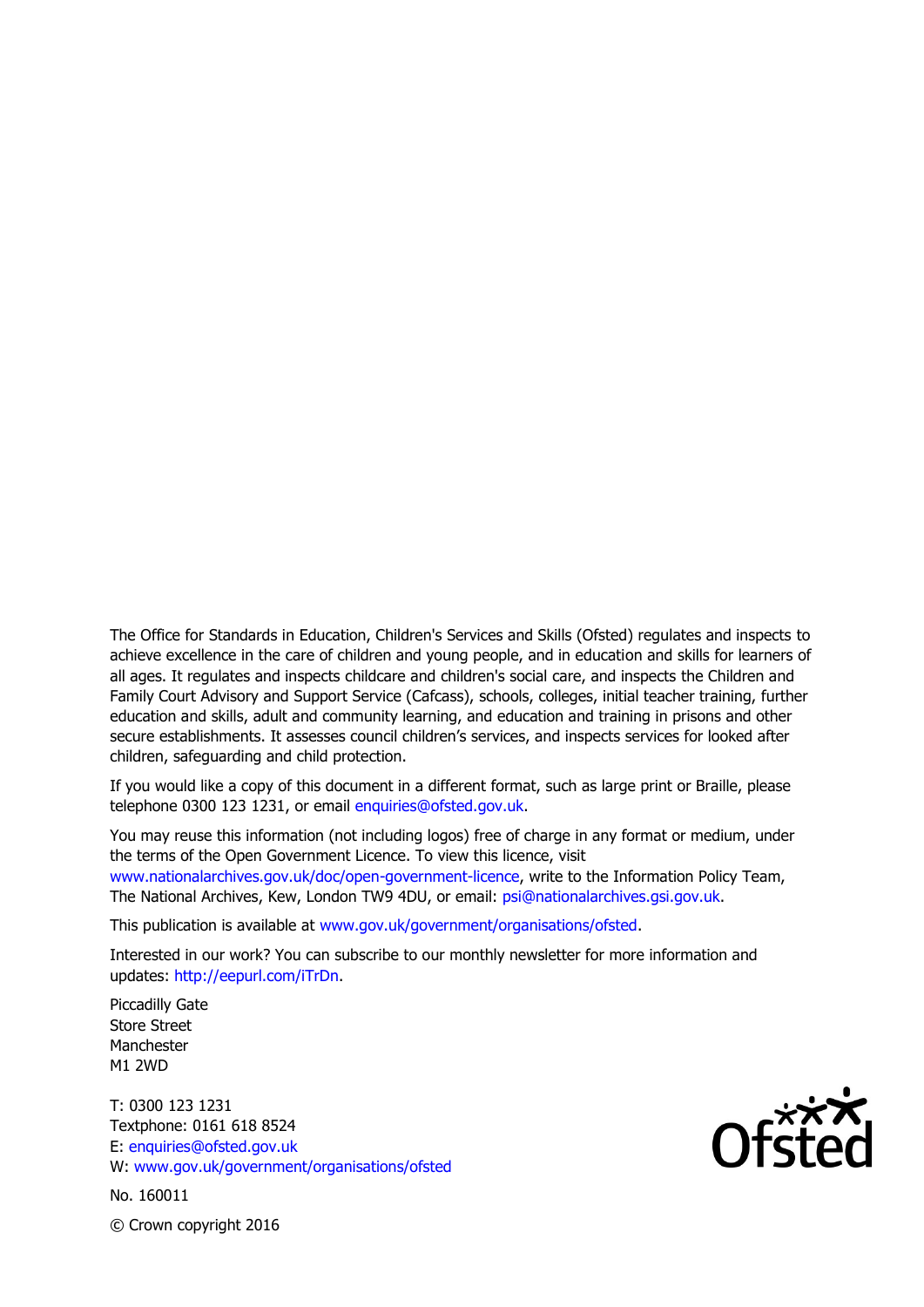# **Contents**

| <b>Executive summary</b>                                     | 4        |
|--------------------------------------------------------------|----------|
| <b>Key findings</b>                                          | 7        |
| <b>Recommendations</b>                                       | 8        |
| <b>Background</b>                                            | 9        |
| <b>Organising alternative provision</b>                      | 10       |
| Finding and commissioning                                    | 10       |
| Checking the safety and suitability of the placement         | 13       |
| Sharing information about the pupils' needs                  | 13       |
| Induction arrangements                                       | 15       |
| Achieving a balanced and appropriate curriculum              | 16       |
| Safeguarding and health and safety                           | 20       |
| Schools' visits to providers                                 | 20       |
| Assessing potential risks                                    | 20       |
| Safeguarding checks on staff                                 | 22       |
| Child protection                                             | 23       |
| Checking pupils' attendance                                  | 25       |
| Helping pupils to keep themselves safe                       | 25       |
| <b>Assuring quality and impact</b>                           | 27       |
| Monitoring learning and teaching                             | 27       |
| Tracking personal and social skills<br>The role of governors | 29<br>30 |
|                                                              |          |
| The quality of the accommodation                             | 31       |
| <b>Outcomes</b>                                              | 32       |
| English and mathematics qualifications                       | 33       |
| Academic progress from starting points                       | 34       |
| Accreditation gained from alternative provision placements   | 35       |
| Employability and skills for life                            | 36       |
| <b>Pupils' views</b>                                         | 38       |
| Developing alternatives to off-site provision                | 40       |
| Ofsted's inspection of alternative provision                 | 42       |
| Unregistered providers                                       | 43       |
| <b>Annex A: schools visited</b>                              | 45       |
| <b>Annex B:</b>                                              | 49       |
| The pupils involved                                          | 49       |
| The providers                                                | 51       |
| <b>Bibliography</b>                                          | 52       |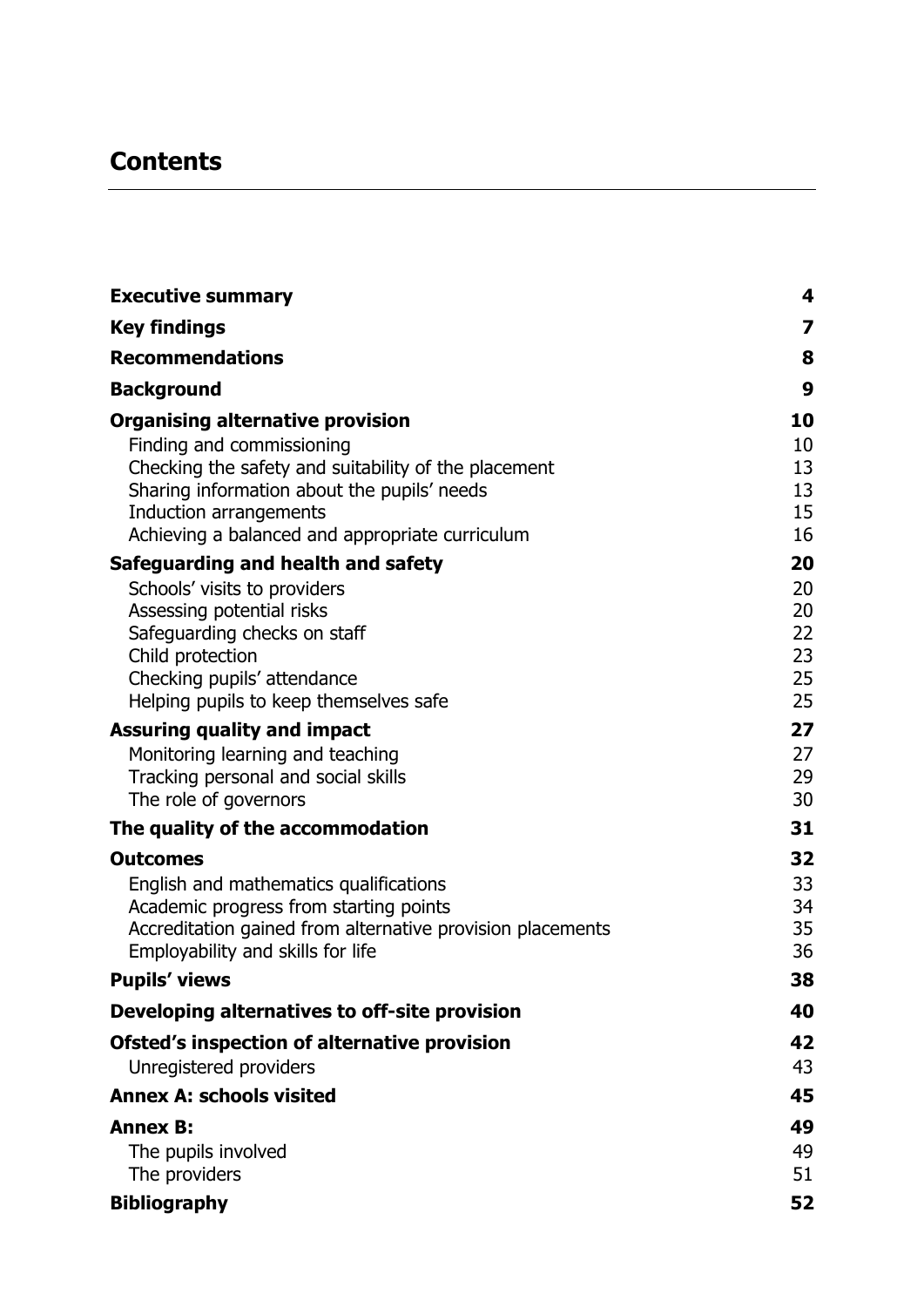

# <span id="page-3-0"></span>**Executive summary**

In 2011, Ofsted published a survey about schools' use of off-site alternative provision<sup>1</sup>. Many of the findings were not positive. At that time, despite some pupils' evident enjoyment of their placements, and some very good work by some schools and providers, there were too many weaknesses in the use and quality of provision. Too many pupils were in unsuitable placements, were not paid enough attention by their schools and were not achieving as well as they should.

Following Ofsted's 2011 survey and the subsequent Taylor review of alternative provision,<sup>2</sup> the Department for Education (DfE) commissioned Ofsted to carry out another survey of alternative provision, this time taking place over three years. The survey was intended to find out whether the picture was improving. A report on the interim findings was published in July 2014. This report is about the findings from the whole three-year survey, during which inspectors visited 165 schools and 448 of the alternative providers they used.

So what has changed since 2011? $3$ 

In 2011, Ofsted recommended to the DfE that providers should be registered, and therefore inspected, if they provided more than one day's education a week to pupils. The Taylor review of alternative provision did not recommend further registration, but did note:

> 'At the moment there is no system for sanctioning or closing down an inadequate provider if it is too small to be covered by the DfE registration requirement and thus Ofsted's inspection remit. This means that children can be placed in inadequate or dangerous provision without there being any external monitoring.'

It remains the case that alternative providers that offer only part-time education and even those that provide full-time education to very small numbers of pupils<sup>4</sup> do not have to be registered. This remains a concern and means that pupils can spend all or the majority of their week at a placement that receives no external inspection or regulation. Schools are responsible for ensuring the quality of the placements to which they send their pupils. Most of the schools in this latest survey did assure the

j

<sup>&</sup>lt;sup>1</sup> Alternative provision, Ofsted, June 2011; [www.gov.uk/government/publications/alternative](http://www.gov.uk/government/publications/alternative-provision-education-outside-school)[provision-education-outside-school.](http://www.gov.uk/government/publications/alternative-provision-education-outside-school) Alternative provision can be defined as something in which a pupil participates as part of their regular timetable, away from the site of the school or the pupil referral unit where they are enrolled, and not led by school staff.

<sup>&</sup>lt;sup>2</sup> Improving alternative provision, Department for Education, March 2012; [www.gov.uk/government/publications/improving-alternative-provision.](http://www.gov.uk/government/publications/improving-alternative-provision)

 $3$  It is not possible to make a direct comparison between the findings from the first survey and the findings from the current survey, as different schools have been visited. However, methodology and questions were very similar so valid conclusions may be reached.

 $4$  A provider of alternative provision should be registered as an independent school if it caters full-time for five or more pupils of compulsory school age; or one such pupil who is looked after or has a statement of special educational needs.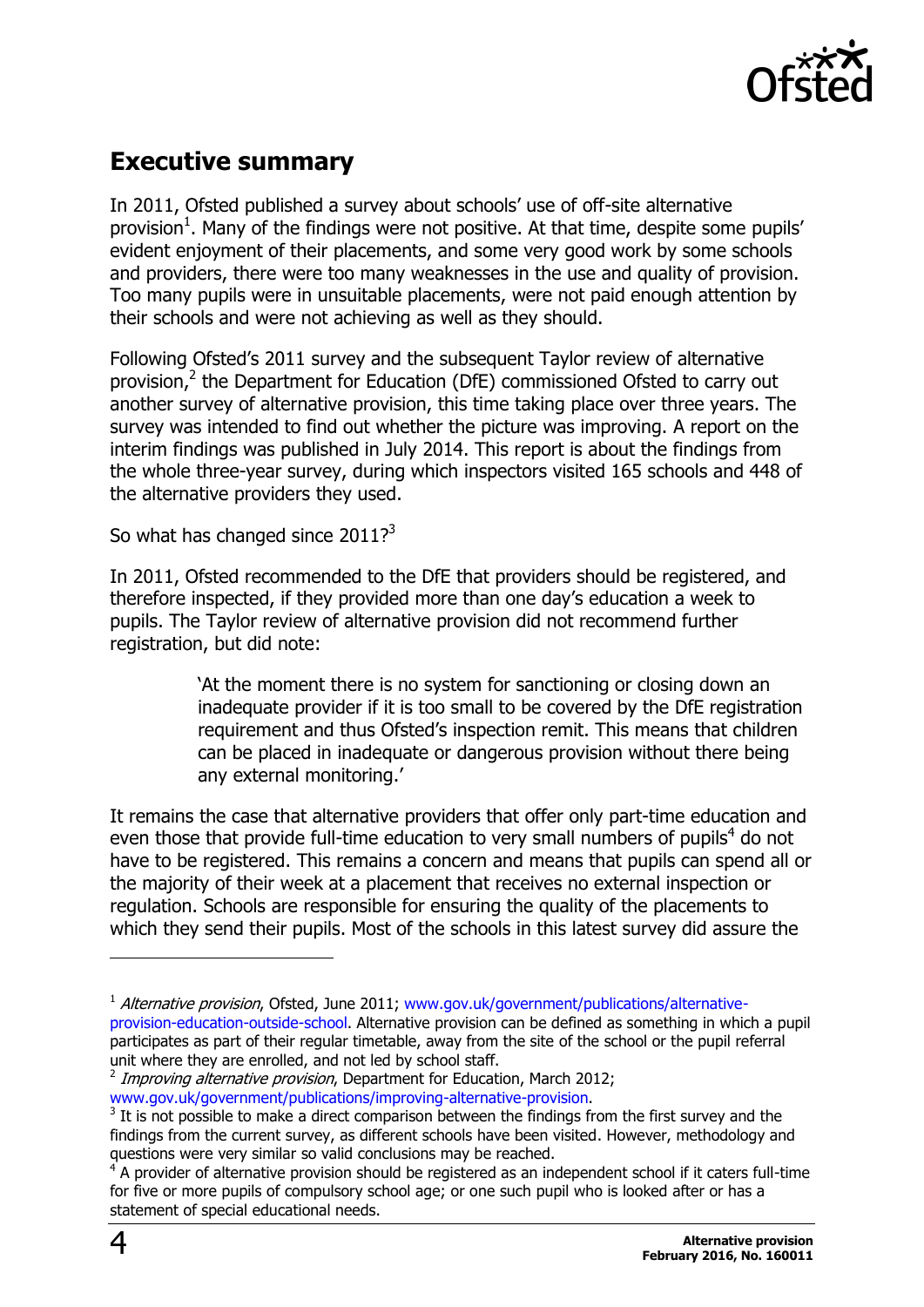

quality of the provision reasonably well, but there are risks involved in this situation, particularly as many of the pupils who attend alternative provision are the most vulnerable and disenfranchised in our education system.

Some providers in this survey were not registered even when they should have been. During the course of the survey, Her Majesty's Inspectors found 14 providers that were contravening the regulations about registration. This is a very worrying situation, particularly considering that the schools were sending some of their most vulnerable pupils to these placements, sometimes for five days a week.

Schools generally paid careful attention to the checks providers had carried out on their staff. However, there is no specific reference to off-site alternative provision in the government's latest guidance on safeguarding. This situation sometimes leaves schools uncertain about what is required and what would be considered to be good practice with regard to checks on alternative providers.

Other weaknesses also remain. The survey showed that some pupils were still missing out on English and mathematics teaching at school on the days when they attended their alternative provision, although the picture now is better than in 2011. There were substantial gaps in some pupils' timetables in almost a tenth of the schools visited, either with insufficient provision for English and mathematics, or timetables that were too narrowly focused on a very few activities across each week. When pupils do miss key subjects, they can find it very difficult to catch up. As a result, they often underachieve and do not gain the qualifications they should.

Pupils who attended alternative provision full time sometimes studied a very narrow range of subjects, and the English and mathematics qualifications they were enabled to take were only at a very low level. Occasionally these pupils did not receive a fulltime education.

Too many schools lacked clarity about what constituted 'good progress' for their pupils who attended alternative provision. In some cases, individualised target setting led to a low level of challenge and low expectations of performance that were out of line with national expectations.

It remained the case that too few schools evaluated properly the quality of teaching that their pupils were receiving at the alternative provision. This hampered their ability to evaluate the quality of the provision effectively. Less than a third of the schools visited carried out any systematic evaluation of the quality of teaching and learning at the placements they were using, either individually or in conjunction with the local authority or partnership.

Alternative providers were often not well informed enough about aspects such as child protection, the use of social media by pupils and general e-safety. Providers frequently encountered serious safeguarding concerns that they had to refer to schools. However, only a quarter of the providers had received any written information about child protection from schools. Very few had received any guidance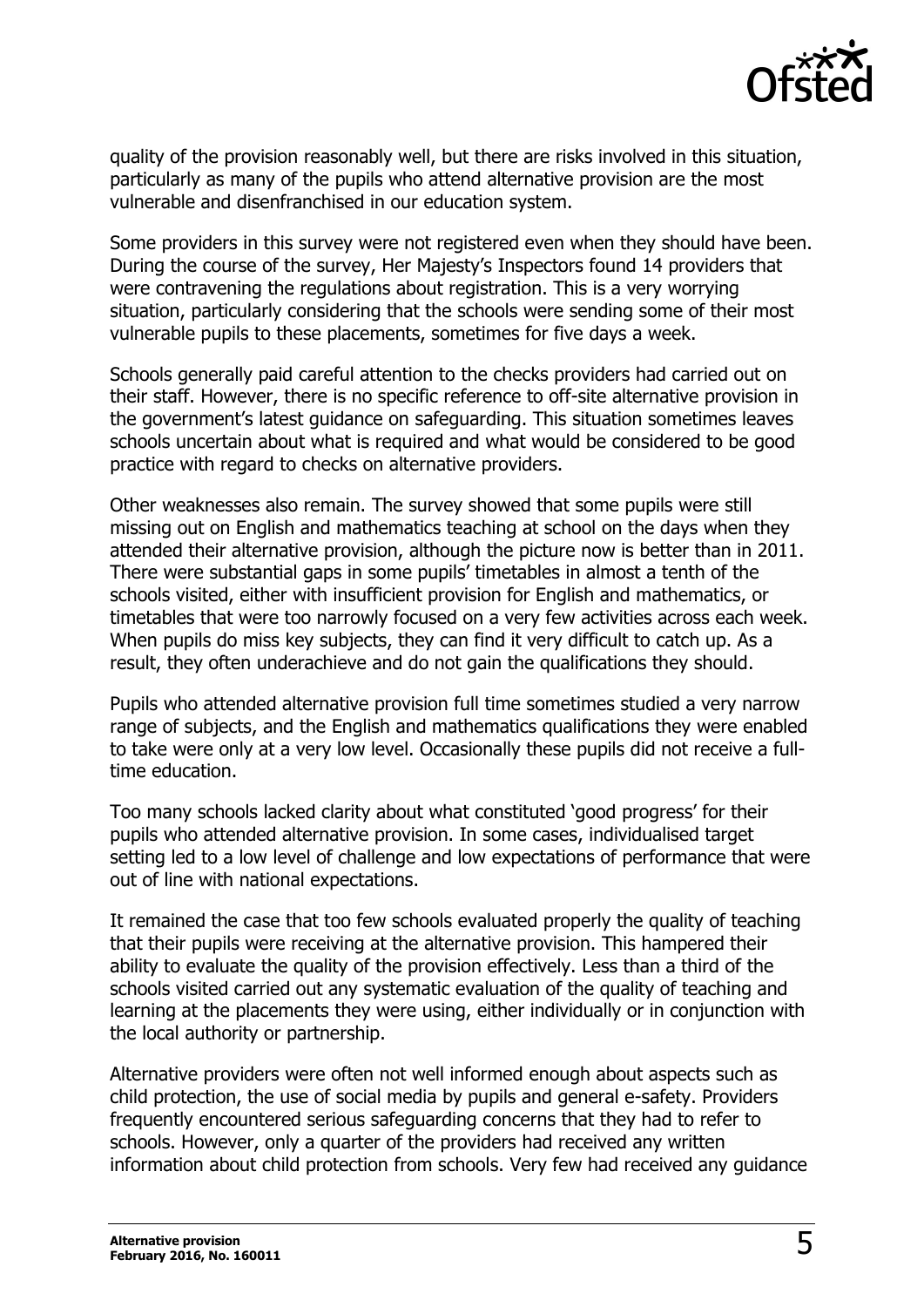

about e-safety, the safe use of social media or social networking. The majority of provider staff had not attended any formal child protection training.

The survey inspections carried out over the last three years did suggest, however, that despite the weaknesses highlighted above, many schools were using alternative provision in a more considered way than in 2011. The schools were largely paying careful attention to ensuring that the provision they selected was safe and suitable for their pupils. Many schools were working effectively together to find the best provision and to check it really was up to standard. The 2011 report noted that sometimes pupils who attended alternative provision were 'out of sight and out of mind' once they were at the provider. The schools in this survey were mainly paying proper attention to their pupils and taking responsibility for making sure they were doing well.

In 2011, very few of the schools surveyed were systematically tracking the impact of alternative provision on pupils' personal development and well-being. In contrast, almost half the schools visited for this survey were doing so. The planned pathway between alternative provision and continuing study at school, college, an apprenticeship or employment was clear in 85% of the schools visited. Schools that had discussed careers at an early stage with their pupils helped those pupils to show strong commitment to their education at the alternative provision. Pupils frequently valued alternative provision as an opportunity to make better-informed decisions about their future.

Many providers, keen to give pupils a good-quality experience and to be chosen by schools, commonly told inspectors they had taken note of Ofsted's 2011 findings and worked with schools to raise their standards. Equally, many schools had also taken note of the survey's findings, the subsequent interim report in 2014 and letters published on the Ofsted website as a result of survey inspections to neighbouring schools. Schools have used these findings to improve their use of alternative provision. Almost all the alternative providers visited during the survey were of a reasonable standard; some were excellent. It is encouraging that many schools and local authorities gave inspectors examples of where they had stopped using providers that were not good enough. Some schools had decided to use less off-site alternative provision, or not to use any at all.

Since 2011, Ofsted has changed considerably the way in which it inspects schools' use of alternative provision. Schools are now assessed during all section 5 inspections about how effectively they make sure that any alternative provision they use is safe for pupils and ensure that those pupils are making progress and behaving and attending well. Many schools have shown good improvements in this aspect of their work over time. However, Ofsted will continue to pay close attention to alternative provision as part of the inspection of schools under the 'Common inspection framework'.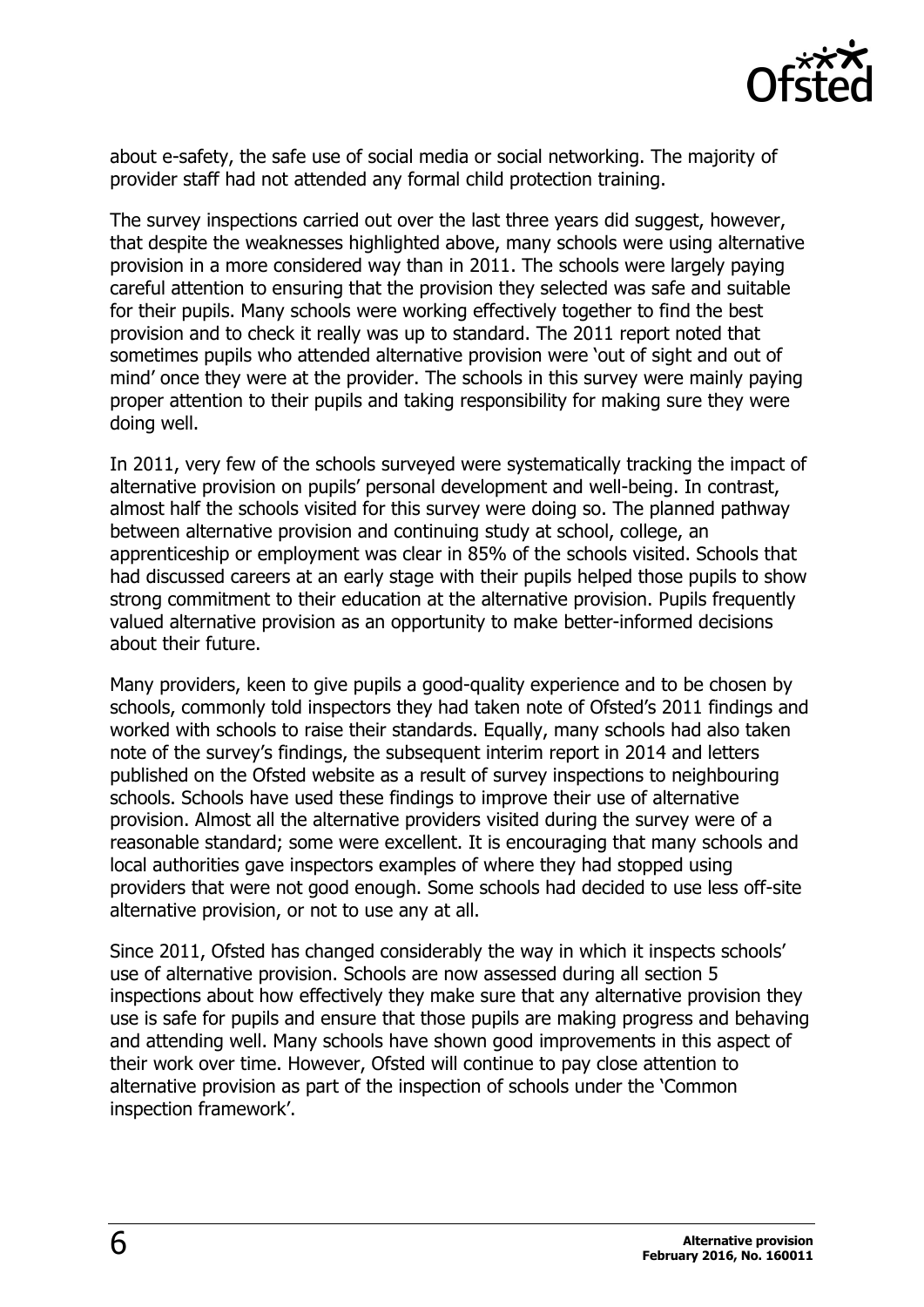

# <span id="page-6-0"></span>**Key findings**

- More schools appeared to be refusing to use provision they did not think was of a good enough standard. The schools visited were largely selecting alternative provision carefully to ensure that it was safe and suitable for their pupils. Where good quality provision was not available, some of the schools were developing inhouse alternatives to off-site provision.
- Some schools were still not taking enough responsibility for ensuring the suitability of the placements they set up. A few of the schools in the survey placed pupils at an off-site provider without having visited first to check its safety and suitability. Some schools did not check for themselves that the relevant safety standards were met.
- $\blacksquare$  A greater proportion of schools than in 2011 are now working in partnership with each other to find and commission alternative provision. At its best, this practice was seen to lead to a rigorous process for assuring the quality of the provision and rejecting anything that was not up to standard.
- **Providers were usually safe places with a reasonable quality of accommodation** and resources. The best provision seen during the survey was of a very high standard. However, there was often a contrast between high-quality accommodation for vocational courses and classrooms unsuited to promoting high academic standards.
- A small number of providers contravened regulations about registration. They were taking more than five pupils on a full-time basis when they should not have been doing so. Schools did not always check providers' registration status properly or at all, and still sent pupils to the provision.
- Schools were generally sharing good quality and valuable information about individual pupils with the providers. This is a significant improvement on the situation in 2011. However, in the schools surveyed, sometimes the information about pupils' academic capabilities was insufficient and providers did not fully understand how to use it to support learning and promote achievement.
- In a quarter of the schools surveyed, the curriculum for pupils who attended alternative provision on a part-time basis was too narrow. While that was an improving picture since 2011, it meant that these pupils did not have the opportunities they required to prepare them for their next steps in education or training. More positively, the vast majority of pupils who attended alternative provision were taking English and mathematics qualifications, usually at an appropriate level.
- Occasionally, pupils whose alternative provision placements were theoretically 'full time' were not actually receiving a full-time education.
- $\blacksquare$  The vast majority of providers had carefully assessed the risks that pupils might encounter during their placements, either through the activity they were doing or through their own behaviour. The best practice was seen where schools and providers took joint responsibility for ensuring that good quality assessments of any risk were carried out. However, around 7% of providers had not had any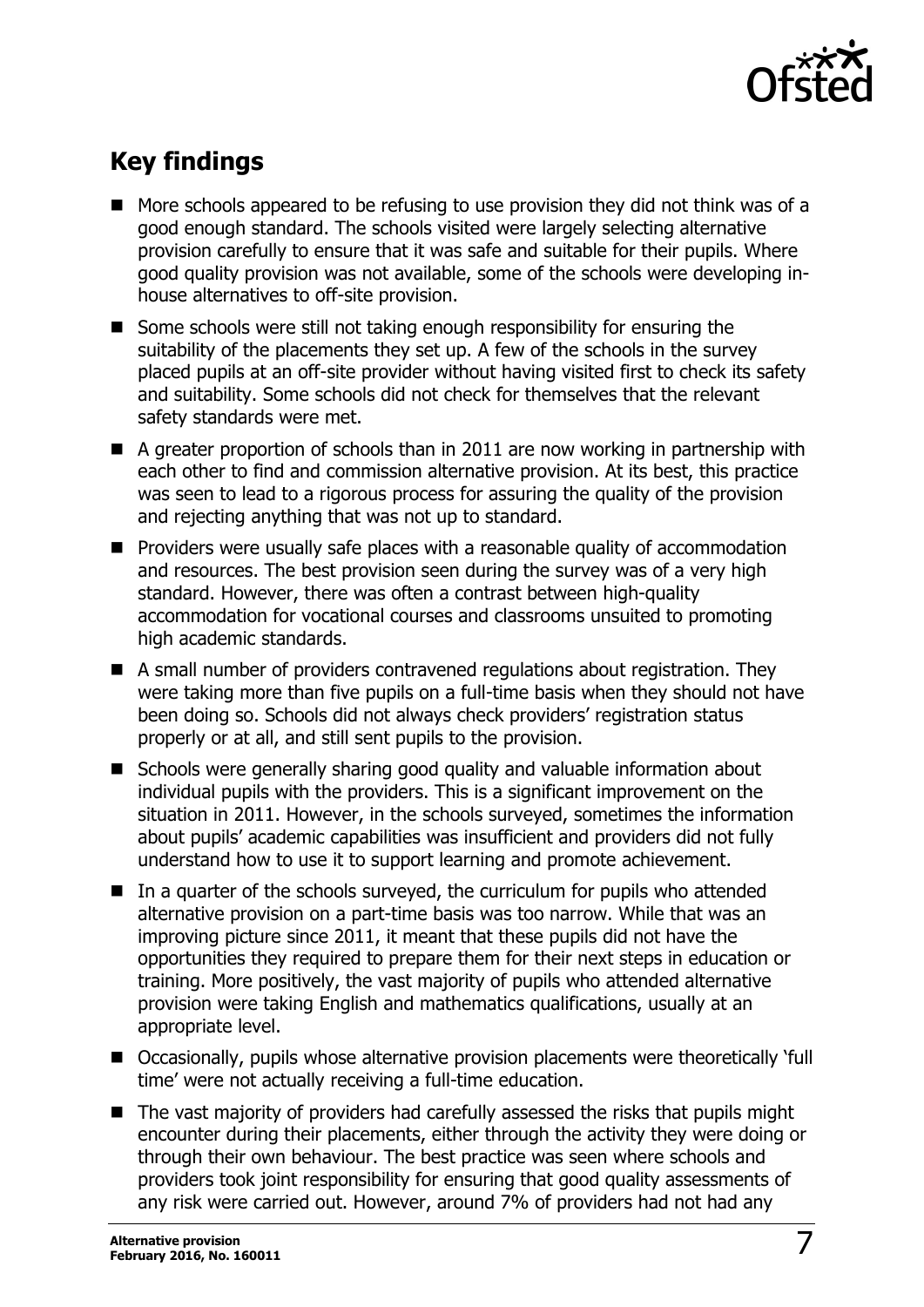

conversations with schools about potential risks or were unable to provide any evidence of the risk assessment processes to inspectors.

- All schools visited had appropriate procedures to check that pupils had arrived at the placement when they should, and to follow up any non-attendance.
- The overwhelming majority of pupils had positive comments to make about the provision, what they were learning, how well they were supported and the impact the provision was having on their behaviour, attitudes, attendance and outcomes at school.

### <span id="page-7-0"></span>**Recommendations**

School leaders should:

- check carefully the registration status of each provider they use and check whether they should be registered if they are not
- never use alternative provision that is contravening the regulations about registration
- $\blacksquare$  ensure that they check whether staff at registered alternative provision have had the appropriate checks, for example Disclosure and Barring Service (DBS) checks
- consider fully the potential risks involved in unregistered placements where no staff or not all staff have DBS or other relevant checks and act to minimise these
- discuss, agree and give to providers information **in writing** about social networking, the use of social media and e-safety, making the school's expectations clear
- **E** give providers good quality information **in writing** about the school's expectations for child protection and procedures they should follow if they have a concern about a pupil
- support providers to access appropriate safeguarding training and information for providers
- systematically evaluate the quality of teaching and learning at the alternative provision they use, and the impact of this on pupils' progress towards the qualifications they are studying at their placements
- systematically evaluate the academic, personal and social progress being made by all pupils who attend alternative provision, ensuring that the targets set for academic progress are suitably challenging
- consider ways to track and evaluate the impact of alternative provision on pupils' employability skills
- $\blacksquare$  ensure that governors understand the progress made by pupils who attend alternative provision so they can ensure that decisions made about value for money are well informed.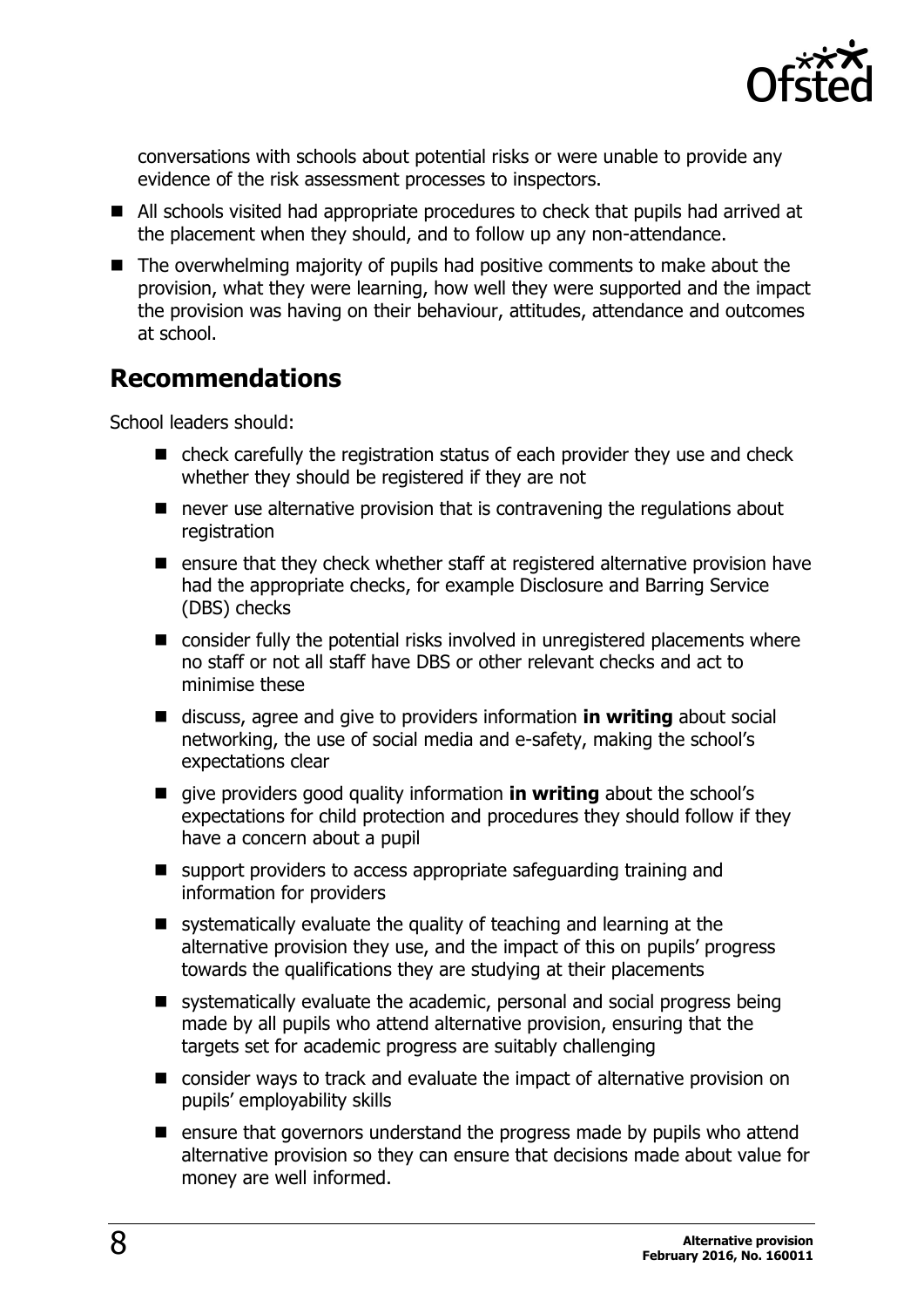

The DfE should:

- qive schools clear quidance about how they can best check the safety and suitability of staff working in unregistered alternative provision
- $\blacksquare$  strongly consider revising the threshold for providers to register as independent schools
- consider the findings of this survey alongside the recent government consultation about out-of-school education settings
- qive Ofsted direct access, as necessary, to all alternative providers that take pupils of compulsory school age for six hours or more.

Ofsted will:

- continue to evaluate thoroughly the use of alternative provision in all section 5 inspections
- $\blacksquare$  include a special focus on alternative provision in a proportion of inspections of secondary schools, to include visits to alternative providers.

### <span id="page-8-0"></span>**Background**

- 1. In 2011, Ofsted published a survey about schools' use of off-site alternative provision. 5 The DfE commissioned a further survey, which began in September 2012 and ended in July 2015. An interim report was published in July 2014 summarising the findings from the first year's survey inspections.<sup>6</sup> This report noted that the way in which schools commissioned and selected alternative provision appeared to be getting better. Similarly, the information and support schools gave to providers was improving. However, a number of weaknesses remained at that point, including the way in which providers reported information about pupils' progress to their schools, and the pupils' academic outcomes.
- 2. Alternative provision is commonly defined as education outside school, arranged by local authorities or schools themselves. For the purpose of Ofsted's 2011 survey and again for this latest three-year survey, alternative provision was defined as something in which a young person participates as part of their regular timetable, away from the site of the school or the pupil referral unit and not led by school staff. Schools can use such provision to try to prevent exclusions, or to re-engage pupils in their education. Pupil referral units are themselves a form of alternative provision, but many pupils who are on the roll of a pupil referral unit also attend additional forms of alternative provision off site.

 $\overline{a}$ 

<sup>&</sup>lt;sup>5 5</sup> Alternative provision, Ofsted, June 2011; [www.gov.uk/government/publications/alternative](http://www.gov.uk/government/publications/alternative-provision-education-outside-school)[provision-education-outside-school.](http://www.gov.uk/government/publications/alternative-provision-education-outside-school)

<sup>6</sup> Alternative provision: a report on the findings of the first year of a three-year survey, Ofsted 2014; [www.gov.uk/government/publications/alternative-provision-a-report-on-the-findings-from-the-first](http://www.gov.uk/government/publications/alternative-provision-a-report-on-the-findings-from-the-first-year-of-a-three-year-survey)[year-of-a-three-year-survey.](http://www.gov.uk/government/publications/alternative-provision-a-report-on-the-findings-from-the-first-year-of-a-three-year-survey)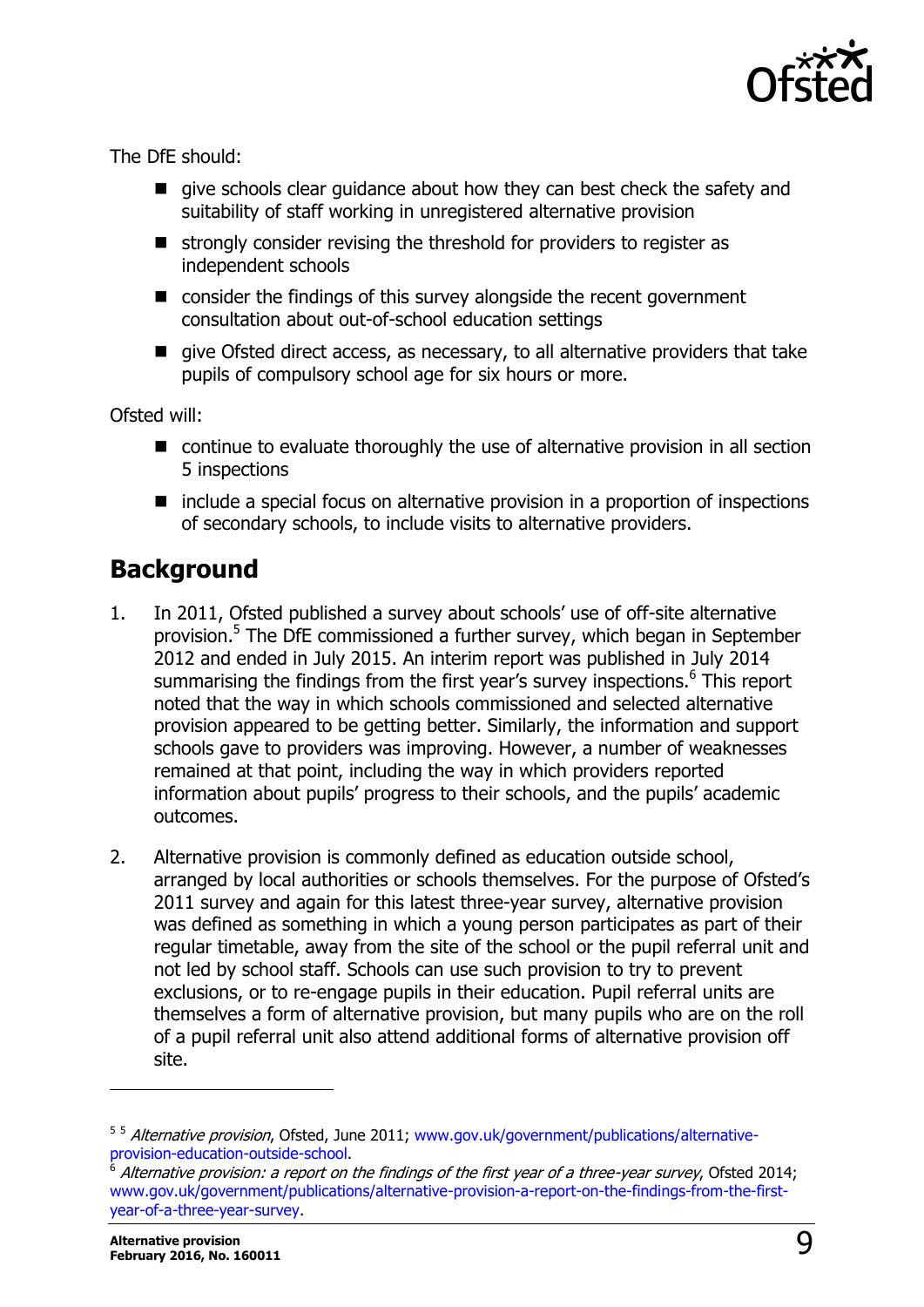

- 3. Alternative provision remains a largely uninspected and unregulated sector. Beyond pupil referral units and other full-time provision, there is no requirement for the majority of alternative providers to register with any official body and no formal arrangements to evaluate their quality. In some cases, pupils do not gain accredited qualifications during their placement, so results are often not available as a measure of quality either. Despite this lack of regulation and accountability, some pupils spend a significant proportion of their week away from their school or unit attending an alternative provision.
- 4. Alternative provision can be set up by the public, voluntary and private sectors. Some local authorities hold a database of provision that they have selected and that they believe to be of suitable quality for their schools and pupil referral units to use. However, this does not exist in all areas.
- 5. Each of the survey inspections had two parts. Inspectors first visited the selected school to evaluate how well the school had planned, commissioned, monitored and evaluated its alternative provision. Inspectors then selected a range of the providers used by the school and visited the pupils at each of these sites. This allowed inspectors both to evaluate how successfully the school managed its use of alternative provision, and to see first-hand how well the providers met the pupils' needs. This method gave inspectors a wealth of valuable evidence about how well pupils were kept safe, as well as how well they were achieving. During the three years of the survey, inspectors visited  $165$  schools<sup>7</sup> and 448 of the alternative providers that they used.
- 6. The schools visited were judged to be outstanding, good or requires improvement at their last section 5 inspection. In the initial telephone call to the selected schools, Ofsted established whether the school used any alternative provision. If none was used, no visit took place. Of the 417 schools initially contacted as part of this survey, 251 were identified as unsuitable.

# <span id="page-9-0"></span>**Organising alternative provision**

### <span id="page-9-1"></span>**Finding and commissioning**

7. In 2011, Ofsted's report on alternative provision noted that schools' arrangements for finding and commissioning alternative provision:

> 'varied from being very centralised and formalised through the local authority, to very individualised arrangements using only their own contacts. Between these two extremes, some schools and units worked in partnership with others to find and set up their provision.'

The findings from this current survey are similar. Methods ranged from a fully centralised system, where the local authority found and commissioned the

j

 $<sup>7</sup>$  This includes maintained schools and academies and the six pupil referral units that were visited.</sup>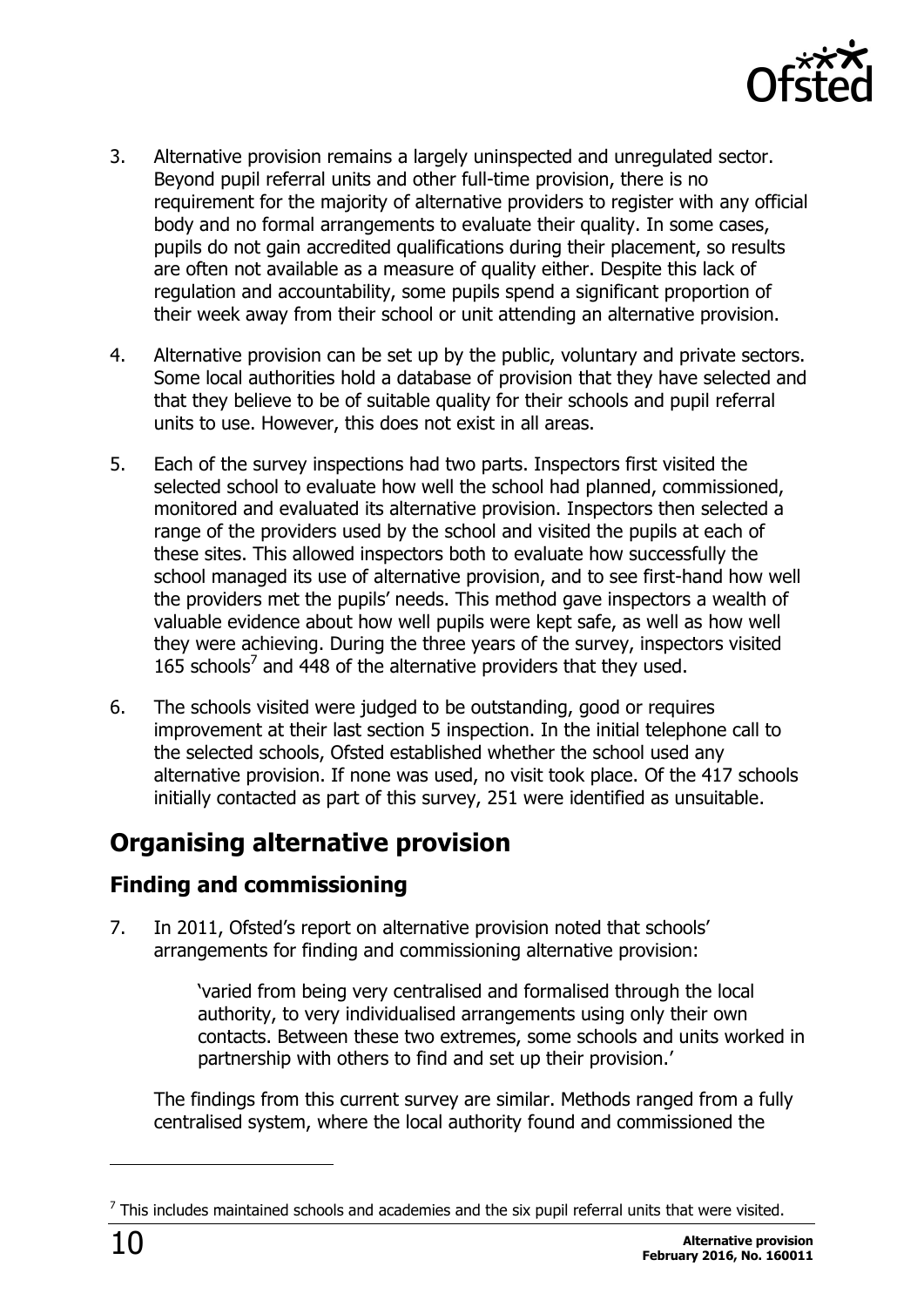

provision and placed the pupils through a selection 'panel', to schools working in isolation to find and commission their own provision.

8. Of the schools visited, 29% used only providers that were on the local authority's list or database of providers. Another 19% of schools used the local authority's list as well as finding and selecting their own providers or working with other schools to do so. Local authorities' lists of alternative providers sometimes comprised those that the authority had carefully selected and quality assured, as in the examples below.

> To be included on the list, this local authority had certain criteria that providers had to meet. For example, all placements had to have a strong focus on literacy and numeracy development, all courses must lead to accredited qualifications and appropriate checks on their premises must have been carried out. A local authority officer also checked providers' procedures for safeguarding and their arrangements for the health and safety aspects of the provision. These checks were repeated annually.

In a second local authority, the behaviour support service managed all the off-site alternative provision for the city. At the time of the survey, this involved 220 placements city-wide. The behaviour support service selected and commissioned providers, maintaining a service level agreement that included safeguarding requirements, hours to be provided, timings for the day, key skills to be developed and accreditation.

A third local authority provided a well-organised and effective alternative provision service that local schools could choose to buy into. In this case, the council team provided a tendering service for provider contracts carrying out all pre-placement health and safety and safeguarding checks. Regular visits were made to providers, including checks on the quality of teaching and learning, and requirements to report daily on attendance and at least once a term on pupils' progress were built into contracts. Termly meetings between providers and the local authority ensured that any problems were dealt with in a timely way. All schools and providers were clear about expectations and responsibilities with the result that very few placements failed.

- 9. Occasionally, local authorities were even more involved in the process, organising 'placement panels' to help schools select the right provision for their pupils.
- 10. In contrast, other authorities had a list of providers but played no part in checking the suitability or quality of those included, as illustrated below.

In this authority, there was a website of providers in the area that schools could access. Minimum requirements were set that providers 'must' meet before they could be added to the website, but whether or not they actually met them was not formally checked by the local authority.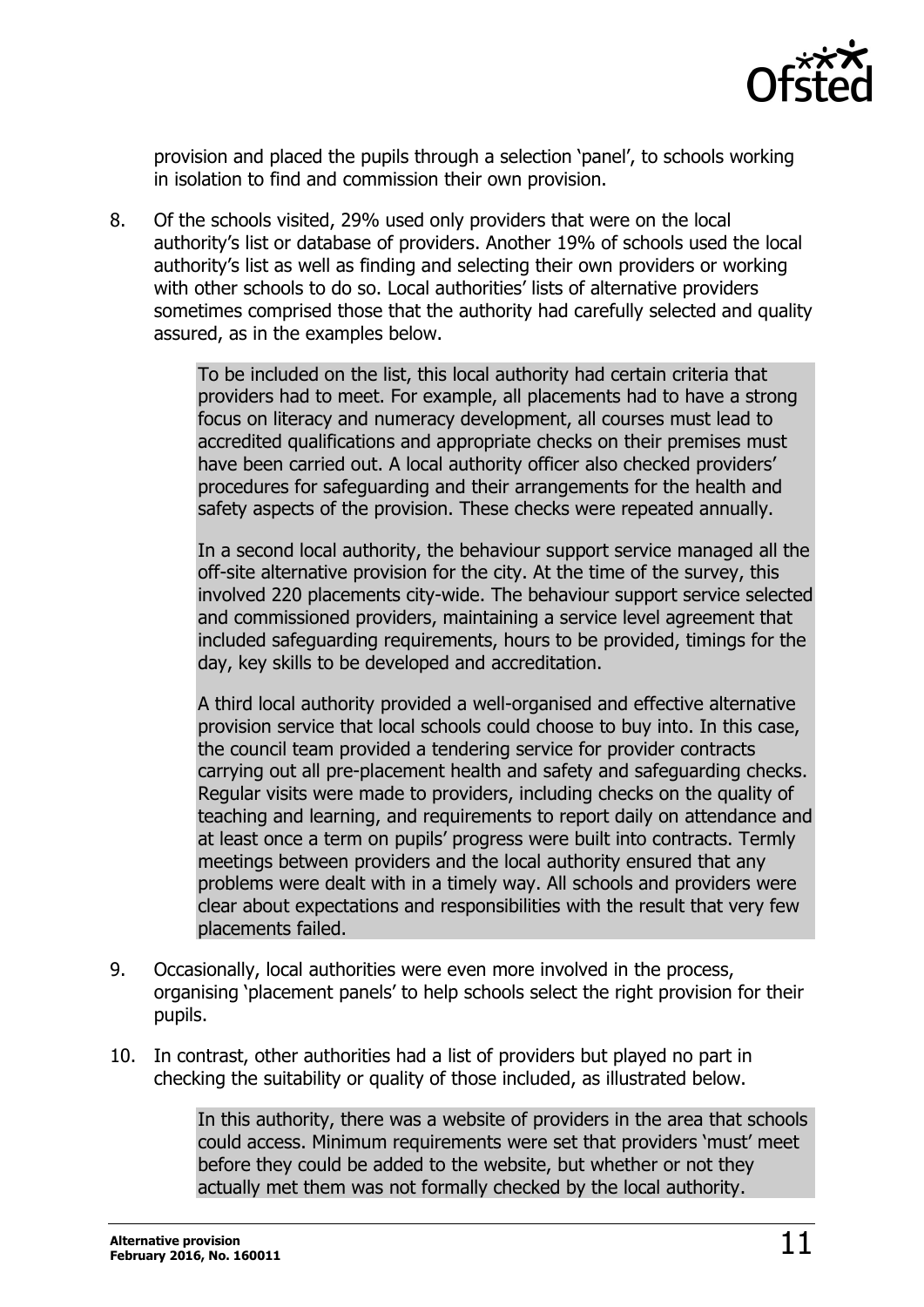

- 11. Importantly, schools were generally well aware of the processes that local authorities used in order to place a provider on its 'approved' list; they usually knew whether the list was simply for information, or if the providers had been quality assured. A few schools reported that the local authority had had a database of provision in the past, but that this had ceased. It was usually reported that this was because the local authority no longer had the resources to carry out the appropriate checks. Occasionally, databases of provision remained available, but schools were aware that the information was not up to date so had stopped using them.
- 12. The findings suggest that a greater proportion of schools appear to be working in partnership with each other to find and commission alternative provision than in our 2011 report. In 2011, 15% of schools used this method. Over the three years of the current survey, inspectors found that 20% of schools were working in partnerships with other schools for this purpose, sometimes also with others such as the local education business partnership. Some of these partnership arrangements were well developed, as the example below illustrates.

Schools in this partnership could select from a menu of providers that the partnership had sourced. The website set up by the partnership provided a range of detailed information about the different provision available, from which schools could make informed choices. This included details of the accreditation offered by the provider and full quality assurance reports which the partnership updated annually.

- 13. The remaining 32% of schools surveyed sought and commissioned their own providers through research, word of mouth and information from other schools. Sometimes this was through choice. At other times, it was because they were not geographically close to other schools that they could easily form partnerships with, or their local authority had no database, or both.
- 14. Overall, schools showed a strong awareness of the need for placements to be good quality. Many schools gave inspectors examples of provision that they had stopped using, including providers that were sometimes on a local authority list, because they did not think they were good enough for their pupils. This is an encouraging sign of the growing understanding in schools that the provision used should be as good as anything that could be offered in school, not something convenient but inferior. Local authority officers also sometimes noted that a lack of quality had led to them not using certain providers. As one commented:

'The number of our approved providers has dropped considerably in recent years, because our procurement and selection processes are so much more rigorous. Some of the providers just weren't up to scratch.'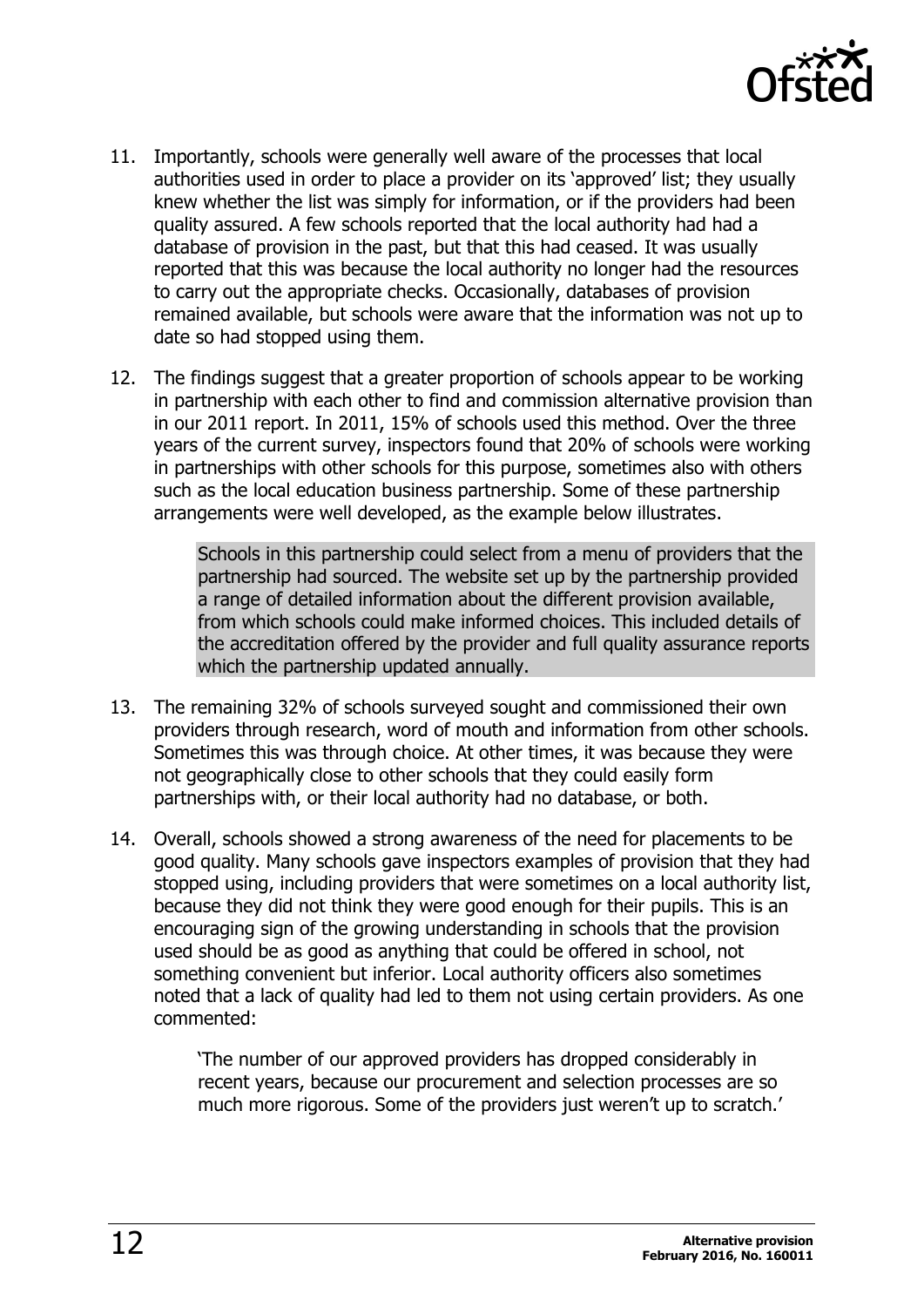

### <span id="page-12-0"></span>**Checking the safety and suitability of the placement**

15. The DfE's alternative provision guidance $<sup>8</sup>$  emphasises that, whoever sets up the</sup> placement originally, the school themselves still needs to take responsibility for ensuring that the provision 'offers high-quality education and is suitable for the pupil's individual needs.' In 2011, Ofsted reported that a sixth of the providers surveyed had not been visited by the school at all  $-$  either before or during the pupil's placement. This was a very concerning situation and two of Ofsted's recommendations were that schools should:

> 'ensure that they, or a leader within a partnership, have assessed the quality and suitability of all the providers they are using'

and

'visit the pupils at their provision regularly and sufficiently frequently to ensure their well-being and progress.'

- 16. The evidence from the current survey indicates that schools are now taking their responsibilities for checking the suitability of the placement much more seriously. Of the 448 placements visited by inspectors, 92% had received a visit from school staff prior to the pupil starting their placement and another 3% had had a visit from someone else on behalf of the school, usually a partnership coordinator.
- 17. Despite this much-improved picture, it is still worrying that there are any schools at all that place pupils at an off-site provider without having visited that provider first to check its safety and suitability. Of the 5% of providers that had not received a visit from someone from the school, some already worked closely with the school. Although no one had visited in advance of the current pupil's placement, these providers felt that the school did have up-to-date knowledge of the provider's suitability. However, inspectors found that in a few of these cases, schools were either too ready to trust verbal assurances from providers that the relevant safety standards were met, or were too reliant on outdated lists compiled some time ago by local authorities. Four schools could not provide evidence that they had made any appropriate checks to assure the safety of some of the placements their pupils attended.

### <span id="page-12-1"></span>**Sharing information about the pupils' needs**

18. In 2011, Ofsted was critical of the format and quality of the information that schools gave to providers about the pupils' needs. A quarter of the schools in that survey gave only oral information to the providers. Even where the information was written, too many providers did not receive any information about the pupils' literacy and numeracy skills, health needs or special

j

<sup>&</sup>lt;sup>8</sup> Alternative provision (page 11), DfE, January 2013.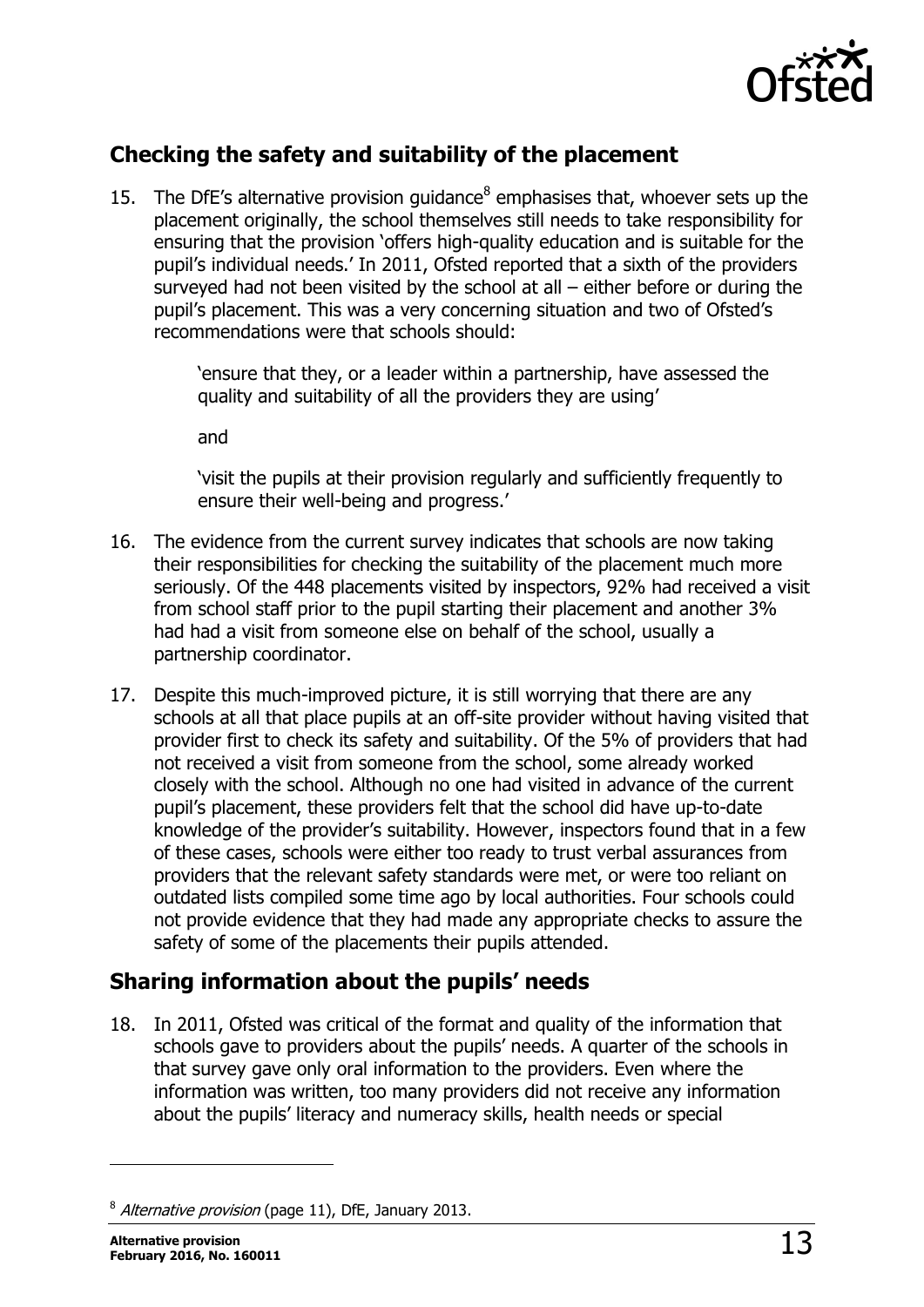

educational needs, or specific behavioural difficulties. The evidence from the current survey suggests this aspect of schools' practice is now more effective.

- 19. Of the schools visited, 82% sent appropriate written information in the same format to all of the providers they used. These schools thereby took control of the process and ensured that the providers all received what the school saw as the most important information. Where providers needed additional information, for example related to the specific placement, the school would add this in writing or have a detailed conversation. Another 10% of schools also provided written information, but the format was that given to them by the provider. Consequently, the quantity and quality of this information was too variable because schools only gave the information requested by the different providers.
- 20. Where local authorities or partnerships of schools led the process of commissioning alternative provision, they had often developed a referral form or 'information passport' that the schools used. In the best cases, they took the lead in ensuring that the information provided by the school was of good quality, as described below.

The partnership received the initial referral form from the school and checked that it was suitably detailed and appropriate. It was then forwarded to the provider. It comprised a detailed written profile of the pupil with information about their background, strategies that had previously been successfully employed in working with this pupil, their academic ability, any issues, behaviour, aptitude and interests. These profiles were seen during the inspection and were judged to be of an excellent quality – very detailed, clear and comprehensive.

- 21. Inspectors were largely positive about the information that they scrutinised because, unlike in 2011, this usually included clear descriptions of pupils' needs, including information about their academic performance and any learning difficulties they had. Inspectors did find, however, that providers were not always helped by schools to use the detailed information they were given. For example, schools sometimes gave detailed academic information that providers did not know how to use. Schools did not help them enough to understand how they needed to adapt tasks for pupils' special educational needs or literacy levels. Occasionally, a helpful personal statement from the pupil, outlining their own views of their needs and what they would like to achieve, was included.
- 22. Eight per cent of the schools only gave information to the providers orally, often missing out crucial aspects. This was a serious flaw in their arrangements for alternative provision. Where information was passed on in this way, there was a risk that it could be misinterpreted, lost or forgotten. Moreover, providers were then not able to pitch work at the right level, as illustrated in the example below.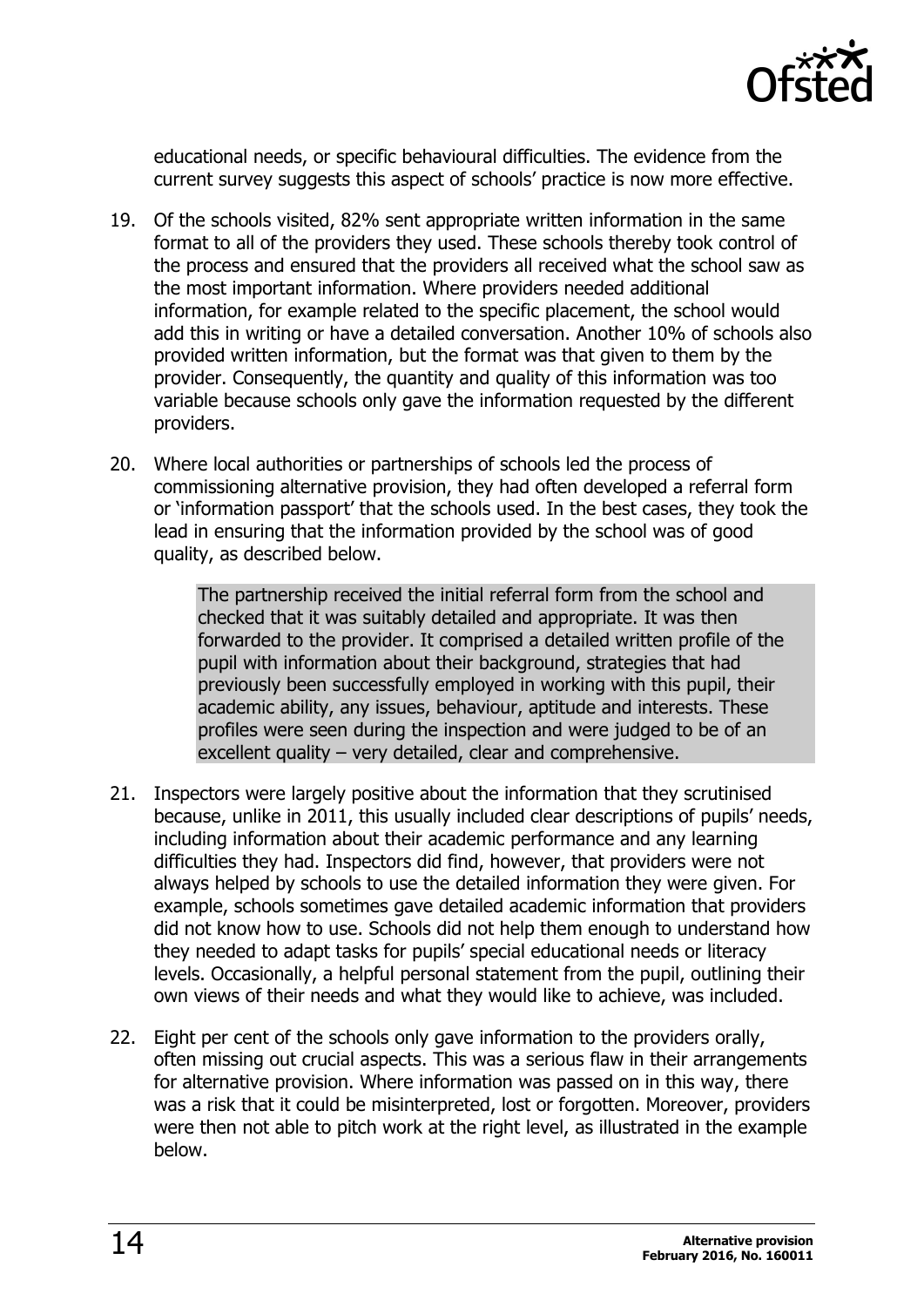

The school provided basic information about the pupil at the first set-up meeting, but only orally. The providers were made aware of the pupils' career aspirations and the need to engage pupils actively. However, because no information was provided about pupils' literacy or mathematical skills, some of the assignments set by providers were not pitched at the right level. There were also missed opportunities for providers to build on pupils' strengths, for example in using information communication technology confidently. No targets were set or recorded, which lessened the impact of future monitoring visits by school staff.

#### <span id="page-14-0"></span>**Induction arrangements**

- 23. Over the three years of the survey, schools and providers showed a growing awareness of the importance of good induction arrangements for pupils, to enable them to settle quickly into the provision and to see its value. Where schools and providers had thought carefully about this aspect, induction arrangements usually included providers, school staff, pupils and their parents or carers in some way. In around half of the schools visited, initial meetings at the provider that established clear expectations of all parties were a strength and contributed positively to pupils' commitment.
- 24. Not all induction arrangements involved parents or carers. The best examples of parental involvement included home visits or a meeting at school early on in the process to discuss the purpose of using an off-site provider. Parents and carers were given opportunities to discuss the options available and to ask about practicalities such as transport, clothing, health and safety, and eating arrangements. They were encouraged to visit the provider with the pupil beforehand during 'taster' sessions. A few of the schools reported that parents or carers visited again during the placement.
- 25. In the best examples, sessions that enabled pupils to sample different aspects of provision were also used to rehearse the unfamiliar journey to the provider, accompanied by school staff or a parent or carer. This contributed to pupils feeling safe and supported off site. In one school, pupils' familiarity with the idea of off-site provision had been nurtured by regularly inviting alternative providers to careers or option evenings. Opportunities to meet staff who provided alternative education, look at images showing the facilities and see examples of pupils' work completed off site, helped pupils plan for the experience. The providers involved reported a strong sense of involvement in pupils' wider education.
- 26. The most successful providers used taster sessions to learn about pupils' existing skills and knowledge and to discuss their career aspirations. Simple assessments that involved pupils in reflecting on their prior experience helped providers to pitch the starting points appropriately. One school encouraged pupils to participate in a range of taster sessions in order to make an informed choice about the most suitable placement available. In the best examples, initial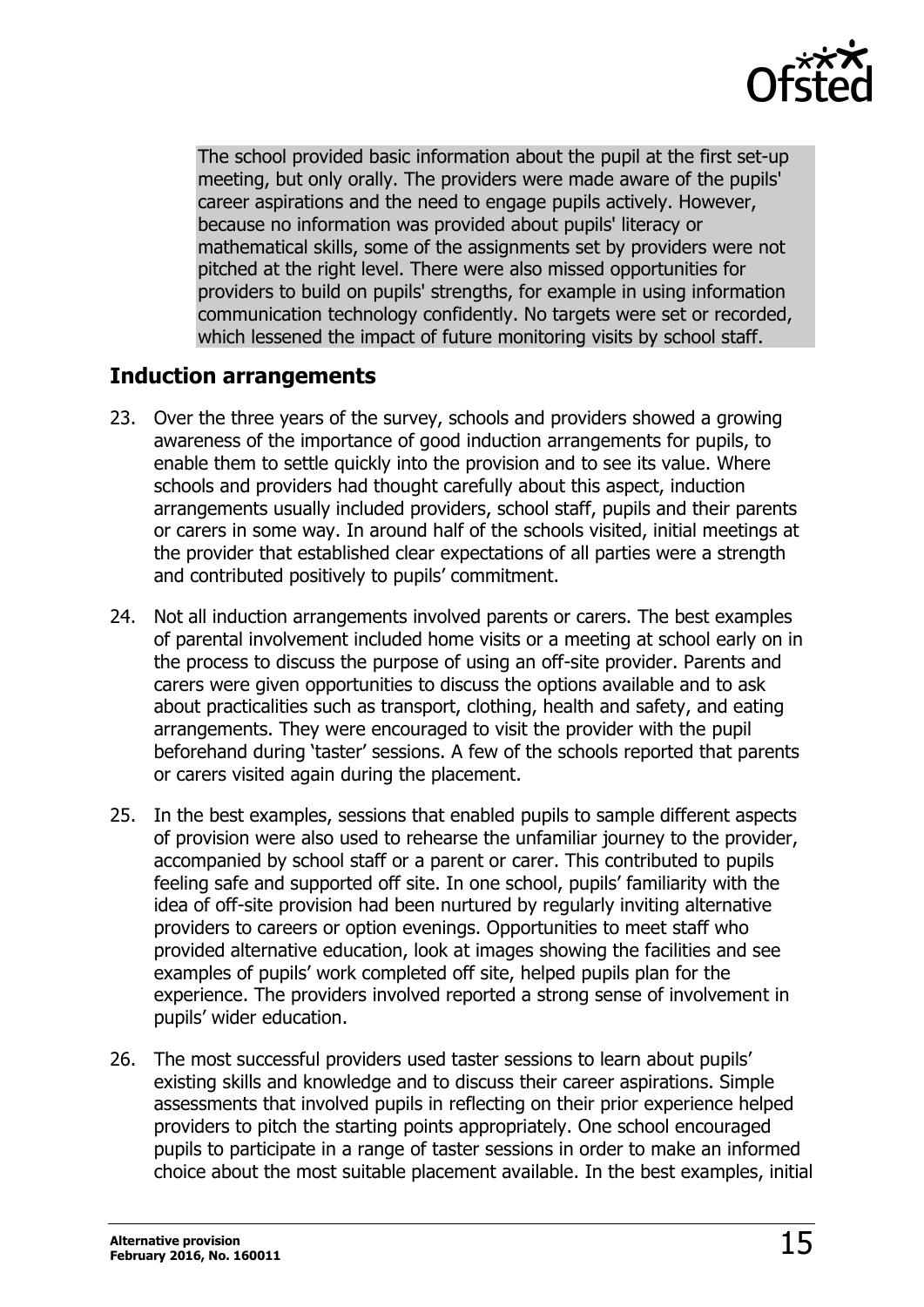

assessments were used as baselines and then regularly reviewed throughout the process.

A provider of sports training based at a professional football club regularly reviewed with pupils their 'skills audit' that had been started on a preliminary visit. This process helped to review pupils' progress and to reshape the opportunities provided if necessary. By including personal skills of particular value to employers, pupils understood quickly the importance of qualities such as punctuality and initiative.

27. Effective induction was underpinned by clear communication between the school and provider. Information about pupils' progress and behaviour were two-way from the start. Regular visits by school staff helped to settle pupils quickly and to check that requirements were being met. Visits supported pupils' progress where the same member of staff visited, building a good working relationship in the process with the pupil and staff at the placement. However, in contrast, a small minority of schools left too much to pupils to deal with on their own, too early. This includes the seven schools that did not accompany pupils on their first visit to a provider and another 11 that visited pupils off site only if problems arose.

#### <span id="page-15-0"></span>**Achieving a balanced and appropriate curriculum**

- 28. Overall, schools' planning of the curriculum for those attending alternative provision was better than that found in Ofsted's previous survey report in 2011. Then, issues were raised about too many pupils missing English and mathematics lessons, as well as other subjects, in order to attend their provision, and often finding it difficult to catch up. In 75% of schools visited for the current survey (124 schools), inspectors found that the curriculum offered to pupils attending alternative provision included English and mathematics courses leading to accreditation and was broad and balanced overall. In another 16% of schools, inspectors noted some lack of breadth or depth. Here, a few subjects gave way to alternative provision, but the core subjects were still being studied. However, worryingly, there were still substantial gaps in some pupils' timetables in almost  $10\%$ <sup>9</sup> of the schools visited (16 schools), either with insufficient provision for English and mathematics, or timetables that included these subjects but were too narrowly focused on a very few activities across each week.
- 29. In the best examples, alternative provision either ran alongside or incorporated core studies in English, mathematics and science, offered a range of vocational and academic options suited to a pupil's interests or aspirations, and ensured that pupils were able to participate fully in programmes of physical education, religious education, citizenship, and personal, social, health and economic education.

j

 $9$  As percentages are rounded, the percentages given do not always add up to 100.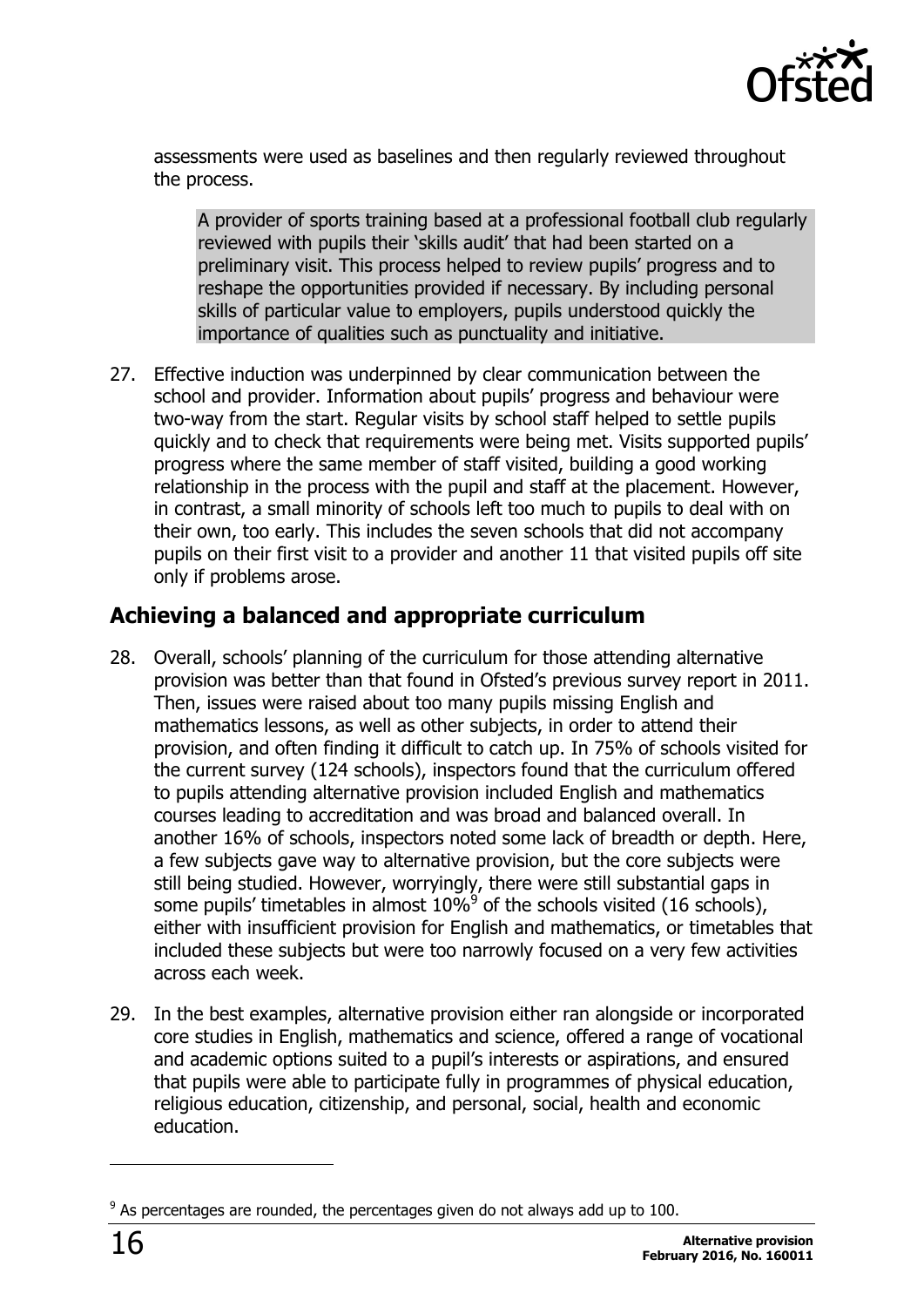

30. For pupils on part-time programmes, effective curriculum balance was achieved in many of the schools by alternative provision taking place on a day or on half days during each week that the school reserved for optional subjects. In some other schools, the alternative provision cohort went out to its placement at a common time and the pupils were taught English and mathematics as a discrete group on their return, so that no core lessons were missed. No concerns were expressed in this survey, as in the previous report in 2011, of a feeling of 'separation' and disaffection where pupils were taught separately in this way, as pupils were fully integrated with other pupils for other subjects.

> At one school, Year 11 pupils on alternative programmes attended providers for a whole day. Alternative provision appeared in the option blocks. The pupils missed one lesson of business and enterprise, and one of non-examination religious education. Additional opportunities to study these subjects were then arranged through tutorial work, themed assemblies and focus days. Senior leaders still felt that this situation could be improved, so they arranged for most of current Year 10 to attend their alternative provision for half days rather than a full day. This meant that they missed no other lessons. If pupils on alternative provision courses fell behind with any of their subjects, including those being studied on their alternative provision placements, they were invited to attend 'Period 6', an extra lesson beyond the end of the school day. Transport home was provided for pupils who attended this lesson.

- 31. Where small numbers of pupils from a school were involved in alternative provision, leaders were reluctant to design the timetable around this provision, so sometimes English and mathematics lessons were missed. These lessons were also likely to be missed in schools that tailored bespoke packages of alternative provision for individual pupils. In these cases, pupils went out of school on one or more different days depending on the provider's availability, but still took their English, mathematics and other academic courses at school.
- 32. The schools surveyed generally offered well-considered support for pupils to catch up on the content of studies missed. Typically, in the schools where pupils missed lessons, formal catch-up arrangements were in place. In around a third of the schools where catch-up was necessary, schools arranged for this to be delivered by specialist teachers as a means of assuring quality and accelerating progress. In other cases, this involved dedicated time set aside for pupils to receive help from mentors, teaching assistants or higher-level teaching assistants in the school's pastoral or learning support centres. A few pupils expressed concern about poor quality and lack of expertise from their helpers, especially in subjects that they already found difficult. However, many said that they valued the opportunity for close one-to-one or small-group attention, which they did not necessarily get in the mainstream classroom. In the best examples, teachers and leaders provided high-quality catch-up arrangements.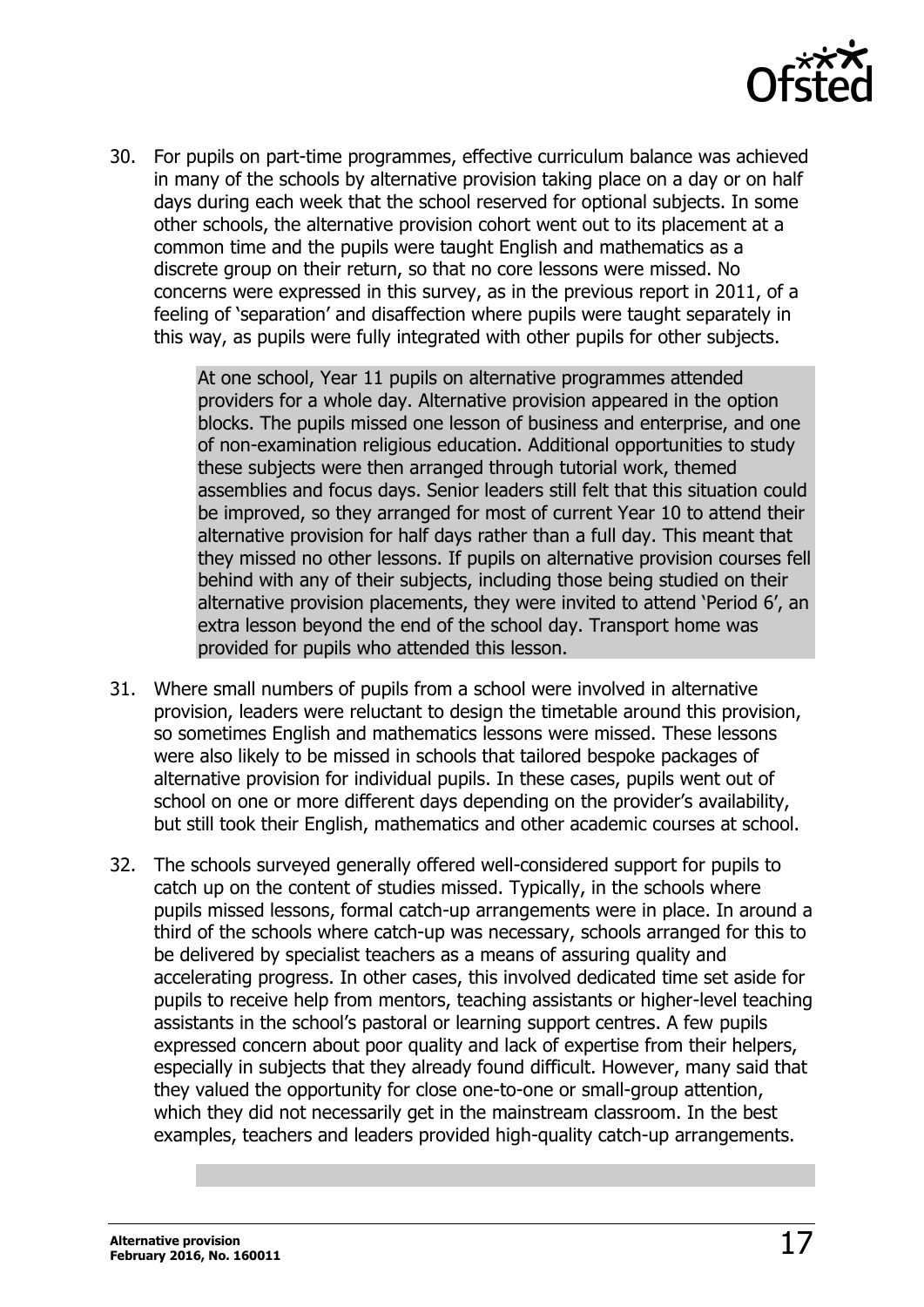

At one school, the success of alternative provision had a high profile and was a high priority for senior leaders. Leaders had carefully evaluated the curriculum and outcomes for pupils attending alternative provision. As a result, a tailored programme of catch-up provision for lessons missed had been developed. Any pupil who had missed part of the normal curriculum through attending alternative provision was part of the DESC (dedicated educational support centre). Here, pupils received subject-specific tuition for the lessons that they missed. All teaching and support in the DESC was provided by teachers, and senior teachers were allocated specific time for teaching there too, thereby giving it a high profile and ensuring that senior leaders knew the pupils well. Each pupil's academic progress and personal development was frequently reviewed by senior leaders. Heads of department remained responsible for the attainment of pupils on alternative provision even if they were not involved in all the teaching; so work was set and marked, and progress tracked by the relevant heads of department. As a result of this careful and rigorous approach, the majority of pupils made good progress.

- 33. Where catch-up arrangements were not provided directly by teachers, they were often provided by staff who were skilled in managing the pupils' behaviour and supporting their emotional needs. This type of support was most effective where the class teacher liaised closely with the member of support staff in providing work for the pupil and assessing work done in catch-up.
- 34. In 7% of the schools visited (11 schools), pupils missed lessons and no formal catch-up mechanisms were set in place, or it was the responsibility of the pupil to ensure that they kept up. The adverse impact of this approach was often clearly evident from the pupils' achievement data. However, these schools were overly focused on the benefits that they thought alternative provision could bring to pupils' personal development, rather than taking proper account of the poor academic outcomes and acting to improve them. These pupils felt they missed out on opportunities to improve their achievement in English or mathematics. While almost all of the pupils enjoyed their alternative provision, they spoke openly to inspectors about the negative impact they felt that missing lessons in school was having on their academic progress.
- 35. Inevitably, the inclusion of blocks of time for off-site alternative provision on a pupil's timetable meant that some other subjects that might normally feature at Key Stage 4 were squeezed out. This varied widely between schools but evidence indicated that alternative provision commonly replaced humanities, modern language or arts options. In a very small minority of instances, subjects important to the health and personal development of pupils, including physical education, religious education, citizenship and personal, social and health education were also missing from pupils' timetables. Provision that took account of shortcomings in pupils' timetables included focus days when the timetable was suspended.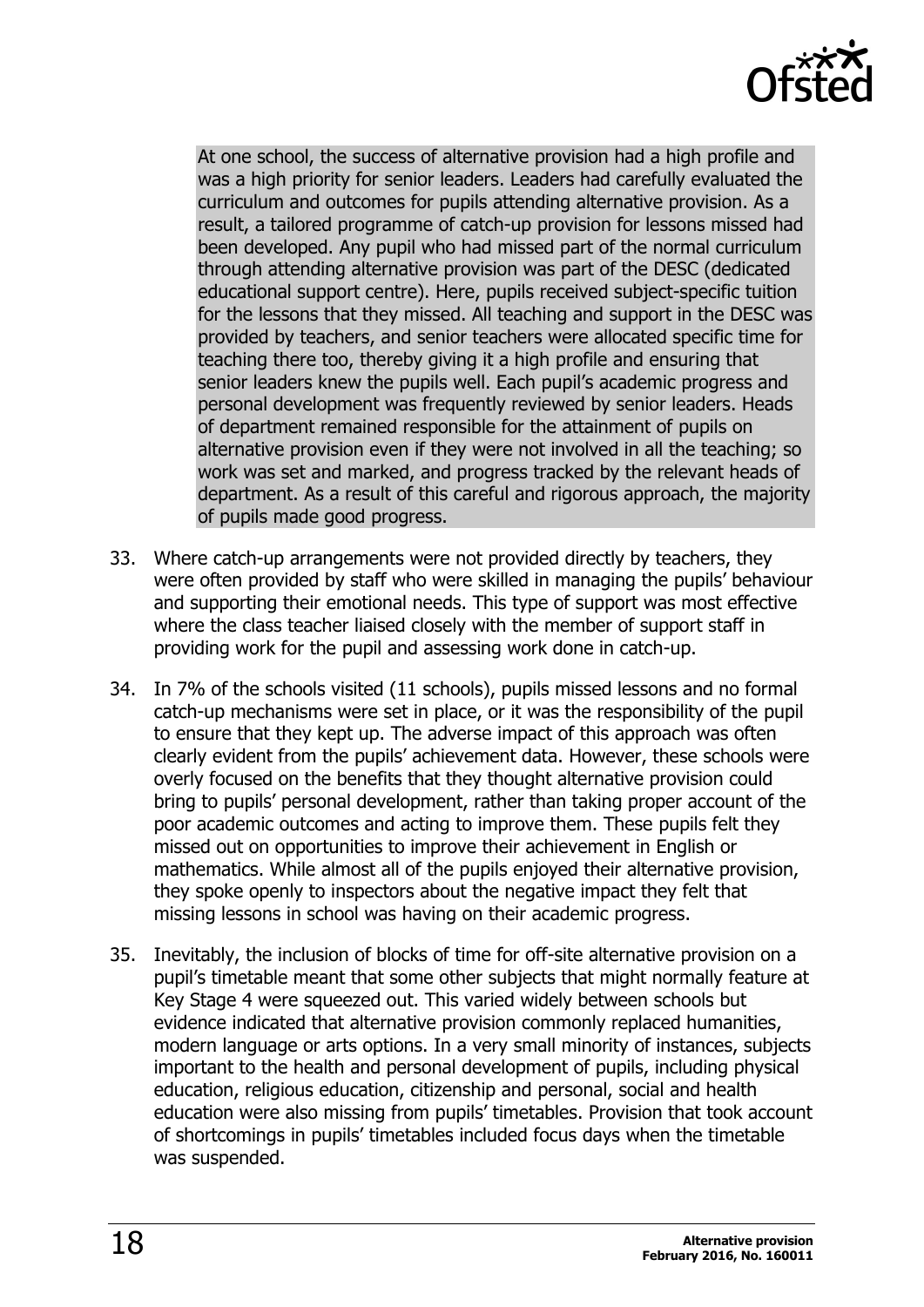

One school planned very effectively to ensure that pupils did not miss out on important aspects of the broader curriculum as well as their usual subjects. The alternative provision group followed a separate curricular pathway, incorporating a mixture of alternative provision placements and time at school and college. No catch-up arrangement was necessary. Pupils took accredited courses in English, mathematics, science, computing, physical education in addition to 'Skills for life' and 'ASDAN' courses studied at college and through their alternative provision. The school made sure that key aspects of religious education and understanding of faith diversity were covered for pupils on alternative programmes through a planned programme of special focus days when the normal curriculum was suspended, and focused assemblies and tutorials. The 'Skills for life' course covered key elements of personal safety, including an understanding of terrorism and extremism.

- 36. Where pupils attended alternative provision on a full-time basis, providers generally ensured that pupils had a similar breadth of curriculum as they would in mainstream education. The curriculum was often supplemented with a range of counselling, advice and work-related experiences relevant to the needs of the pupils who often had some of the more complex and long-standing behavioural, emotional and social difficulties. Smaller providers often had links with mainstream schools to access specialist resources, such as science or technology rooms.
- 37. However, not all schools that commissioned full-time provision checked adequately on the quality of the curriculum on offer. In six of the schools visited where most or all pupils who attended alternative provision did so full time, inspectors found key shortcomings. In some cases, work was pitched at too low a level given the pupils' capabilities; in others the curriculum was very narrow, for example wholly focused on literacy, numeracy and information and communication technology, and missing out crucial subjects such as personal, social and health education, sex and relationships education and physical education. In another case, some pupils studied little or no English and mathematics. Here, they spent too little time in timetabled learning activities as the provider mainly offered the social activities of a youth club.
- 38. In a few schools across the sample, some pupils were not being provided with full-time education or training of 25 hours a week. They might typically have a short working day, or have whole days or sessions where they were not scheduled either for work in alternative provision or school. Occasionally, this was a planned approach to help re-engage pupils with a background of very poor attendance at school, with the aim of quickly building up learning time. In a very few cases, however, this was the way the pupil's curriculum had been designed to remain. Inspectors raised concerns with the schools about the implications of this for the safeguarding of pupils and for the quality of their education.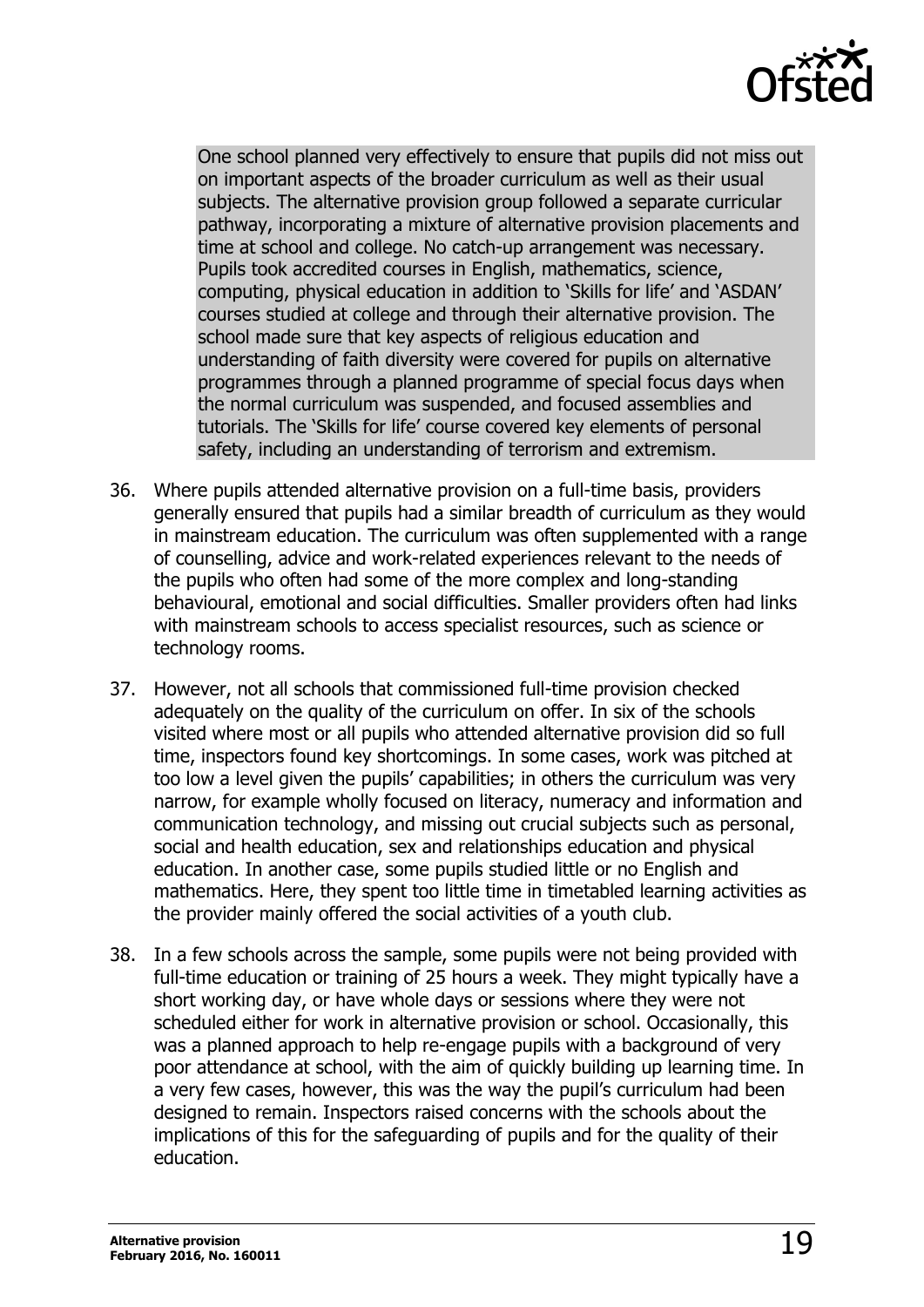

# <span id="page-19-0"></span>**Safeguarding and health and safety**

#### <span id="page-19-1"></span>**Schools' visits to providers**

39. Ofsted's 2011 survey about alternative provision reported that:

'Once the pupil had begun their placement, the frequency of visits from the school or unit was variable. Eleven of the 61 providers had never received a visit from the school or unit responsible for making the placement. Another 13 were visited less than once every six months. Only 11 were visited weekly.'

The report recommended that schools should:

'visit the pupils at their provision regularly and sufficiently frequently to ensure their well-being and progress.'

40. Where schools did not visit the alternative provision they were using, they were reliant on second-hand information not only about essential aspects of safeguarding but also about the pupil's general welfare and progress. Some schools were still not taking sufficient responsibility for ensuring the suitability of the placements they set up. It is a concern that 5% of the 448 providers visited by inspectors as part of this survey reported that the school had not visited at all, including before the placement being set up. A very small number had visited in advance of the placement but not since. Of these, some had visits arranged for later in the term. The majority (70%) of providers reported that school staff visited their pupil at the placement at least once each term. Of these, a small number received at least weekly visits from school staff. This tended to be where the pupils had needs that are more complex and a greater need for support.

### <span id="page-19-2"></span>**Assessing potential risks**

41. Assessing potential risks for pupils, wherever they are learning, is an important part of safeguarding. Ofsted's safeguarding briefing for inspectors $^{10}$  notes that during section 5 inspections inspectors should consider whether:

> 'Leaders and staff make clear risk assessments and respond consistently to protect young babies, children and learners while enabling them to take age-appropriate and reasonable risks as part of their growth and development.'

42. The vast majority of the providers visited during the survey (92%) had risk assessments in place. In around half of these providers, 'risk assessment' was a

-

 $10$  Inspecting safeguarding in early years, education and skills, Ofsted, September 2015; [www.gov.uk/government/publications/inspecting-safeguarding-in-early-years-education-and-skills](http://www.gov.uk/government/publications/inspecting-safeguarding-in-early-years-education-and-skills-from-september-2015)[from-september-2015.](http://www.gov.uk/government/publications/inspecting-safeguarding-in-early-years-education-and-skills-from-september-2015)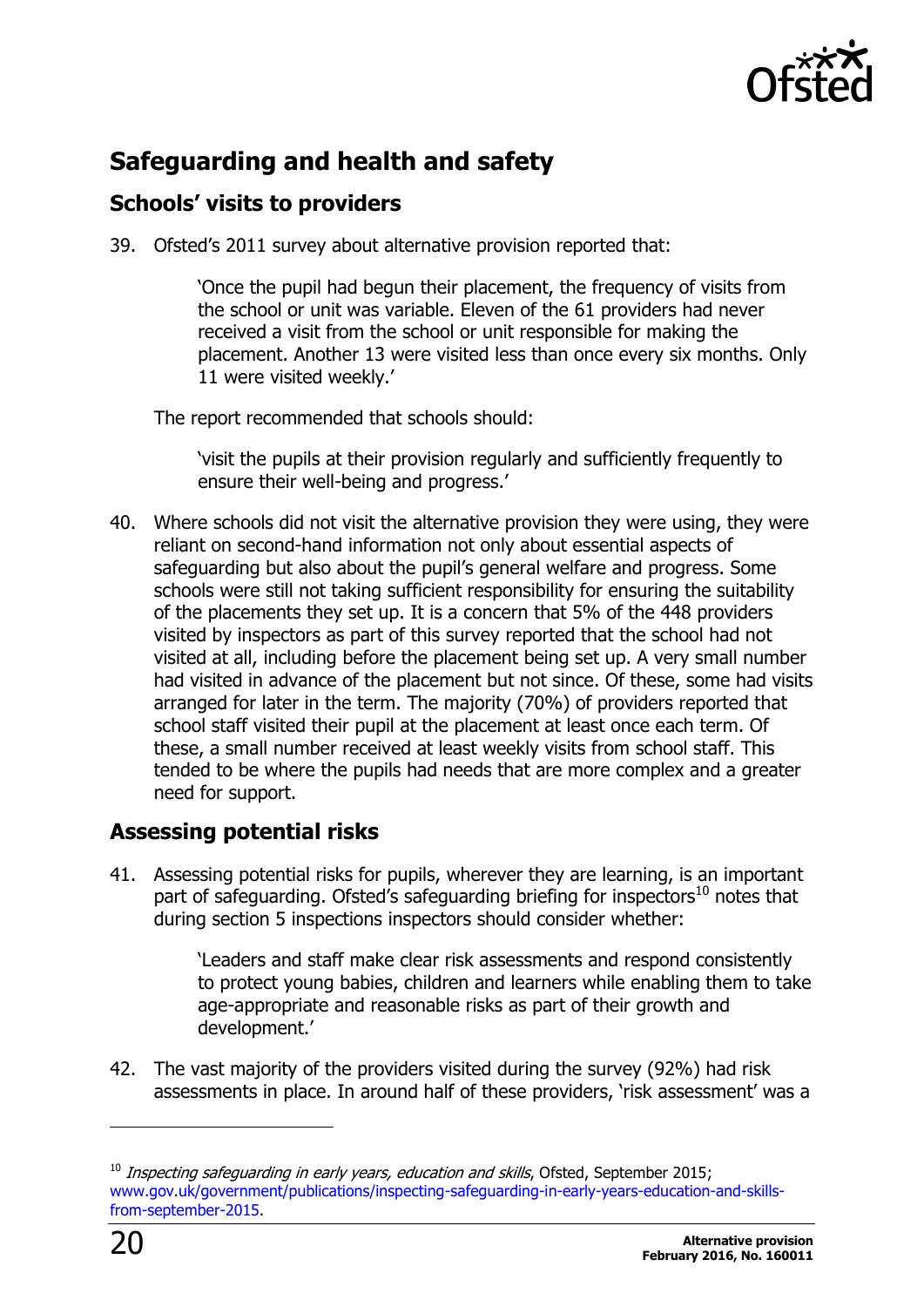

process that involved discussions between the school and the provider to evaluate the potential risks for each pupil at the placement, prior to the pupil starting. This process enabled the school to tell the provider about the pupils' needs, including any behaviours or special educational needs that might be relevant. It also allowed the provider to consider these needs in the context of the placement, for example when using particular equipment or associating with members of the public. Following the discussion, a risk assessment summary was produced to show how these risks could be minimised.

- 43. In the other half of the providers that had risk assessments in place, these were more of a paper exercise than an effective, evaluative process. Risk assessment documents had usually been generated by the school or in some cases by the provider or the local authority, but there had not been any discussions between the school and provider prior to pupils' placements about whether the assessment was accurate or appropriate for each pupil.
- 44. Seven providers had discussed potential risks with schools but had not recorded these. As noted earlier, where important information was not recorded it could be forgotten or wrongly interpreted as it was passed on from one member of staff to another. Of greatest concern were the 6% of providers where there had been no conversations with schools about potential risks, or where providers were unable to provide any evidence of the risk assessment processes to inspectors.
- 45. The best practice was seen where schools and providers took joint responsibility for ensuring that good-quality risk assessments were carried out. Where providers did agree and discuss the risk assessments in advance, there were a number of strong elements as identified below. These were not all evident in each situation, but several were present in many of them.
	- Detailed discussions were held between the school, provider, pupil and parent or carer in advance of the placement and at regular intervals throughout.
	- $\blacksquare$  Both the activity itself and the pupil in the context of the activity were assessed for risk and the specific risk assessment was agreed at the first meeting between the provider and the school.
	- $\blacksquare$  Risk assessments were completed by the provider and checked by the school.
	- Frequent checks were made by the school, and the provider ensured that health and safety were a high priority when pupils were working on practical activities, such as car maintenance.
	- Health and safety risks were taught as part of the induction process or as part of the course and risk assessments were adapted accordingly.
	- Risk assessments included those associated with travelling to and from the provider.
- 46. Weaknesses included: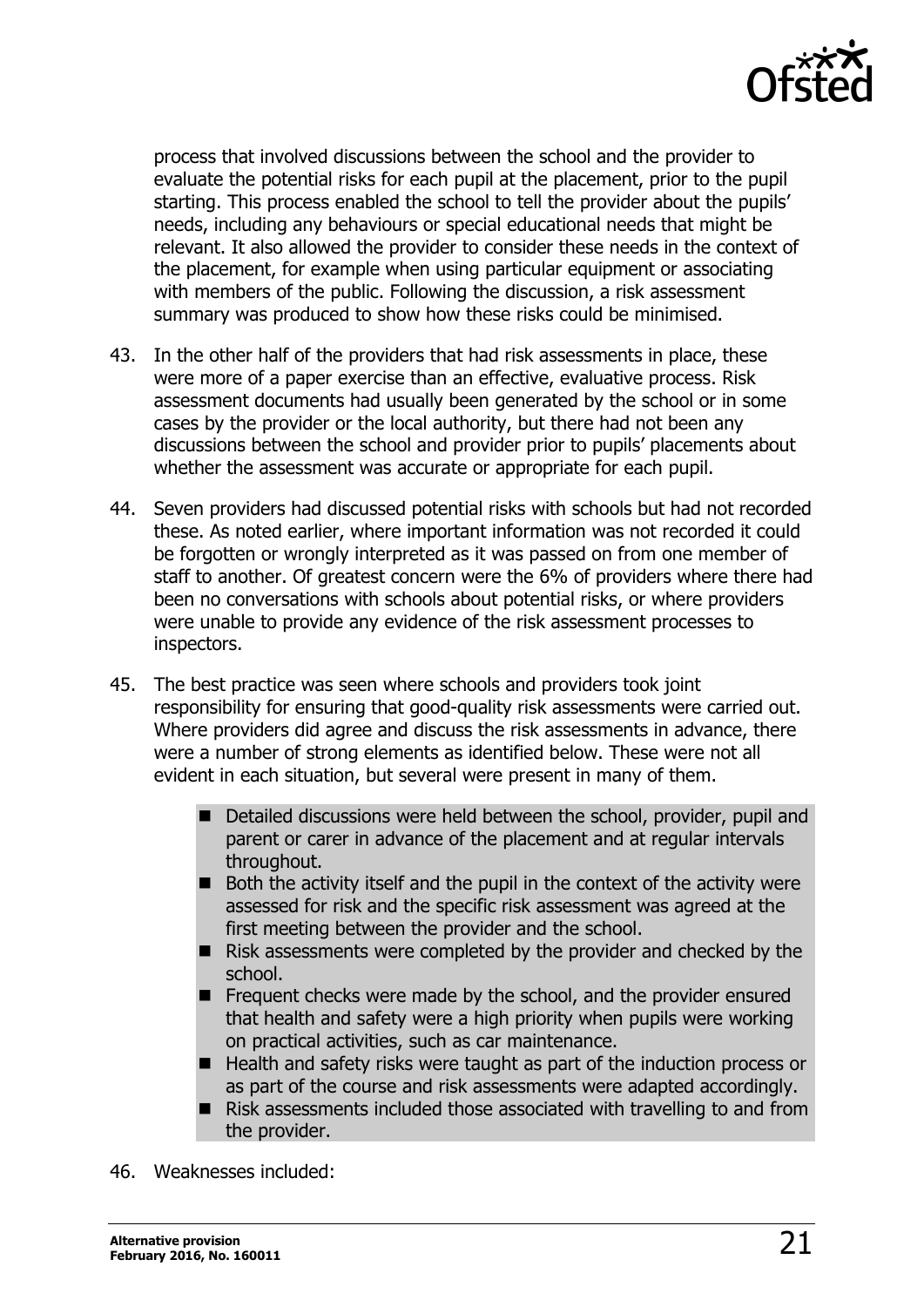

- $\blacksquare$  generic rather than individual risk assessment
- established or historic relationships between the provider and school were deemed to be sufficient, so no risk assessments were carried out
- $\blacksquare$  no systematic approach to risk assessment from the school leaving it up to the provider
- the school failing to look at the risk assessments carried out by the provider
- $\blacksquare$  little thought given to risks associated with certain aspects of a placement, for example those where pupils could mix freely with the public
- $\blacksquare$  the school trusting providers or local authority to carry out risk assessments without checking this happened or relying on other agencies to carry these out
- $\blacksquare$  the school assuming the provider would have a risk assessment process, but not checking
- $\blacksquare$  the provider had expected the school to produce a risk assessment if needed and relied on them for this to happen
- $\blacksquare$  a lack of visits and checks by school staff, despite having challenging pupils on placements.

#### <span id="page-21-0"></span>**Safeguarding checks on staff**

47. Since Ofsted's survey in 2011 and over the course of this three-year survey, government guidance on safeguarding and on safeguarding pupils who are being educated off site has changed. At the time of the previous survey, and at the start of this survey, schools were still taking into account the then Department for Children, Schools and Families (DCSF)'s guidance about safeguarding young people on work-related learning $^{11}$ . This guidance, which told schools which staff at a placement should have a Criminal Records Bureau  $(CRB<sup>12</sup>)$  check, has since been archived and nothing as specific, relating to offsite provision, has replaced it. 'Regulated activity,' for which staff must have a disclosure and barring service (DBS) check is defined in the DfE's safeguarding quidance<sup>13</sup>, which has been published twice during the course of this survey. This is the most relevant guidance for schools regarding checks on staff, but

 $\overline{a}$ 

 $11$  Safeguarding young people on work related learning including work experience, DCSF 2010. This guidance said that schools should consider CRB checks for 'the employer' in the following cases 1) Pupils identified by the school as vulnerable for educational, medical, behavioural or home circumstance reasons. 2) Pupils on placements lasting more than 15 days over an extended timeframe, especially where these involve: regular lone working with an employer over long periods (i.e. anything over half a day at a time); placements located in particularly isolated environments; and placements involving a high degree of travelling. 3) Placements which include a residential element. It went on to say: But the fact that a particular placement falls into one of the above categories does not necessarily mean that the school should require a CRB check. Such a decision will depend on an assessment of the overall potential risks posed to a young person, and will take into account any systems in place to minimise these risks.

Now Disclosure and Barring Service Check (DBS)

<sup>13</sup> Keeping children safe in education, Department for Education, April 2014, March 2015, July 2015; [www.gov.uk/government/publications/keeping-children-safe-in-education--2.](http://www.gov.uk/government/publications/keeping-children-safe-in-education--2)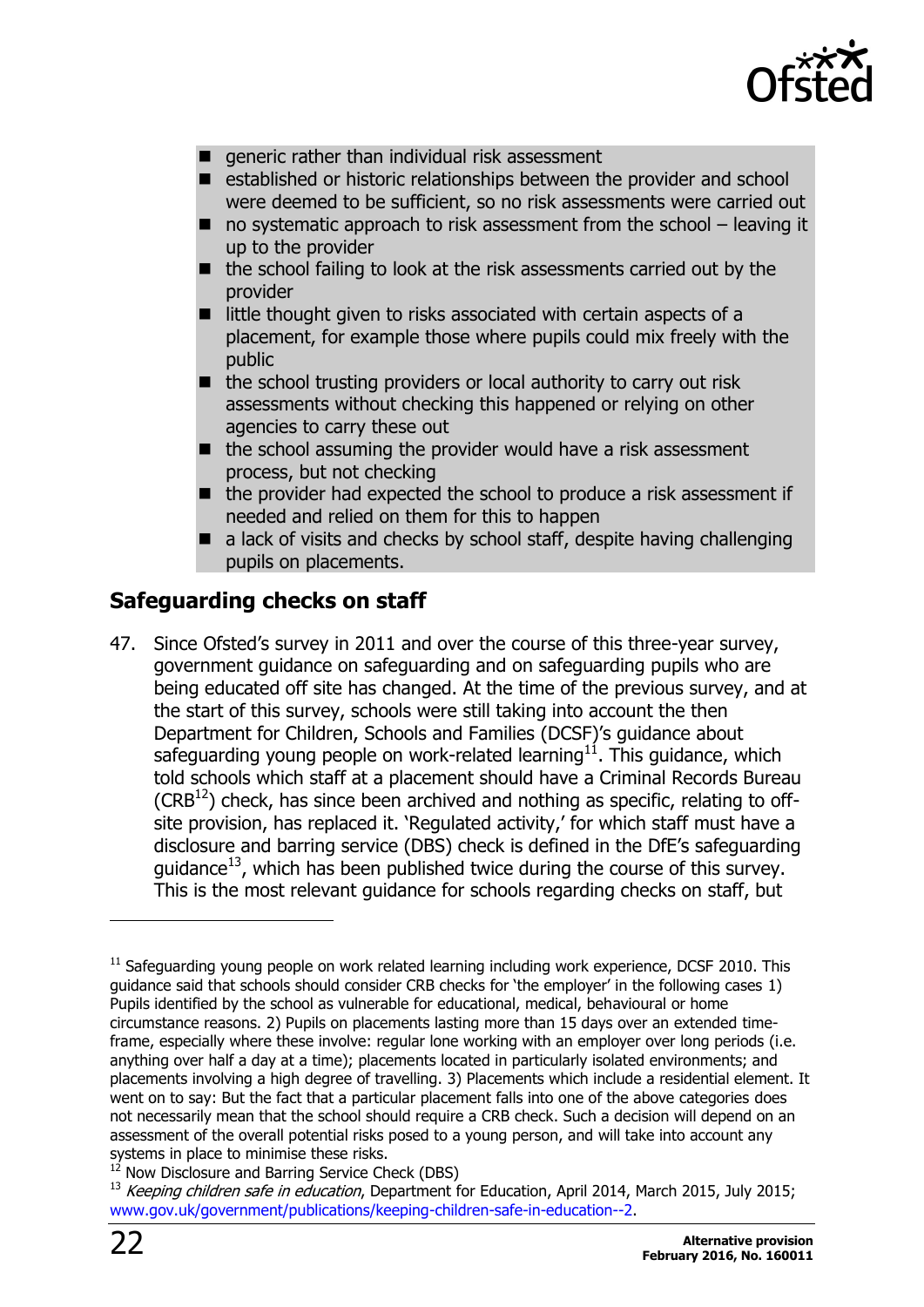

there is no specific reference to off-site alternative provision. This situation sometimes leaves schools uncertain about what is required and what would be considered to be good practice with regard to checks on alternative providers.

- 48. Just over half of the providers reported to inspectors that schools had asked them to provide evidence of the checks they had made on staff. In the majority of other cases, the local authority had assessed in some way whether the provider's staff were suitably checked. In a few cases a third party, such as the local education business partnership, had scrutinised the checks that the provider had made on its staff.
- 49. Where providers were registered as independent schools or pupil referral units, and had been inspected, schools sometimes assumed that all the relevant checks had been made. While this was the case at the time of the inspection, it is important to bear in mind that, as already noted, it is the responsibility of the school sending the pupils to the alternative provision to assess the safety and suitability of the placement at the time.
- 50. In some workplaces, pupils sometimes came into contact, either during their work or at break times, with employees who had not had any kind of vetting or barring checks. At other placements, such as those based at gyms or community centres, pupils came into contact with members of the public. While some schools and providers had considered this aspect as part of their risk assessments, others had not.

### <span id="page-22-0"></span>**Child protection**

- 51. In order for providers to keep pupils safe, they need to have a good understanding of child protection procedures, to be alert to any concerns that may arise and to know what they should do if this happens. Nevertheless, only a quarter of providers in the survey had received any written information about child protection from the school sending the pupil. Sometimes, schools did not provide written information because the provider had their own policy, for example when they were registered as an independent school. In other cases, child protection procedures were 'set' for the provider by the local authority. Again, this highlights that schools sometimes delegated too much responsibility for their pupils to another organisation without ensuring that their own standards were met.
- 52. Only around one in ten of the providers had received full copies of the school's child protection policies. Others had received summaries or lists of advice, only some of which were useful and relevant. Occasionally, schools had carefully checked and accepted the placement's own policies and procedures, having judged that they were suitable for their pupils.
- 53. As noted previously, pupils attending alternative provision sometimes spend time with a number of adults, usually employees of the placement but also members of the public, which has the potential to make them vulnerable,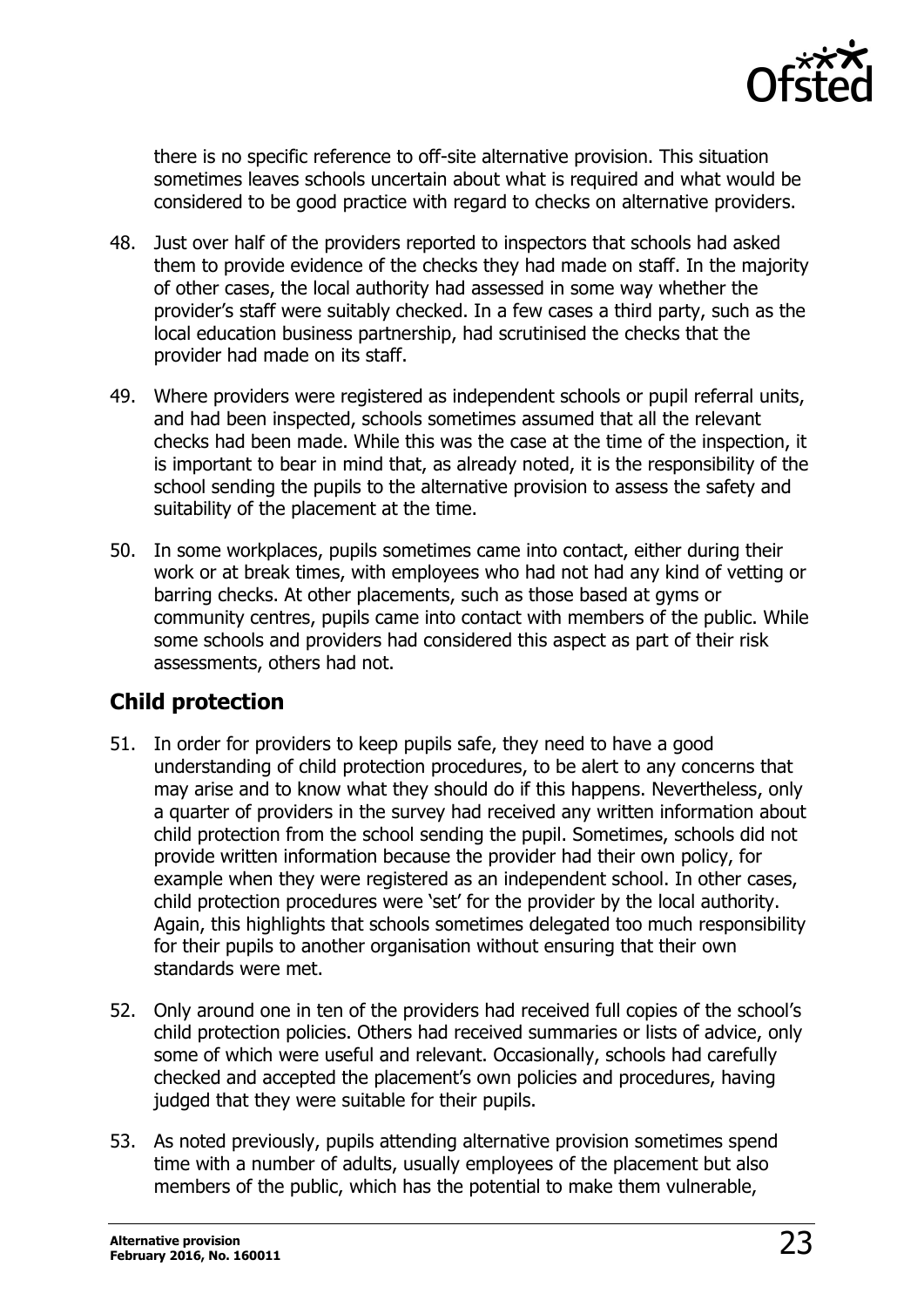

including through the inappropriate use of technology. Inspectors asked alternative providers what information they had been given about the use of social networking and whether schools had raised this issue or shared policies with them, for example whether employees should give mobile phone numbers to pupils. Only 7% (33) of the providers had had any information or discussion with schools about this aspect and of these, only one provider had received any clear written information.

In this example, the school had given the provider its own child protection and safeguarding policy. The policy covered e-safety, social networking, and one-to-one working situations. All these elements, and their relevance to the placement, had been discussed and the provider was clear about the implications for their practice.

- 54. Some providers had their own clear policies for aspects of e-safety, such as the use of mobile phones. However, a small number of providers felt that they had encountered serious issues in relation to social media, for example they were concerned about cyberbullying occurring, and were occasionally alert to possible grooming taking place. Laptops used at alternative placements did not always have appropriate firewalls or filters to try to prevent pupils accessing inappropriate material.
- 55. Around one in ten providers had taken part in child protection training offered by the school, or by the local authority. Nearly a quarter had arranged their own training through the local authority or other agencies. However, the majority of providers had not undergone any formal child protection training.
- 56. Despite a lack of training and often a lack of any written information from schools, 94% (420) of the providers knew what action to take if they had any child protection or broader safeguarding concerns. Providers also knew who they should contact at the school. Most were positive about the support that they had received from schools when needed. A few providers had passed on crucial information to the school about a disclosure from a pupil or a serious concern. Though rarely reported, the examples below, all given by providers to inspectors, show the seriousness of some of the issues that arise when pupils are at alternative provision. These examples emphasise the importance of providers having a good understanding of child protection procedures.

Issues around:

- drug abuse
- inappropriate use of texts
- social networking, including possible grooming / sexual exploitation
- risk of forced marriage
- lack of attendance
- $\blacksquare$  panic attacks
- $\blacksquare$  mental health issues
- dangerous behaviour with tools on a work placement.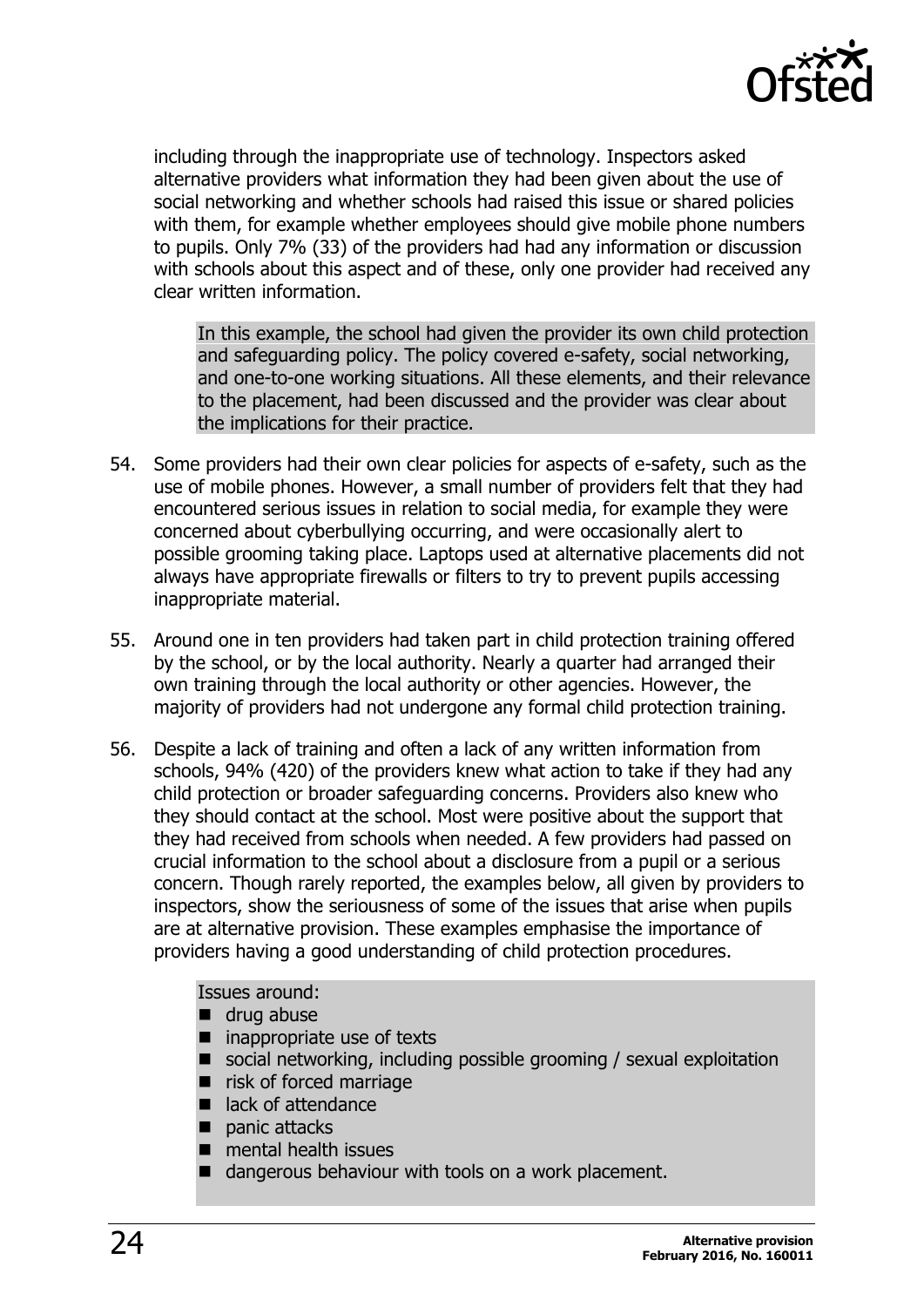

Disclosures to placement staff about:

- parental custody
- $\blacksquare$  pregnancy
- parental misuse of alcohol and drugs
- **bullying**
- abuse.

#### <span id="page-24-0"></span>**Checking pupils' attendance**

- 57. Robust procedures for checking if pupils are actually attending their placements each time they are supposed to are a crucial part of keeping them safe when they are off-site. All the schools visited had appropriate procedures to check that pupils had arrived at the placement when they should, and to follow up any non-attendance. Less than one-fifth of schools asked providers to record pupils' attendance through an electronic system, which also allowed wider communication between the school and the provider. There was generally clarity about whether the school or the placement would contact parents or carers if the pupil did not arrive at the agreed time. In the best examples, schools and providers also monitored pupils' punctuality and schools analysed attendance over time at placements carefully to see if any patterns of nonattendance emerged.
- 58. Very occasionally, schools were placing pupils in alternative provision for most of the week but not then having them back at school for the rest of the time. This is likely to contravene government guidance about the use of part-time timetables<sup>14</sup> and pupils' entitlement to a full-time education<sup>15</sup> and constitutes a potential safeguarding issue.

#### <span id="page-24-1"></span>**Helping pupils to keep themselves safe**

59. The placement of pupils in off-site provision and outside the school's direct control of their safety and well-being necessarily carries a number of risks. Pupils, for example, may be working in industrial settings with unfamiliar processes and equipment governed by specific safety standards. They may be working with adults or pupils from other schools with whom they have to quickly forge constructive relationships. In some cases, pupils have to find their own way to placements and in some cases travel long distances by public transport. Given these easily recognised additional risks, the survey found surprisingly wide variations in the nature and quality of the work done by

j

<sup>&</sup>lt;sup>14</sup> School attendance: departmental advice for maintained schools, academies, independent schools and local authorities, Department for Education, October 2014; [www.gov.uk/government/publications/school-attendance.](http://www.gov.uk/government/publications/school-attendance)

<sup>15</sup> DfE's guidance, Alternative provision, 2013, states: 'While 'full-time' is not defined in law, pupils in alternative provision should receive the same amount of education as they would receive in a maintained school.'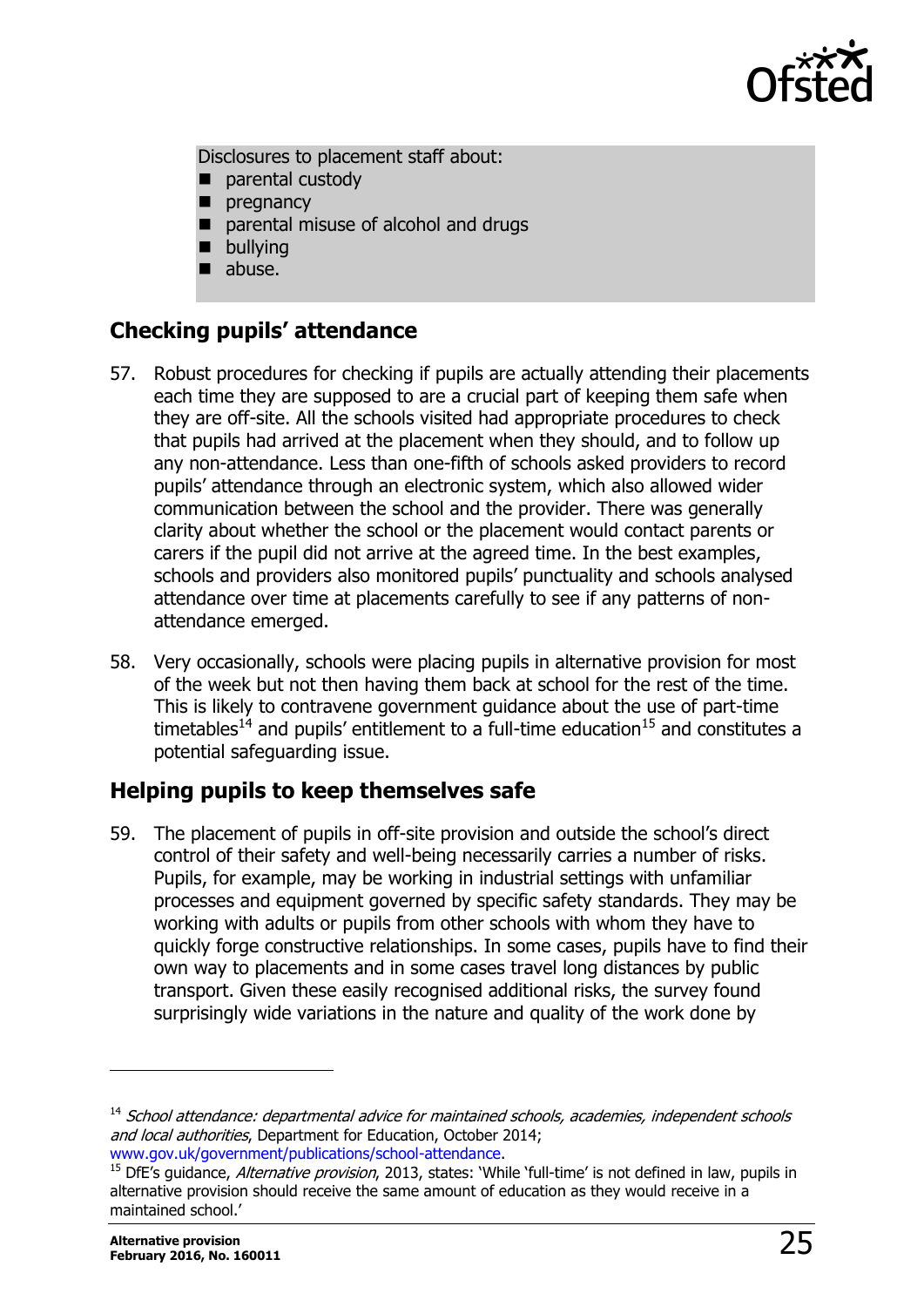

schools to brief pupils in advance of a placement on how to keep themselves safe.

- 60. Just over half of the schools surveyed offered pupils comprehensive briefings or other activities related to how to keep safe in their placements before they went. In some of these schools, for example, pupils were asked to complete their own risk assessments of the activity, and from this discuss with staff any anxieties as well as their needs for specific training, equipment, resources, and additional information. A few schools ensured that pupils attending off-site alternative provision took accredited courses on preparation for working life to ensure that they were well prepared to understand the differences between school and the workplace. Nine schools in the sample brought staff in from the placements to brief pupils on workplace expectations and basic health and safety rules and practices before pupils started.
- 61. However, 21% of schools (35) relied wholly on the providers to brief pupils on site at the start of their placements on how to keep safe, without knowing first hand whether this was of sufficient quality. A further 20% of schools focused their attention almost solely on making sure that pupils, and in some cases their parents, knew who to contact if they had any concerns about their safeguarding and well-being. Pupils in these schools were sometimes not briefed at all by the school on wider aspects of working practices and workplace safety. Sometimes the named contacts pupils were given were readily available at the placement, either within the provider or as an attached or regularly visiting key worker from the school. However, in a few instances, the contacts were members of staff who rarely if ever visited the placement, so that any issues would generally be left for the pupil's return to school.
- 62. In three schools in the survey, some or all of the pupils were not briefed at all by the school on keeping themselves safe at the placement, or who to contact if in need. In one pupil referral unit, pupils did not know who to contact if worried and appeared to expect to rely on their own resources to solve problems. They did not expect staff to visit them on placement, or to talk to one another about their placement experience.
- 63. Well-managed provision ensured that placements were safe and that pupils were well prepared to keep themselves safe. Two examples are given below.

The school had four staff who were trained to carry out the required risk assessments. This training was funded by the local authority when it was clear that they could no longer continue to carry out all the necessary functions related to alternative provision. The local authority recommended that schools quality assured: academic and vocational success; financial robustness; data protection; safeguarding; and health and safety. It also recommended that feedback from other users should be considered.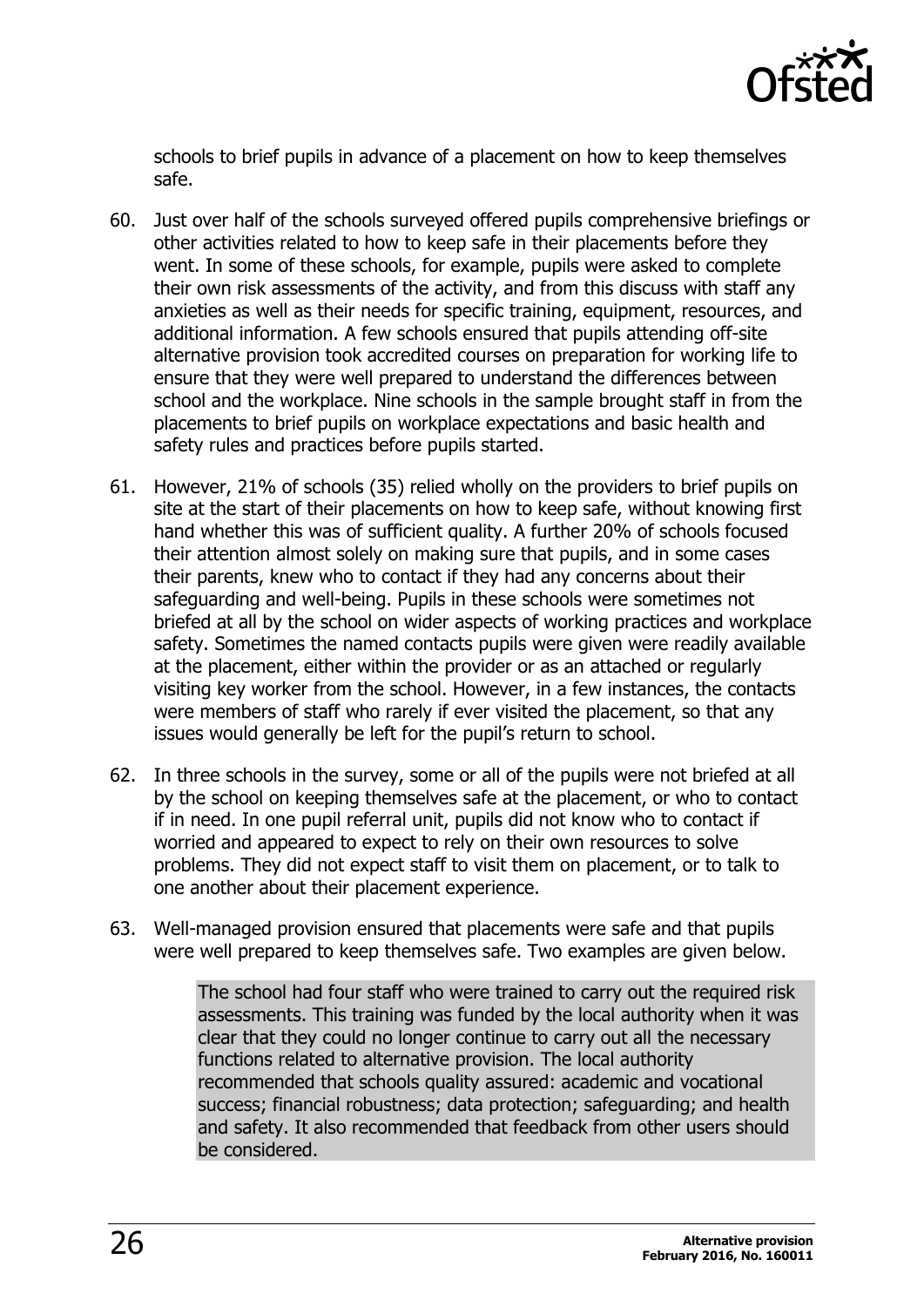

The school worked collaboratively with another local high school to prevent duplication of risk assessments and burden on providers. All alternative provision and work placements were thoroughly checked for health and safety and safeguarding each year. The local authority continued to do some pre-checks and this had resulted in the removal of two providers.

At a second school, pupils completed an application form on which they identified their strengths and weaknesses, fears and anxieties, and put together a personal risk assessment. This helped the school staff prepare them and overcome their concerns. Staff offered guidance and support to pupils so they could use public transport independently to reach their alternative providers.

The school prepared a booklet for pupils to use. This prompted them to look at websites, get the basic details of the alternative provider, plan journeys and think about appropriate dress. There were tips on making the right impression, listing the school's own expectations and the differences the pupil might encounter compared with school. There were 13 things to find out about the organisation, such as facilities, training and promotion, as well as a separate section on equal opportunities. Pupils used the booklet to reflect on their weekly experiences and gather information for their certificate of personal effectiveness.

The school provided pupils with all relevant safety equipment such as high visibility jackets, safety boots, hard hats, beauty salon uniforms and cases and hairdressing equipment, and staff monitored their correct use when they visited.

# <span id="page-26-0"></span>**Assuring quality and impact**

#### <span id="page-26-1"></span>**Monitoring learning and teaching**

64. In the vast majority of schools, a suitably senior individual or team of staff was responsible for the oversight of alternative provision. In 62% of the surveyed schools, there was one senior or middle leader with overall responsibility for monitoring alternative provision. Many other schools shared the monitoring responsibilities between staff. In 33% of the schools, provision was monitored by a team comprising leaders such as heads of upper school and inclusion managers. Teaching assistants and learning mentors were often part of these teams, providing day to day oversight, as in the examples below. In the best examples, and where roles and responsibilities were clearly defined, this team approach enabled pupils to receive practical support while senior leaders continually challenged and evaluated.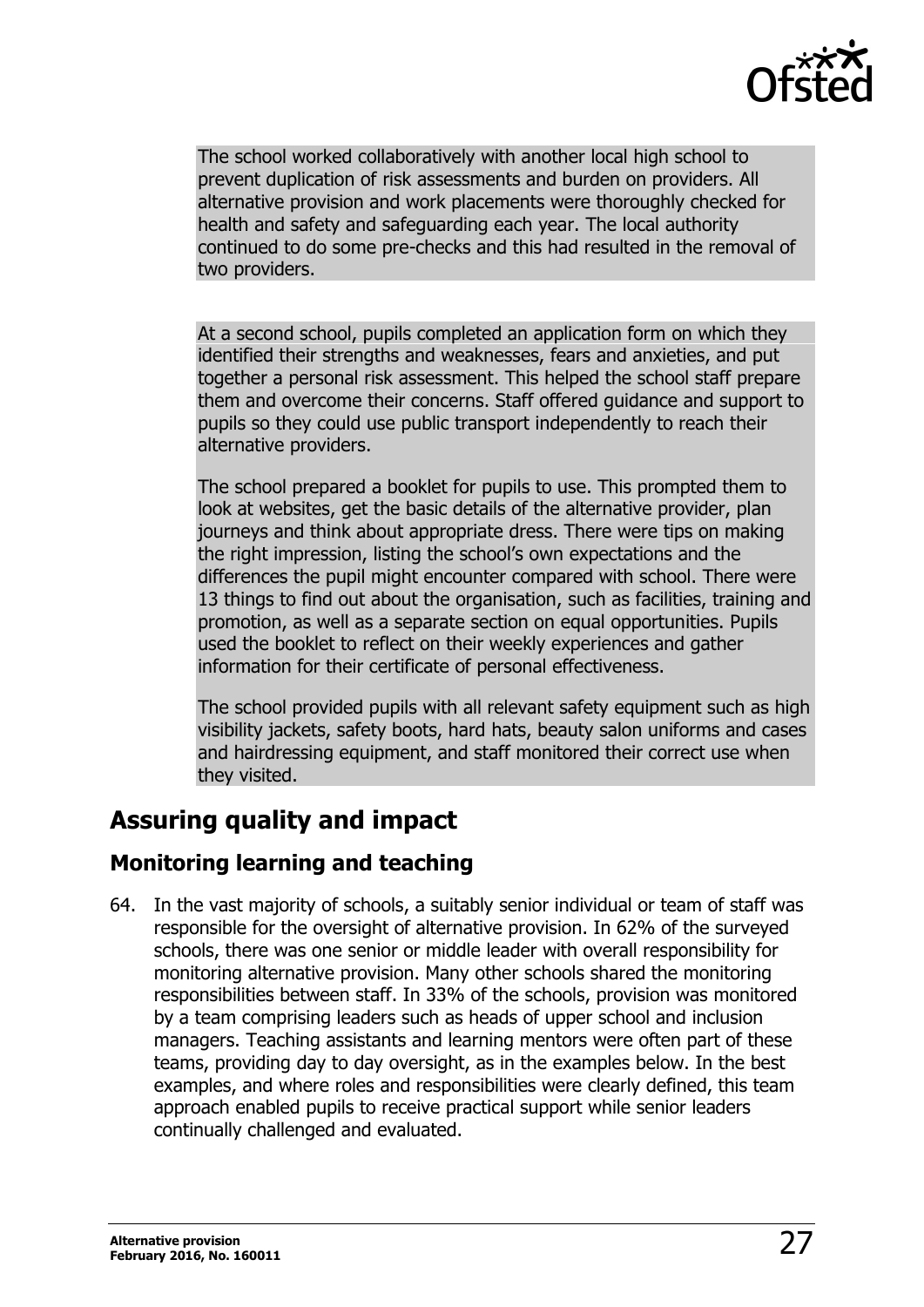

In one school, the deputy headteacher, who was also the special educational needs coordinator, was responsible for the broad oversight of the alternative provision, including the organisation of the curriculum and ensuring that placements were suitable and safe. A behaviour and support manager was responsible for daily ongoing contact with the pupils and the placements. A work experience coordinator arranged appropriate careers guidance and extended work placements as needed.

In another school, an assistant principal in charge of pupil support organised and oversaw alternative provision. He reported to a vice principal who held the strategic overview. Each pupil had a key member of staff who monitored how well they were getting on at their alternative provision and visited them at their placements. In some instances, this was the pastoral manager. For pupils with a statement of special educational needs or education, health and care plan, it was the director of inclusion and for some other pupils it was the academy's education welfare officer. The choice of staff was carefully made to match the needs of individual pupils and their families, and all reported back to the assistant principal on a frequent basis.

In the remaining 5% of schools visited, the monitoring of alternative provision rested largely with non-teaching staff without senior leaders having sufficient oversight.

- 65. What the leaders and teams responsible for alternative provision actually did varied widely. Too few schools evaluated properly the quality of teaching and learning that their pupils were receiving at the alternative provision. This hampered their ability to evaluate the quality of the provision effectively. Where school staff visited providers, the visits usually focused on the pupil's welfare and how they were 'getting on' at the placement. Discussions usually took place with staff from the provider and with the pupil. However, only around a quarter of the providers reported that the member of staff from the school looked at the pupil's work or observed their learning.
- 66. Just under a third of the schools visited carried out any systematic evaluation of the quality of teaching and learning at the placements they were using, either individually or in conjunction with the local authority or partnership. For the other two thirds of schools, inspectors identified the lack of such evaluation as an area for improvement for the school in the monitoring letters they wrote following the survey visits. Where monitoring of this aspect was effective, the methods were adapted according to the type of placement, but usually involved some formal observation of teaching sessions combined with a close scrutiny of pupils' work. An example of effective practice is given below.

One school carried out a thorough annual review of each provider it used. Observations of learning were always included in these reviews. These were rigorous. The observers looked carefully at pupils' work and considered their learning over time, including the development and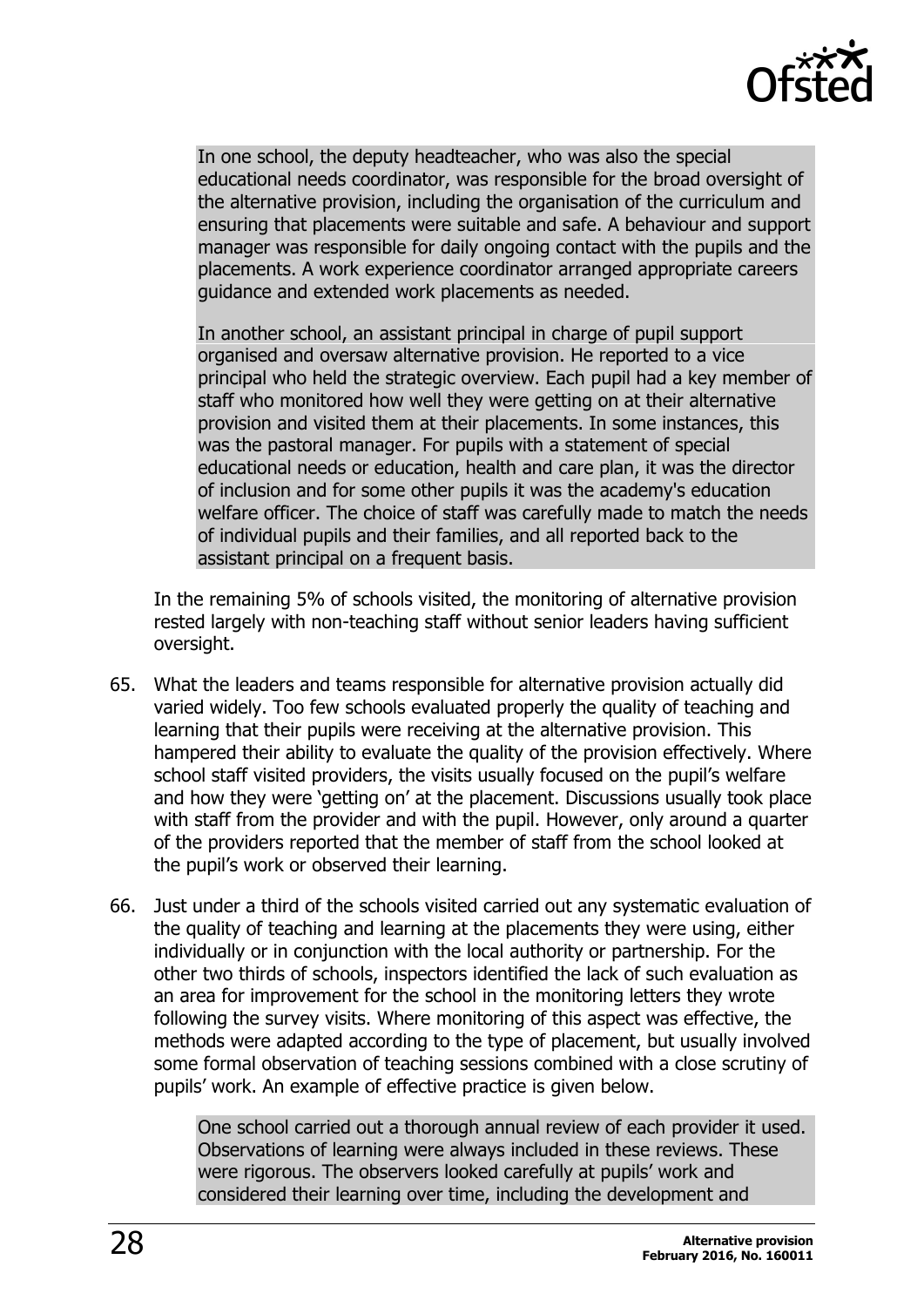

application of key skills, in order to make their judgements. The alternative provision providers, none of which were registered, valued the feedback they received and used this as evidence of their improvement or success in teaching, as well as driving future developments. For example, one provider visited as part of the survey pointed out the clarity of success criteria for different courses and lessons that he shared frequently with pupils and displayed in classrooms. This aspect of teaching had evidently improved following previous critical feedback. Another provider referred to how they had improved the quality of careers advice and guidance following feedback from monitoring visits.

67. Evaluation of the impact of the provision was most effective when it formed part of a school's regular evaluation cycle and where incisive questions were asked about the impact of alternative provision, in the same way as they were about other curriculum areas. Good examples of monitoring and evaluation processes were sometimes found in partnerships of schools, as shown below.

> Quality assurance and evaluation were a significant strength of the alternative provision in this school. All providers were reviewed annually by two people jointly, one from a secondary school in the partnership and another from the leadership team of the school placing the pupils. The feedback reports were clear and critical. If providers were assessed to not meet a good standard on any criteria, this became the focus of intensive monitoring until sufficient improvement was seen. If the provider did not improve in the following review, it was de-selected and no longer used by the partnership.

68. In 10% of the schools, evaluation was imprecise and of little use. In these schools where evaluation was very weak, they typically failed to carry out regular, sharply focused or recorded visits to providers and did not evaluate the impact of provision on pupils' outcomes. Evaluation was therefore largely based on anecdotal or second-hand evidence, as reported by one inspector, below.

> There has been no significant evaluation of the provision and the school has just started to review its effectiveness. The learning support officer has traditionally spoken to pupils, parents and providers to gauge how successful the placements have been but has not visited the placement. No formal evaluation of how effective providers are is undertaken.

#### <span id="page-28-0"></span>**Tracking personal and social skills**

69. Following the survey of alternative provision in 2011, Ofsted noted:

'Surprisingly, given the needs of many of the pupils attending the alternative provision, behaviour and attitudes were not routinely monitored by many schools or units.'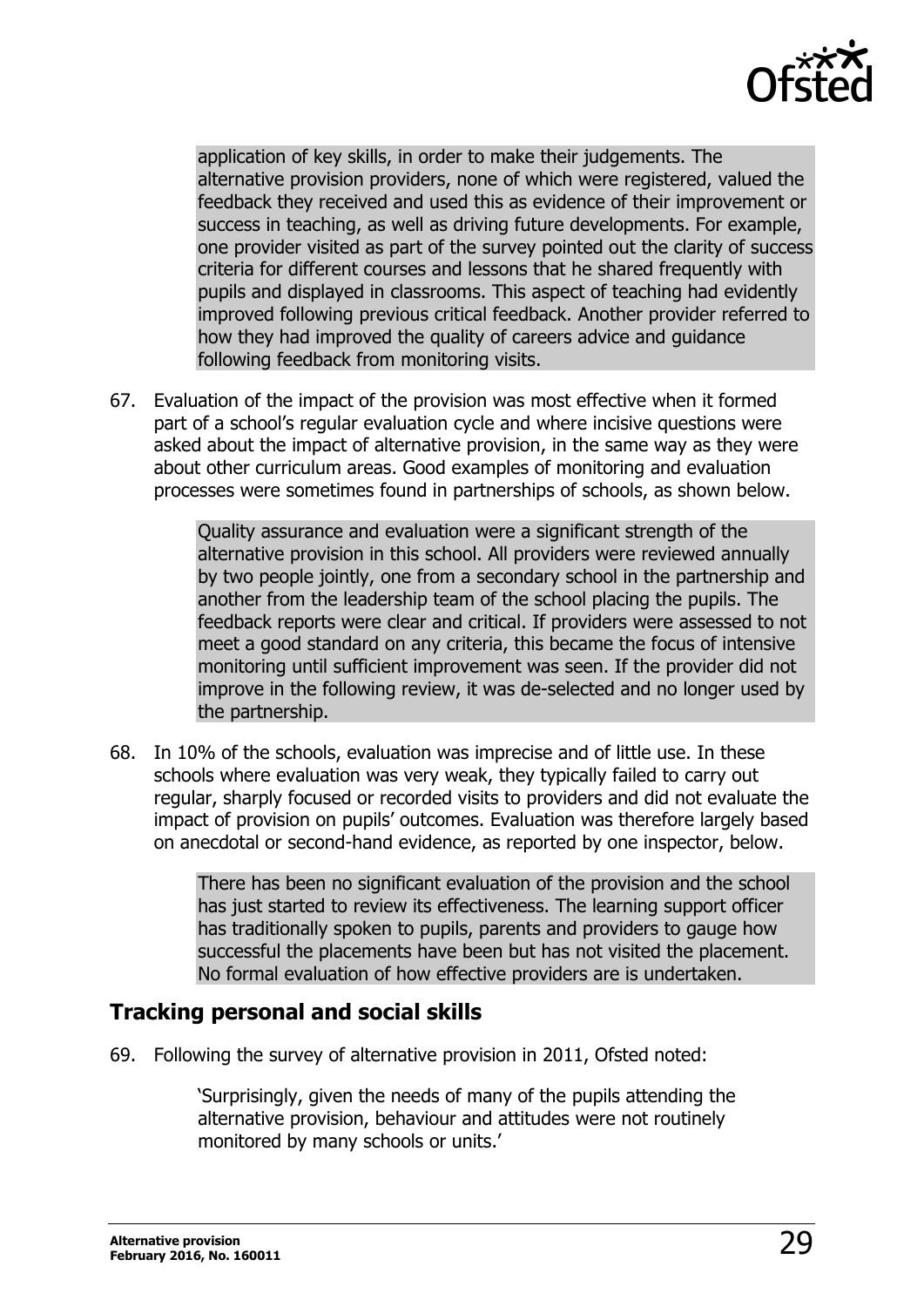

- 70. In contrast, 43% of the schools visited for this three-year survey systematically tracked the impact of alternative provision on pupils' personal development and well-being. This included evaluation of pupils' behaviour and attitudes to learning. For pupils who used alternative provision part time, this enabled schools to evaluate pupils' personal development off site and its impact in school. The picture was positive in both settings – for example, when pupils started to attend alternative provision, they often developed more positive and mature attitudes to learning and better relationships with adults and peers. However, sometimes the strengths that pupils were demonstrating off site were not capitalised on in school. For example, pupils who improved their contribution to teamwork through off-site activities often had little opportunity to apply these skills in school. Limited insight by schools into pupils' experiences off site, for example because they had not visited frequently enough or asked the provider for the right information, was a likely contributory factor.
- 71. Too often, the alternative providers themselves lacked systematic methods of monitoring and evaluating pupils' wider qualities and where they did, these did not match the systems used by schools. Equally, effective school systems of rewarding achievements out of the classroom were rarely shared with providers. As a consequence, pupils' successes off site were not always celebrated at school. However, some providers organised separate high-profile celebration events for pupils who had done well. These were valued by the pupils and the parents, carers and school staff who attended.

#### <span id="page-29-0"></span>**The role of governors**

- 72. In two-fifths of the schools visited, governors received comprehensive and regular feedback about the effectiveness of alternative provision. This included information about the achievement of pupils as a result of their engagement in alternative provision. References to alternative provision in governors' minutes and headteachers' reports to governors included details about individual pupils and their performance at the different providers used. This contributed well to the school's quality assurance and the selective use of providers. However, in the remaining schools, half of leaders provided no reporting to governors about alternative provision and in the other half, the reporting to governors was limited to general information gathered as part of the whole-school monitoring of curriculum provision and outcomes. Governors most often received feedback on pupils' behaviour or attendance off site, particularly where they had been directly involved in meetings with parents with regard to these issues. Too often, however, governors were hampered in their monitoring of this aspect of the school's provision because the school themselves did not evaluate the outcomes for these pupils as a separate 'group', as they did for pupils with special educational needs or those in receipt of the pupil premium.
- 73. Governors' finance committees were often aware of the costs of alternative provision and evidently challenged school leaders about cost effectiveness. The rising trend of school-based provision was often influenced by governors' concerns about the increasing cost of suitably high-quality alternative provision.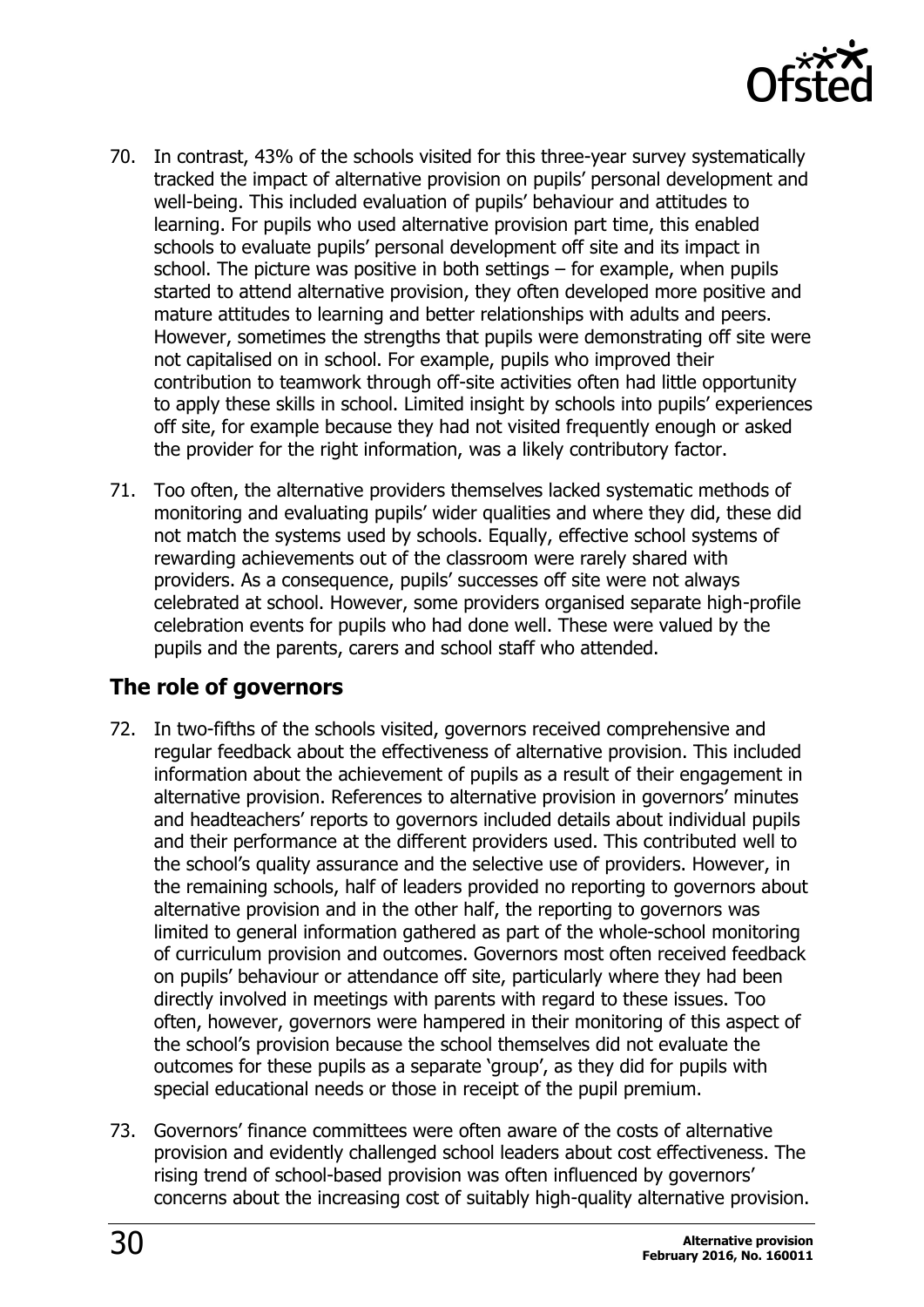

However, the limited information provided for many governors about pupils' comparative achievement at school and off site meant that not all decisions were well informed. There were some examples of schools where governors clearly understood the importance of engaging pupils who used alternative provision in order to prepare them for further education and employment. These governors were keen to know more about this group of pupils and how their roles might help.

### <span id="page-30-0"></span>**The quality of the accommodation**

- 74. The accommodation and facilities used by alternative providers were fit for purpose in almost all of those visited. This was an improvement since the previous report. However, although very high-quality accommodation and facilities were seen in around a fifth of providers, a similar proportion had aspects that inspectors judged required some improvement.
- 75. Pupils were often able to use specialist resources that provided an authentic experience of the workplace. It was not uncommon for facilities providing training in skills such as hairdressing, motor maintenance, construction and child care to incorporate a functioning business. Pupils were able to learn by using industry standard equipment and by learning how to serve the public in a business setting. These providers had created a good balance between professional and educational environments.
- 76. High-quality accommodation in workspaces and classrooms helped pupils to respond well to established routines and high expectations. For example, individual work stations used to carry out research or apply learning about painting and decorating, plumbing or bricklaying, fostered pupils' independence. Where equipment or specialist clothing and footwear had to be stored systematically, pupils' learning about health and safety was reinforced on each occasion. Several providers had actively involved pupils in improving the environment.
- 77. Providers that pupils attended for academic, rather than vocational study often used buildings originally designed for an educational, albeit different, purpose, such as part of a former school. Most had been adapted successfully to provide classroom facilities suited to individual or small-group work. Any specialist subjects offered such as food technology, art and design or science were suitably equipped or additional facilities used elsewhere. Community facilities, for example, often supplemented provision for sports where there was no gym or outdoor space. Where accommodation was good, pupils were positive about the accommodation provided, valuing those environments that offered opportunities genuinely 'alternative' to those found at school. One pupil who attended a high-quality work-based provider commented:

'This is a working environment, so we know we have to act more mature here than we do at school'.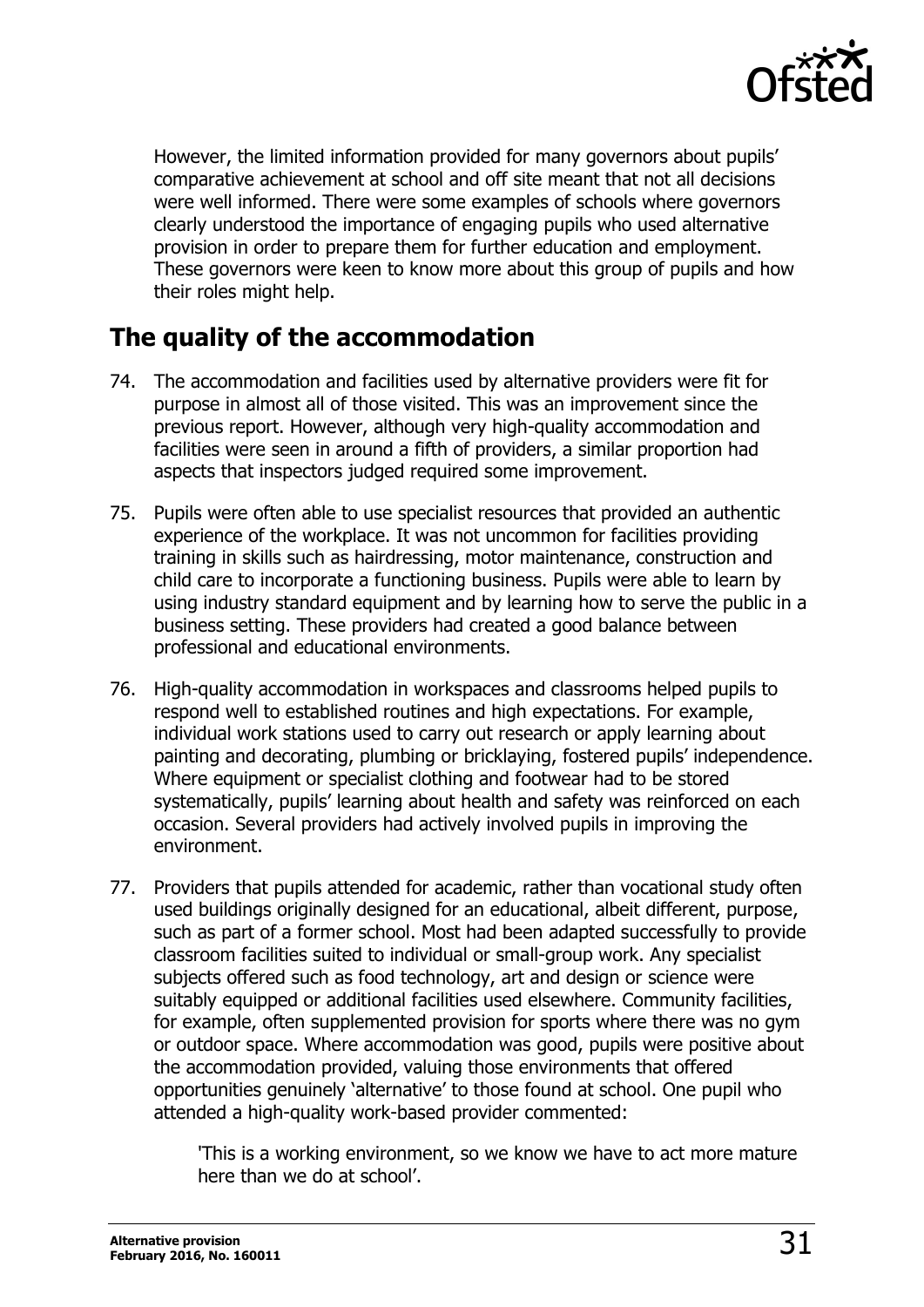

A pupil at another provider said:

'I learn by doing. I've had to develop more self-discipline. I am trustworthy because customers will need to trust me with their car. I'm enthusiastic about cars and this is a proper place, so it makes me motivated to learn.'

78. Where provision was not such good quality, pupils sometimes lacked a quiet space to complete tasks such as making notes or discussing their progress. Where study space was provided alongside practical facilities, there was sometimes a contrast between the two areas. Well-equipped and efficiently managed workshops sometimes existed alongside classrooms that did little to inspire or promote high standards. Occasionally, providers had thought particularly carefully about pupils' whole experience across the week, as in the example below.

> One provider had really taken this potential issue into account. The centre leader had visited schools using its alternative provision, looking carefully at work and leisure facilities, displays and resources to ensure that the learning environment off site complemented that found in schools.

79. In some cases, classrooms at alternative providers had outdated computer equipment and poorly presented displays that did not match the high quality of the facilities found at the pupils' schools. At times, providers had been set up in neglected commercial premises. These facilities were often much better than the poor first impression gained from the outside. However, the external appearance and sometimes their locations at the backs of industrial estates could form an intimidating introduction for some pupils, parents and carers. At some providers, there was a lack of secure and suitable outside space for recreation, something that pupils often minded. One pupil, for example, commented to the inspector who had visited him that he did not like having to 'sit around in classrooms at break and lunchtime' and felt that a recreation area was badly needed by the provider. Others expressed similar views where such facilities were not available.

### <span id="page-31-0"></span>**Outcomes**

80. Alternative provision can promote a range of positive outcomes for pupils, including getting them back on track when they have become disaffected with school. To maximise their chances of success when they leave school, these pupils, like any others, need to gain the best possible qualifications that they can in English, mathematics and a range of other relevant subjects, as well as developing their personal, social and employability skills. In the best examples in the survey, schools focused strongly on making sure that pupils were supported as well as possible in all these aspects, and not just to achieve well on their alternative provision courses. In the weakest examples, overall aspirations for pupils attending alternative provision were too low.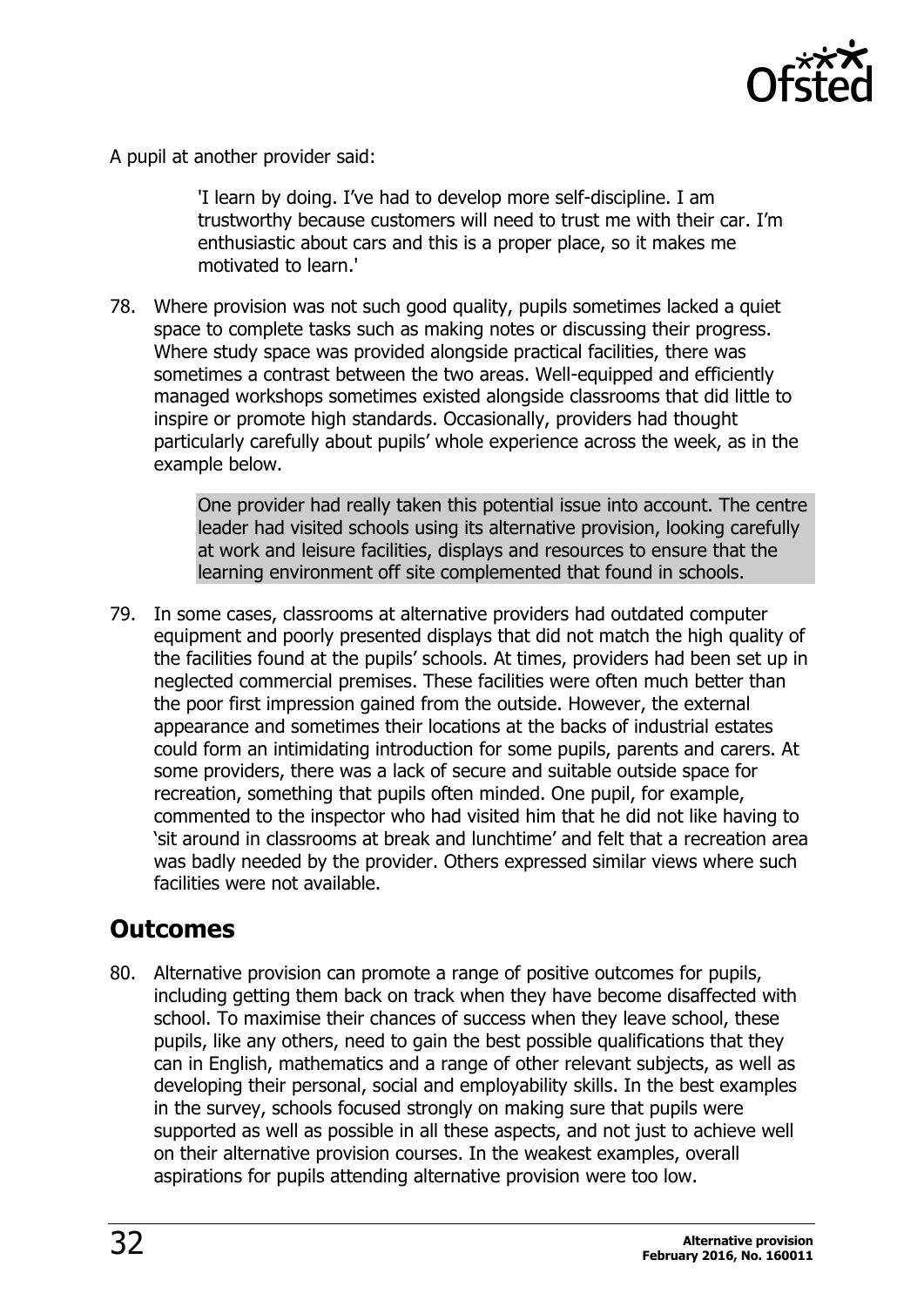

81. The sections below explain the findings from the survey about how well pupils attained and progressed academically, gained qualifications from their alternative provision and gained employability skills.

#### <span id="page-32-0"></span>**English and mathematics qualifications**

82. Information about qualifications was collected from 146 of the 165 schools visited. This covered outcomes for 2,200 Year 11 pupils who had attended alternative provision in the academic year prior to the survey visit. These outcomes are shown in the table below.

#### **Table 1: Proportion of pupils in the schools visited attending alternative provision who gained accreditation in English and mathematics**

| Qualifications               | Proportion attaining each qualification (%) |                                             |             |  |
|------------------------------|---------------------------------------------|---------------------------------------------|-------------|--|
|                              |                                             | 2012/13 (58 schools)   2013/14 (57 schools) | 2014/15 (50 |  |
|                              |                                             |                                             | schools)    |  |
| GCSE English A*-C            |                                             | 17                                          | 19          |  |
| GCSE English A*-G            | 69                                          | 85                                          | 76          |  |
| <b>GCSE Mathematics A*-C</b> | 24                                          | 19                                          | 17          |  |
| GCSE Mathematics A*-G        | 69                                          | 84                                          | 76          |  |
| English (other)              | 29                                          | 26                                          | 18          |  |
| Mathematics (other)          | 27                                          | 21                                          | 15          |  |

Note: Direct comparison with the proportion attaining grades A\* to C and A\* to G in GCSE English and mathematics from July 2014 to July 2015 is not possible due to changes to examinations and rules regarding publication of performance data

- 83. Over the three-year period, almost three quarters of these pupils gained a GCSE qualification in English with the same proportion attaining a GCSE grade in mathematics. Almost half of the 2,200 pupils were successful in gaining a GCSE qualification in both English and mathematics. About one fifth attained a grade A\* to C in one or both of these GCSEs.
- 84. About a quarter of pupils gained accreditation in qualifications other than GCSE in English, with a slightly smaller proportion in mathematics. These alternative qualifications were usually Functional Skills or Adult Literacy and Numeracy. Some of these pupils may have attained this qualification in addition to a GCSE in either subject.
- 85. Most schools ensured that pupils gained some accreditation in English and mathematics that was appropriate to the pupils' ability and needs. The examples below illustrate the range of strategies and courses used. While these strategies would not have been suitable for pupils who did not attend alternative provision, in the circumstances, they were appropriate and successful in helping the relatively small proportions of pupils who attended alternative provision to gain their qualifications.
	- School  $A -$  pupils who were identified as being at risk of becoming not in education, employment or training post-16 (NEET) were entered for GCSE English and mathematics in Year 10, with a possible re-entry if unsuccessful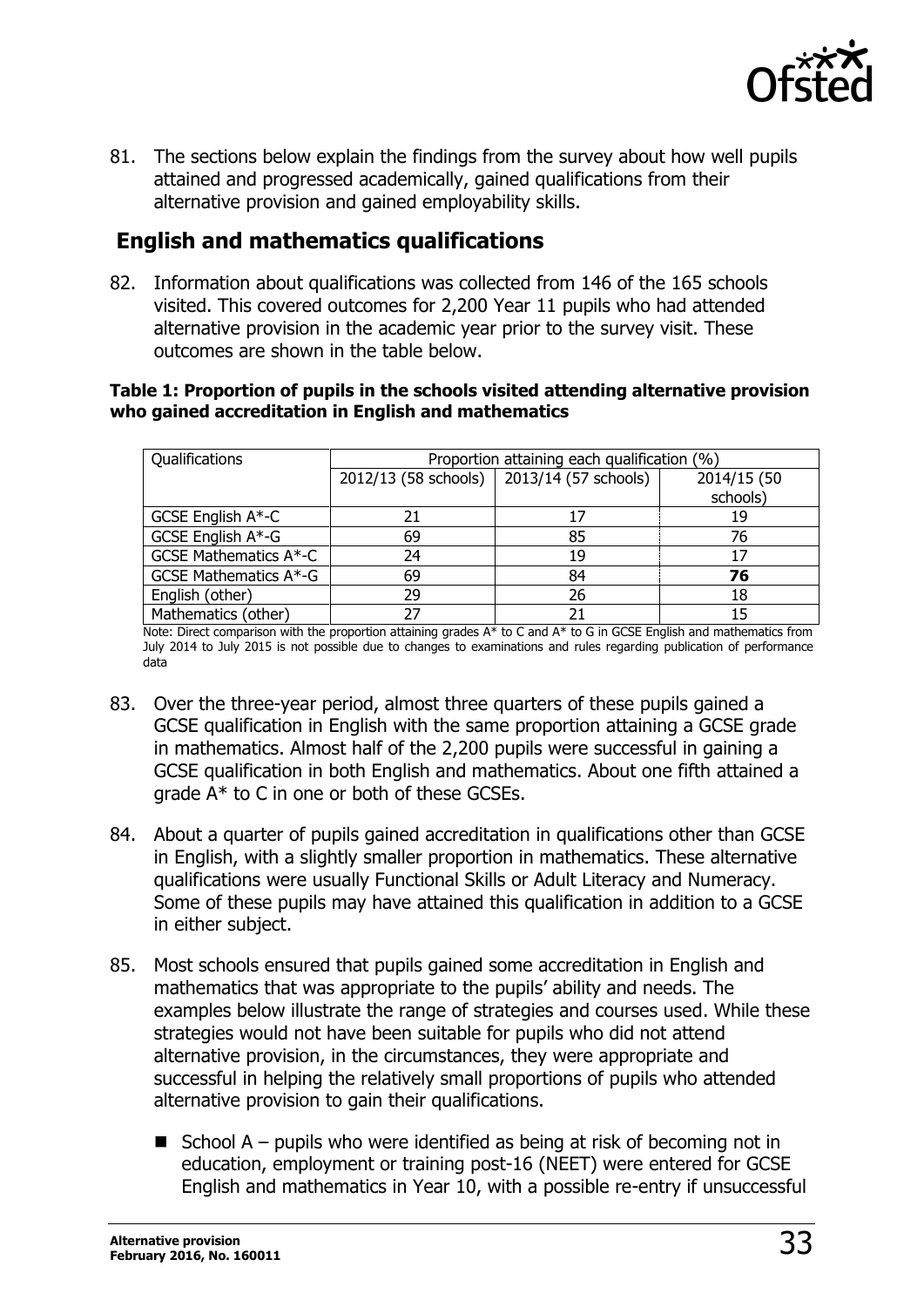

in the winter of Year 11, followed by summer of Year 11 if necessary. In the week prior to the examination, pupils attended school full-time for intensive support and revision.

- School  $B a$  very small number of Year 11 pupils were 'triple entered' for a range of mathematics courses: GCSE mathematics, a mathematics entry level 3 course and a functional skills qualification in numeracy.
- $\blacksquare$  School C pupils were entered for GCSE English and mathematics courses in school and functional skills courses in literacy and numeracy through the alternative provider. Level 1 and level 2 functional skills courses were available to match the pupils' academic needs.
- School  $D -$ all pupils studied, and were entered for, GCSE mathematics, GCSE English language and GCSE English literature at school.

#### <span id="page-33-0"></span>**Academic progress from starting points**

- 86. A question identified in the first year of the survey was whether examination results reflected the prior academic attainment of the pupils who took part in alternative provision. This aspect was therefore considered more closely in subsequent survey visits to see whether anything could be concluded about the progress these pupils made between Key Stages 2 and 4 and during their time at alternative provision.
- 87. About one fifth of the schools visited after the first year of the survey used national expectations of progress based on Key Stage 2 results in English and mathematics to evaluate how well pupils attending alternative provision had achieved, The schools defined 'good progress' as four or more levels of progress from the Key Stage 2 starting point, in line with national perspectives. This was the same criteria leaders in these schools used to evaluate the progress of all other pupils in the school. These schools therefore were able to see how well their pupils who attended alternative provision progressed compared with other groups in the school.
- 88. However, in the majority of schools visited, progress made by pupils taking part in alternative provision was evaluated in different ways from that typically used to measure progress for other pupils. This made it difficult for the schools to gain any realistic picture of the academic progress made by these pupils. The best approaches used by schools gave some recognition of the starting points of pupils, although in some cases this appeared to lead to a low level of challenge and low expectations of performance that were out of line with national expectations, as illustrated below.
	- Using Key Stage 2 results as the starting points in English and mathematics (or the average of English and mathematics for other subjects), some schools defined 'good progress' for their pupils who attended alternative provision in terms that were lower than those expected of their peers.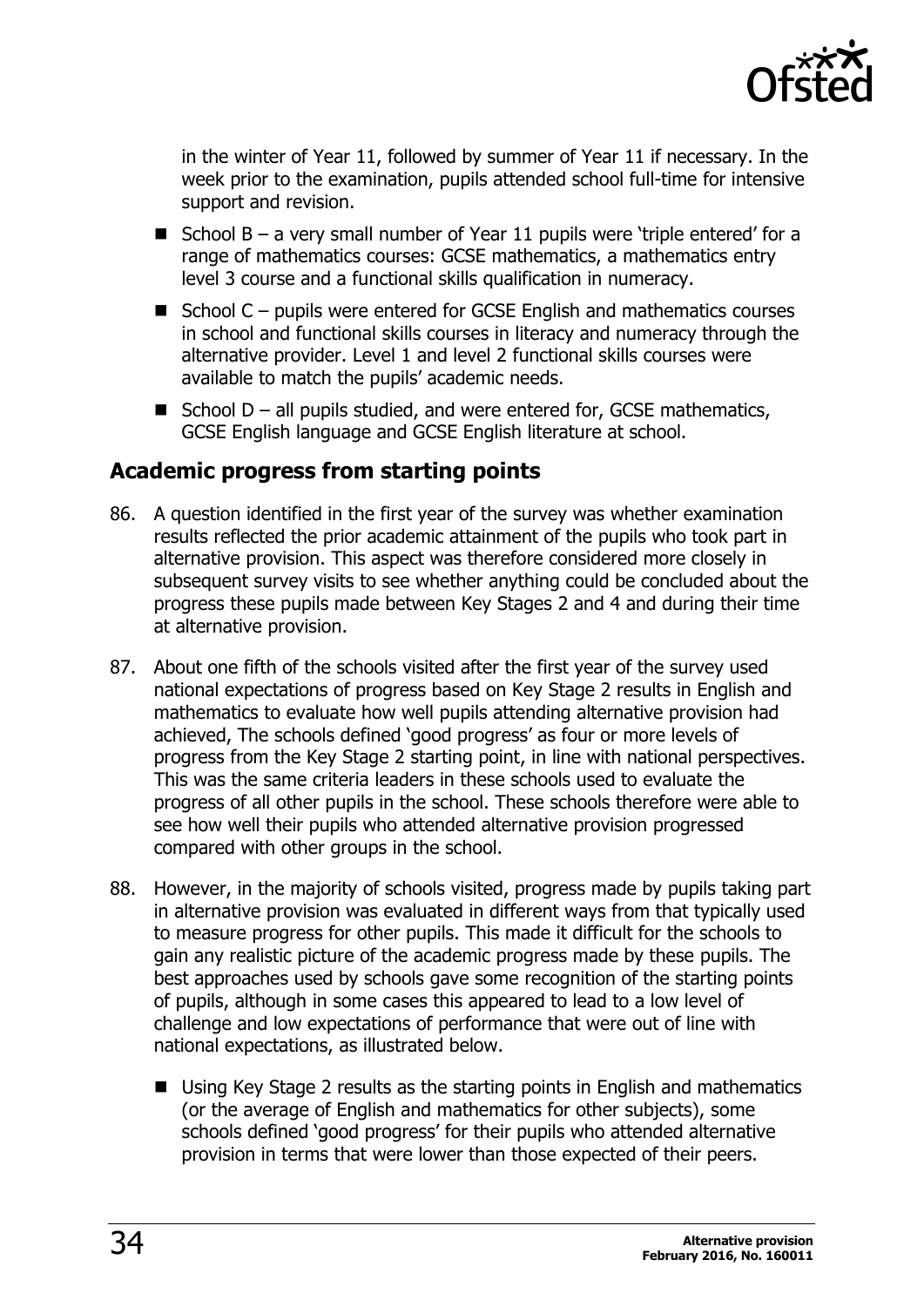

- Sometimes, progress was measured just against the targets that had been set for individuals and expectations for the alternative provision pupils were too low. For example, both subject and alternative provision targets were set, often quite undemanding ones, and 'meeting target' was accepted as 'good progress', whereas for other pupils this would be the minimum expectation.
- $\blacksquare$  Key Stage 4 targets were sometimes adjusted downwards by using the attainment level at the point of entry to the alternative provision, which for most pupils was their attainment at the end of Year 9, rather than using Key Stage 2 results as the starting point. This meant that where pupils had fallen behind during Key Stage 3, which many had, there was no expectation that using alternative provision would help to accelerate their progress and make up for lost time.
- 89. In the weakest approaches used to measure progress, schools took little account of any academic progress made based on pupils' capabilities.
	- 'Good progress' in one school meant attaining a minimum grade C in GCSE subjects or a pass grade in vocational and work-related learning courses, irrespective of pupils' capabilities. This was flawed as it made no reference to the pupil's starting point. For some this may be outstanding progress, for others not enough.
	- Improvements in attendance to lessons in English, mathematics or other subjects, or improvements in attitudes to learning in these subjects were considered by some schools as indicators of 'good progress', regardless of the academic progress made.
	- Good behaviour, positive feedback from providers, improved motivation and engagement, or a readiness to return to mainstream education were seen by some schools or providers as a reliable indicator of 'good progress' being made. Often this took little or no account of pupils' actual achievement in their work. While the social, emotional and behavioural aspects are often crucial aspects for a pupil to improve, their academic achievement also matters in order to prepare them well for the next steps they need to take post-16.

#### <span id="page-34-0"></span>**Accreditation gained from alternative provision placements**

90. Almost all alternative provision arranged by the schools surveyed led to some form of accreditation. In 83% of the schools all of the placements accredited pupils' alternative provision courses. In 17%, two or three pupils were not working towards a qualification because their individual placement did not involve accreditation. Very occasionally, alternative provision took the form of work experience and did not lead to any qualifications in addition to those already being taken by pupils at school. Placements with no accreditation tended to be used by schools when their aim was to help a pupil to reintegrate back into mainstream school where they had stopped attending or become very disaffected. In these instances, courses were aimed at building self-esteem and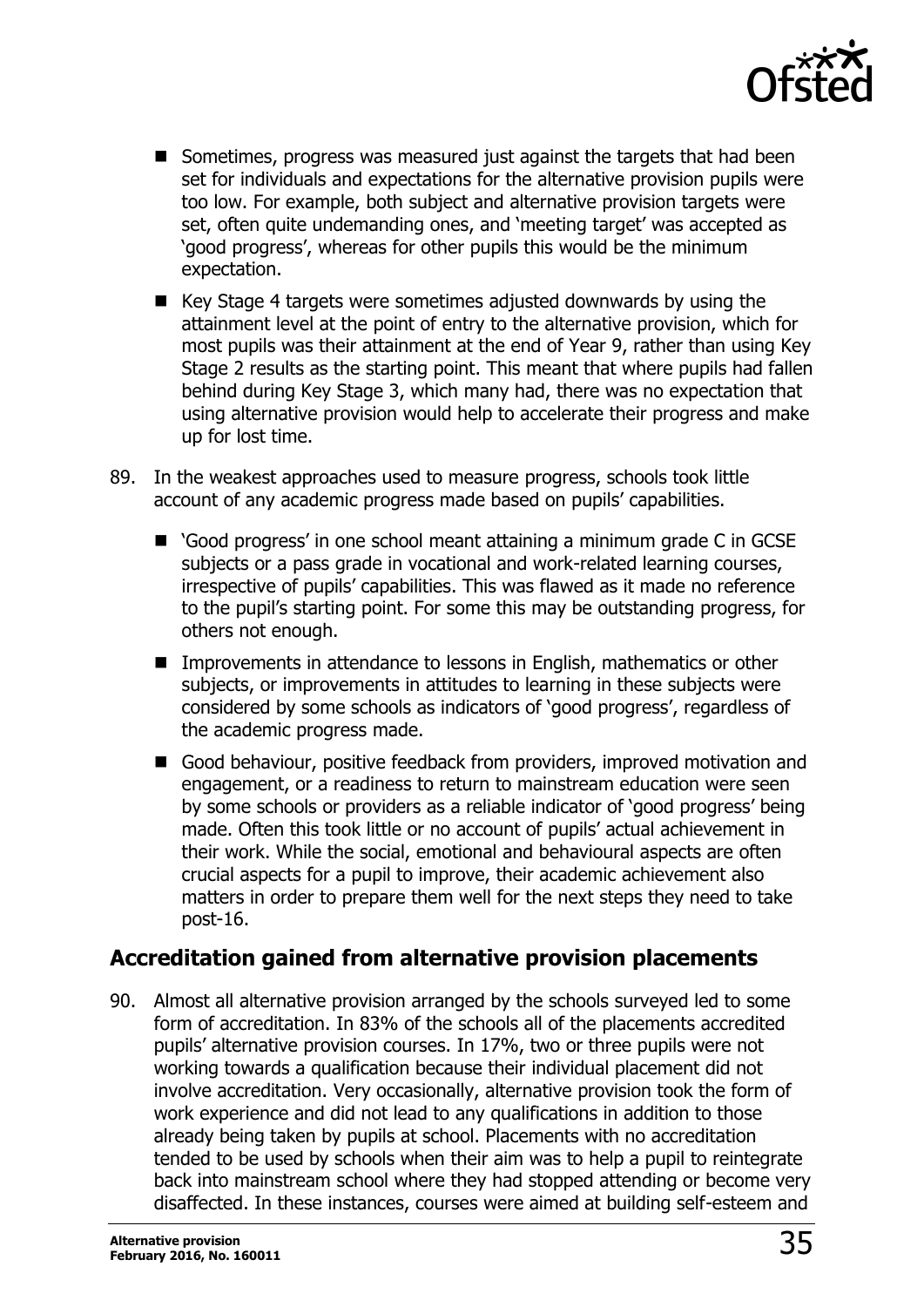

self-confidence and often key aspects such as self-discipline and the ability to work positively with a range of people.

- 91. A range of qualifications was offered by the alternative provision placements. Pupils commonly pursued Level 1 and less frequently Level 2 vocational qualifications specialising in construction, motor vehicle maintenance, engineering, hair and beauty, hospitality and catering, food hygiene, travel and tourism, child care, health and social care, animal care, agriculture, land-based studies or media. The qualifications were closely linked to the specialist settings in which pupils were taught and often provided direct progression to local college courses post-16. However, a small but significant proportion of pupils were capable of progressing to Level 2 qualifications more quickly than they were able to do through their placements. The Level 1 qualifications these pupils were taking at alternative providers did not match the higher level they had been studying in subjects at school.
- 92. Providers used a range of basic skills awards to accredit pupils' achievements in literacy, numeracy, and ICT where they did not follow GCSE qualifications either at school or with alternative providers. However, unless they attended alternative provision full-time, most pupils took GCSE English and mathematics at school. Specialist awards schemes were used to recognise pupils' achievements in sports and the arts. Pupils' work with four alternative providers contributed to The Duke of Edinburgh Award or Prince's Trust Award. Other award schemes used included the St John's Young Life-Saver Award, John Muir Conservation Award and Diploma in Entry to the Uniformed Service. Other lessrecognised accreditation was occasionally used to supplement more major awards.

#### <span id="page-35-0"></span>**Employability and skills for life**

93. The planned pathway between alternative provision and continuing study at school, college, an apprenticeship or employment was clear in 85% of the schools visited. Where pupils showed strong commitment to alternative provision as a foundation for the next stage of their education, training or employment, it was clear that schools had discussed careers at an early stage. Although not all pupils progressed onto the courses or into the careers they had planned, pupils valued alternative provision as an opportunity to make more informed decisions about their future. In the best examples, pupils were encouraged to consider a wide variety of pathways linked to the accreditation gained while at alternative provision.

> In one school, 31 Year 11 pupils attended alternative provision, all of whom moved on to employment, education or training at the end of Year 11. This compared favourably to the figures for other pupils at the school. Similarly, 100% of the 41 pupils attending alternative provision at another school secured appropriate post-16 activity. It was notable that at both these schools, alternative provision for vocational qualifications was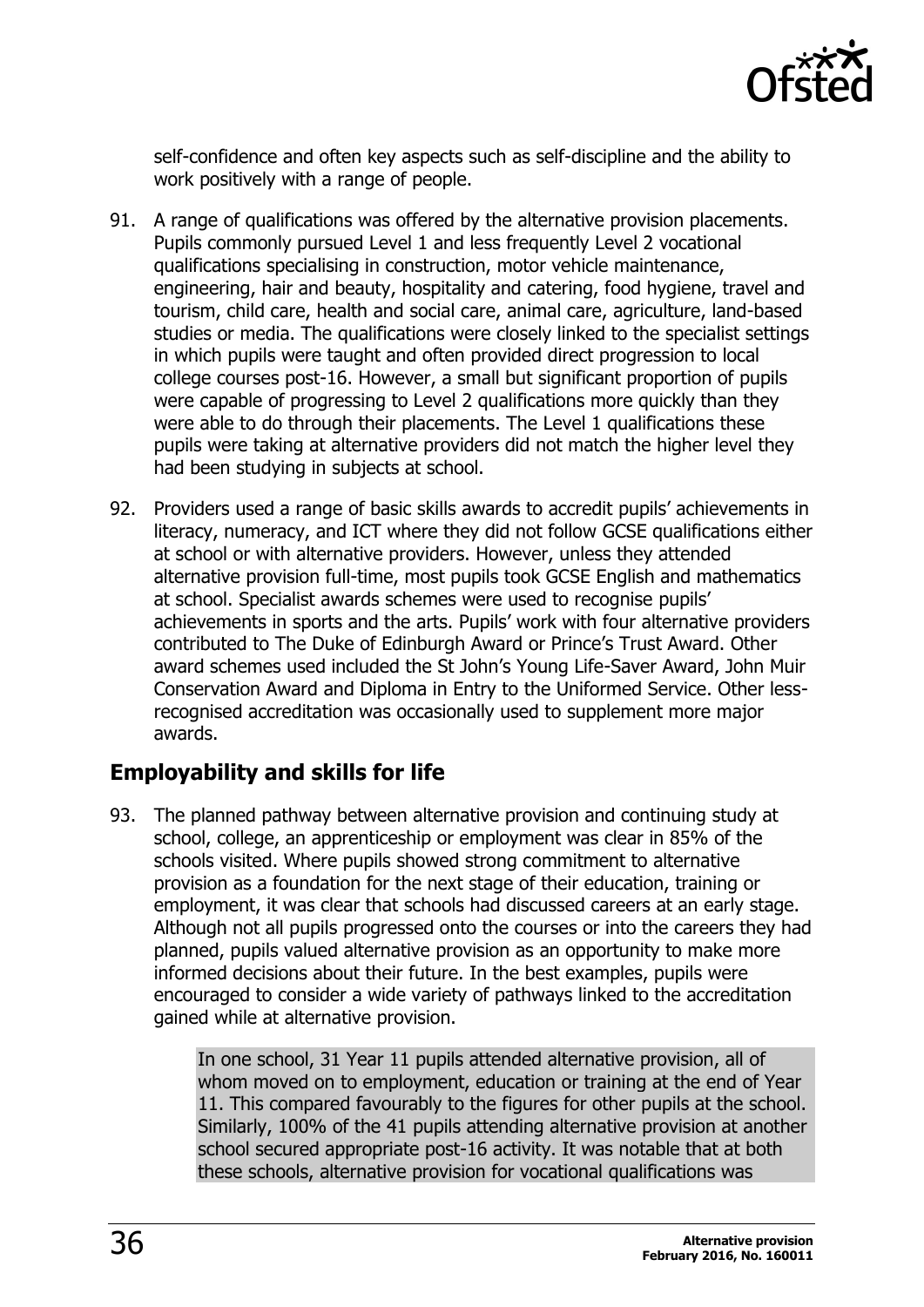

offered as part of guided option choices, with appropriate accreditation and clear pathways to post-16 progression.

In another school, the next steps for pupils who attended alternative provision included apprenticeships and employment, college-based courses and the school's own sixth form, which offered vocational courses at Level 3. These potential steps were clear to pupils from the outset.

In a fourth school, alternative provision was part of a planned pathway for a small group of selected pupils. In this example, pupils moved from Level 1 certificates in Year 10 to Level 2 diplomas in Year 11 and thereafter on to specialist occupational qualifications, including apprenticeships.

- 94. More broadly, school leaders valued the emphasis that alternative provision placed on the personal skills required to succeed in employment. However, few systematically tracked and evaluated the impact that these skills actually had on the pupils being able to gain employment or go on to education and training. Very few of the schools visited made employability skills a specific focus of their tracking of pupils' progress. Although schools were usually confident that alternative provision minimised the proportion of school leavers not in education, training or employment (NEET), only around one in 10 were able to share evidence of how the skills pupils had gained had contributed directly to pupils' destinations. These schools were able to specify skills that other educational settings or employers valued highly. Examples included pupils who gained full-time employment through their alternative provision placement, and those whose improved interpersonal skills had clearly contributed well to their next steps.
- 95. At two alternative provision placements, the training was enhanced by adults who had themselves used alternative provision as pupils. They demonstrated well the interpersonal skills required to flourish after leaving school and were able to make these evident to the pupils. The example below illustrates a clear focus on employability skills from the outset and the subsequent impact on the outcomes for pupils.

This academy had a strong focus on progression pathways and careers education to ensure that pupils move to positive destinations. Alternative provision was deployed carefully and selectively to enable the most vulnerable pupils to realise their aspirations and future career goals.

Pupils who were at risk of not entering education, employment or training were identified early on. The academy operated a broad range of interventions as part of a structured programme on the academy site. In addition, commissioned off-site alternative provision was used for those pupils identified as most in need in order to shape and develop employability and work-related learning skills. For example, at the time of the survey inspection, a group of Year 10 girls were undertaking an employability skills placement. Although this was a course that did not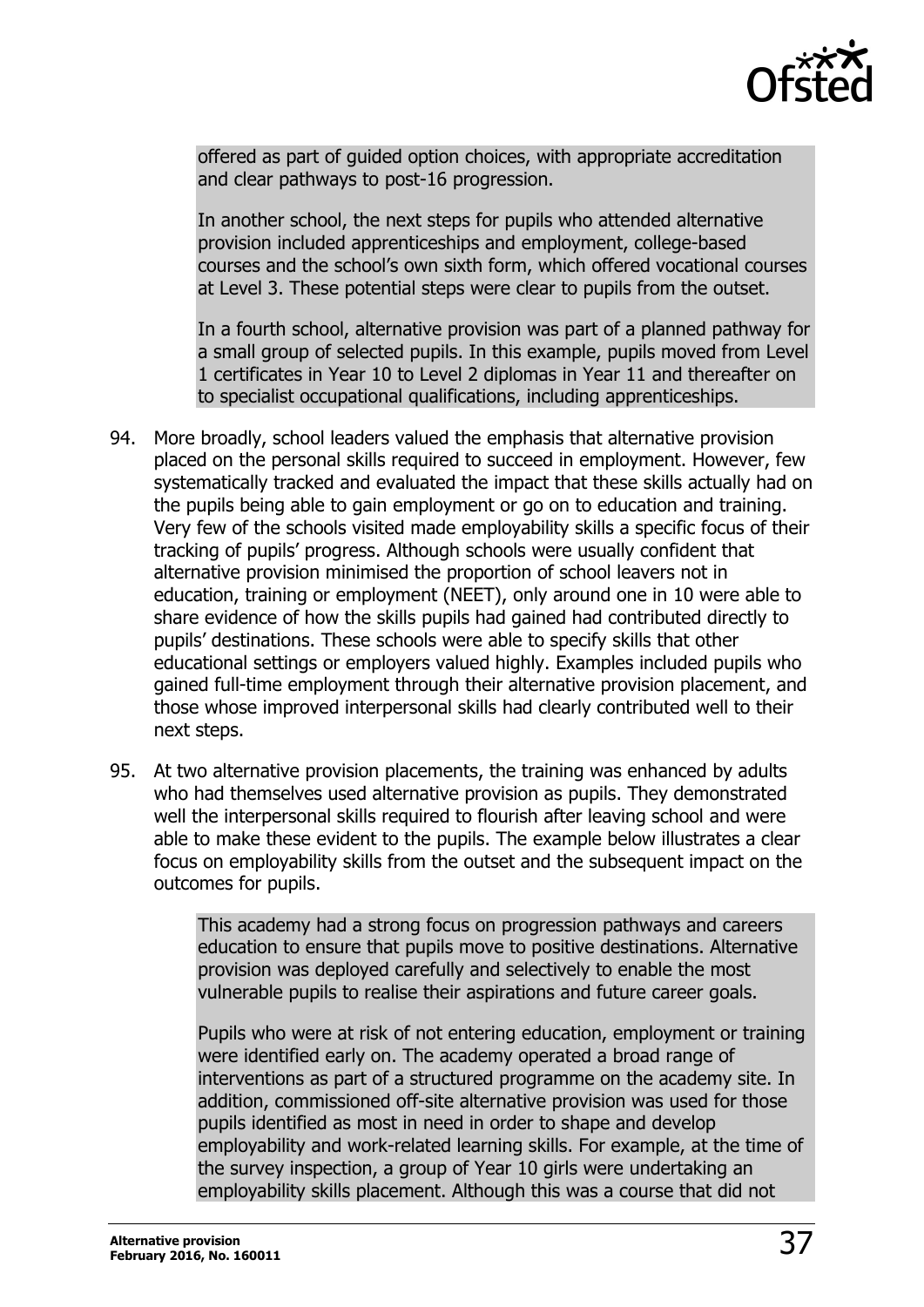

lead to a qualification, it was building pupils' self-esteem, confidence, communication skills and awareness of the world of work before they progressed to the next course on the placement, which was accredited. Pupils' experiences were enriched by a range of visits to employers and post-16 providers. Ongoing contact with parents and carers ensured that families were fully involved with and able to support this process. Pupils also had access to careers advice through the academy's commissioned careers advisor and the Connexions service. All pupils who attended alternative provision last year entered employment, education or training, and a number had progressed to post-16 areas of study related to their placements.

96. On the occasions where schools used alternative provision specifically to reengage pupils in school, and no accreditation was offered, one of their other aims was to support pupils to gain employment, education or training at the end of school. Schools were frequently successful in this aim, and in many cases were able to demonstrate how alternative provision had been a turning point in re-engaging the pupil in learning. Nevertheless, many schools also had examples of individual pupils who they had been unable to place successfully at the end of school, and were now not in education, employment or training (NEET).

# <span id="page-37-0"></span>**Pupils' views**

97. The overwhelming majority of pupils had positive comments to make about their enjoyment of the provision, what they were learning, how well they were supported, and the impact the provision was having on their behaviour, attitudes, attendance and outcomes at school. Pupils spoke warmly about the impact attending an alternative provider had had on keeping them on track and in some cases preventing them from getting into serious trouble. They talked about how they had begun to develop confidence and ambition. Below are some examples of typical comments inspectors received from pupils.

#### **Keeping students on track at school**

'Coming here is something to look forward to.'

'It makes the week feel better.'

'I like the variety.'

'It releases some of the pressure… It's good to be doing something you enjoy…'

'Having the time away from school helps me concentrate more when I am there. I don't get excluded anymore.'

'It makes you feel better about yourself.'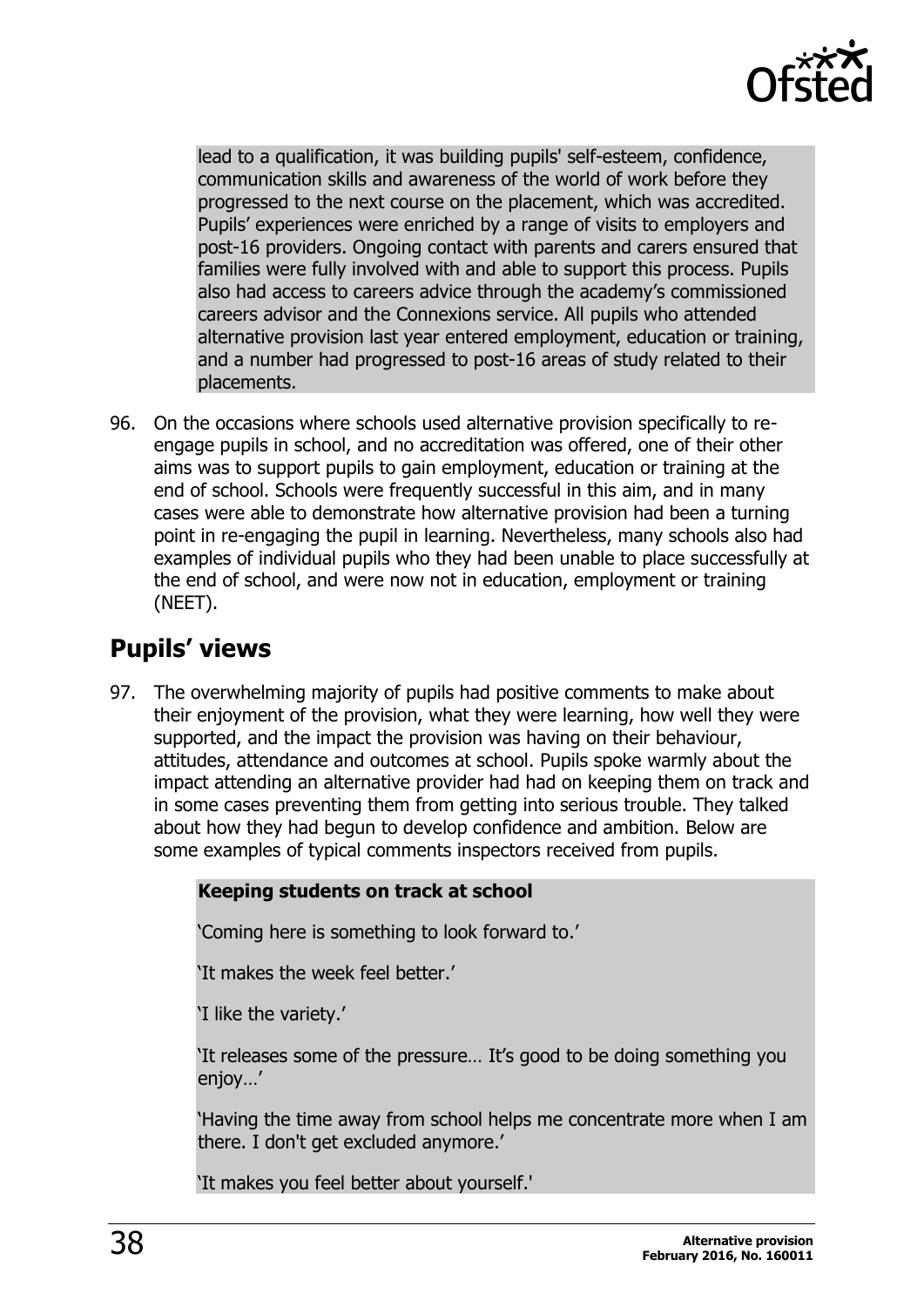

'I feel refreshed and now I can do better in school.'

'It's hard to sit in lessons at school, but here I like the practical aspect of learning… then I can manage better in school too.'

'It is the best decision I made.'

#### **Ambition and aspiration**

'Someone believing that I could, has made the biggest difference.'

'I proved to myself I could do things.'

'This gave a taster of what I could do in college.'

'Before coming here I was on the road to nowhere.'

'I've got an understanding now of college life and the world of work.'

'I've had the opportunity to find out how it would be if you were on the job. And I like it.'

'The amount of trouble I've brung [sic] here, the amount of times Joe (manager) has taken me back because he knows coming here can help me with seeing my future.'

'I feel really pleased, without it (the provision) I would not have been able to make it this far. I feel like a new person.'

'It's picked me up and got me where I am. Now I have a future.'

#### **Developing employability skills**

'I have to act more maturely here because it is a working environment.'

'There is a lot of pressure from small group work and constant attention from adults – I can work much better with other people now.'

'I am developing skills and doing well.'

'I feel more responsible and my teachers are noticing this now too.'

'The tutors here are all professionals in their field so we learn loads.'

'We worked together in groups – learned to help each other. I came out with loads of friends from there.'

'I used to be shy. There we learned to speak to members of the public.'

'I really liked being in the smaller group. I changed my view of people.'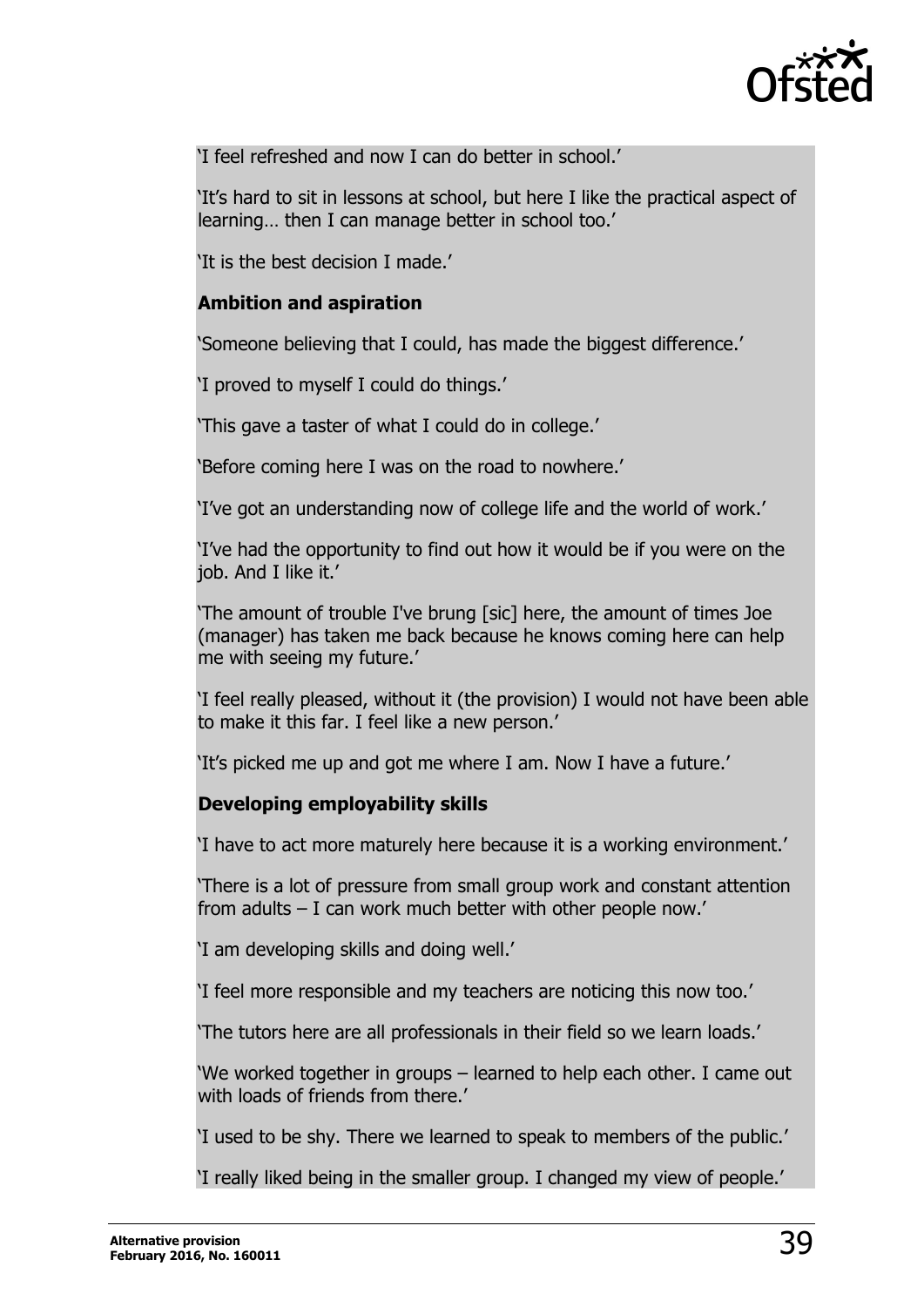

- 98. Pupils who attended alternative provision, however, did not always think it was the best thing for them or think that they were doing well. Individual pupils mentioned the following negative points about attending alternative provision. It is notable that the first three points were from pupils who were attending their provision full time, so not attending school with their peers at all. The last three points relate more to the pupils' perceptions of the support they were receiving from the school than the provision itself:
	- feeling isolated
	- missing out on physical education lessons
	- nowhere to have a break outside
	- no accreditation from the placement
	- not having a real choice about attending alternative provision
	- $\blacksquare$  school not enquiring how they were doing since starting the placement
	- school not telling the placement enough about their special needs
	- no visits from school staff.

### <span id="page-39-0"></span>**Developing alternatives to off-site provision**

- 99. Many secondary schools do not use off-site alternative provision at all. Of the 417 schools initially contacted as part of this survey, 251 were identified as unsuitable for this survey. Of these, more than a quarter, when contacted, stated that they did not use any off-site alternative provision. A few of these had used alternative providers in the past, but were no longer doing so. Some schools had reduced their use of off-site providers by bringing provision 'in house' or were in the process of doing so and had only small numbers of pupils attending provision off site. This became increasingly evident towards the final year of the survey.
- 100. Many of the schools that inspectors did visit as part of the survey had reduced their use of off-site alternative provision due to their dissatisfaction with the range and quality of providers in the local area. In other cases, leaders and governors had rigorously reviewed the impact and effectiveness of off-site provision. The outcomes of these reviews had informed curriculum design and planning in the school itself. The reworked in-house provision became broader and more creative, and was then better able to meet the needs of all the pupils, thereby reducing the need to send pupils off site.
- 101. In the case of some of the schools visited, the need to improve outcomes related to behaviour and personal development, such as reducing the use of exclusions, had resulted in strengthened systems of pastoral support and more intensive early intervention with pupils who were identified at risk of disengagement. This led to pupils being supported more effectively in school and fewer ending up being seen as 'disaffected'. The schools' perceived need for alternative provision reduced accordingly. Other schools had actively sought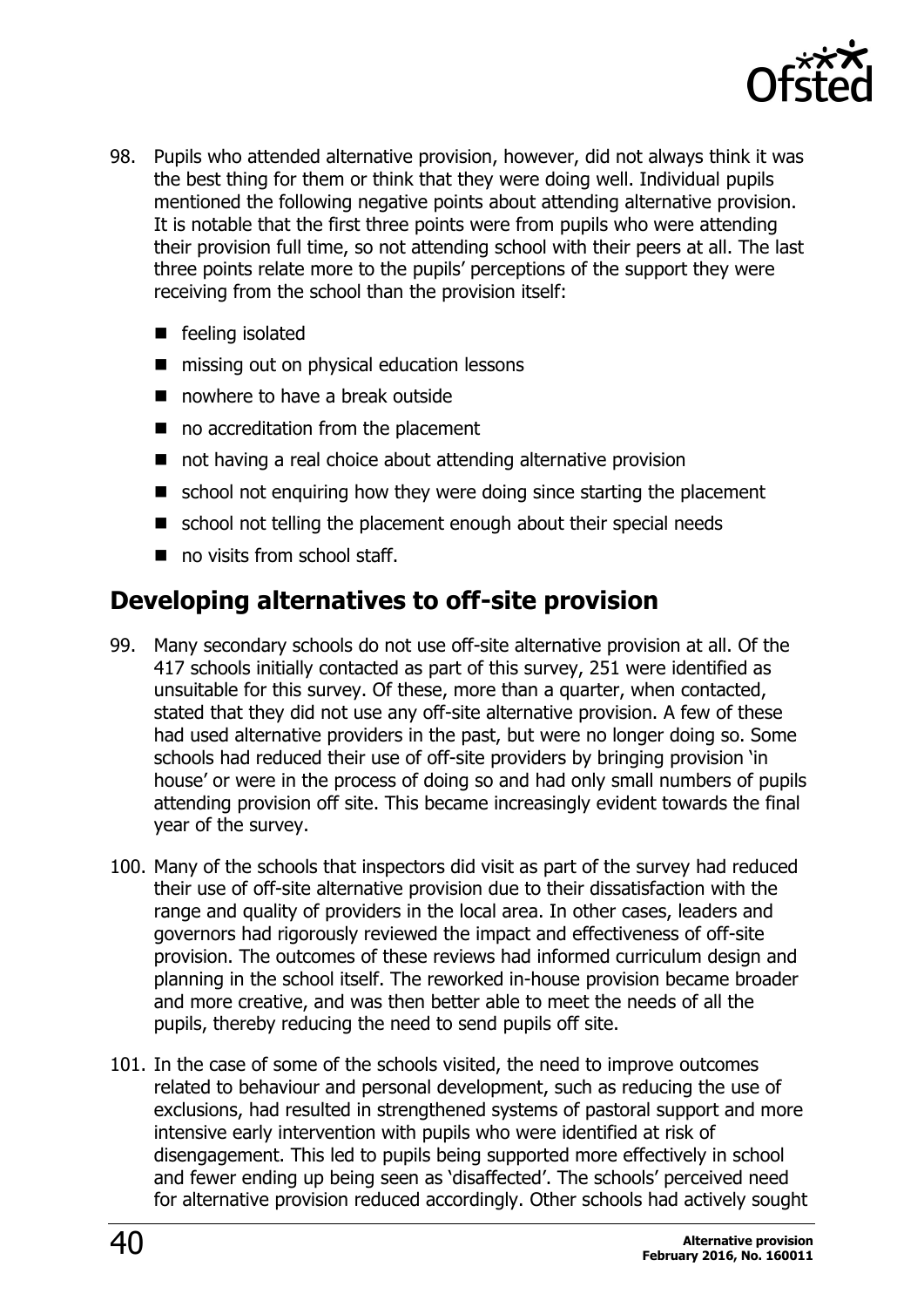

to improve attendance and behaviour by developing their curriculum offer so that it better suited the needs and interests of pupils who may be at risk of not succeeding. Some schools had for example, shifted from a largely academic subject offer, to more flexible and personalised pathways that included a broader range of practical or vocational subjects.

102. One school had set up a specialist inclusion centre on site and this was showing early signs of success. This centre formed a base for pupils, many of whom would previously have been sent out to different alternative provision placements, to undertake a more bespoke curriculum while receiving strong pastoral care and support from the school.

> As part of leaders' commitment to reducing rates of exclusion and the number of pupils not entering education, employment or training on leaving school, the school had established its own specialist inclusion centre. Pupils were taught a well-balanced academic and vocational curriculum that was adapted to suit pupils' abilities. This included core subjects, vocational subjects and a one-day per week work experience placement. There was a strong focus on careers education, citizenship and religious education. Pupils were taught in small groups by specialist teachers and spoke positively about the benefits of being taught in a small group in their dedicated base. The centre tutor was very effective in ensuring that pupils' academic and personal and social needs were met. As a result of this, leaders were able to demonstrate improvements in pupils' learning, attendance and behaviour.

103. Some schools were developing specialist work-based learning facilities on site to accommodate a school-based alternative provision offer.

> A bicycle repair workshop was run as a commercial business. Specialist instructors were brought to the school site. This gave pupils an authentic, well-structured educational experience of cycle maintenance and repairs, under the guidance of a well-qualified instructor. The school also involved off-site providers in an annual careers convention and in careers interviews with pupils. This enhanced partnership work and gave off-site providers a greater sense of contribution to pupils' education.

Another school offered a broad range of on-site work-based experiences to promote pupils' engagement. This included engineering, through partnership with a major UK design and manufacturing company, opportunities to be involved in the combined cadet forces, an equestrian team, horticultural projects, including an orchid house, and a bicycle repair workshop. Governors were very clear that this unique and wideranging offer had reduced the need for the use of off-site provision.

A lack of effective local off-site providers had led to another school forming a consortium with other local schools to establish a local free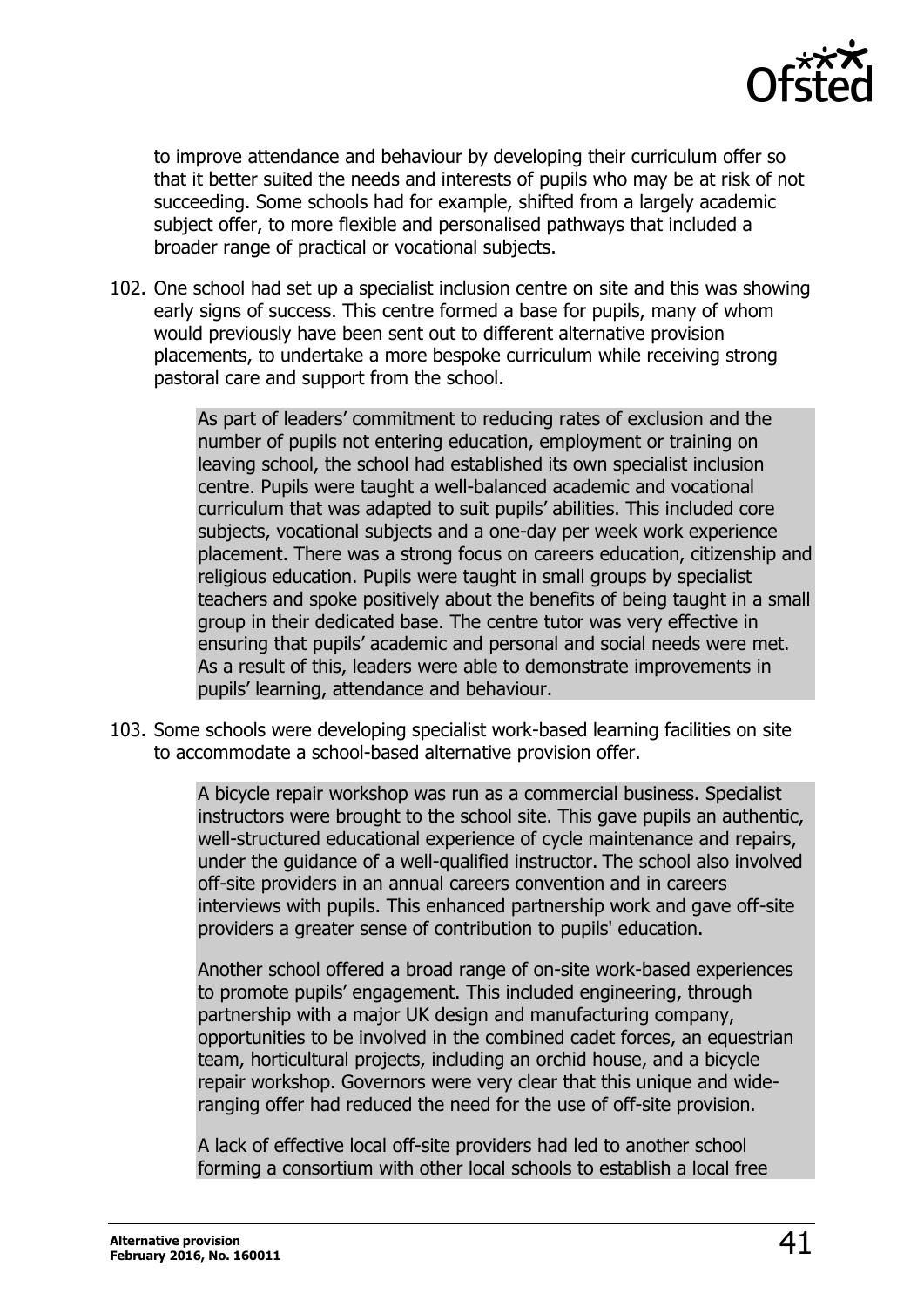

school that would provide a curriculum structured around alternative provision for identified pupils.

104. The schools visited that had begun to operate their own version of alterative provision on-site were able to demonstrate a number of benefits. By bringing the alterative curriculum in house, the quality of delivery and tracking of outcomes were subject to the school's own monitoring and evaluation arrangements. This enabled leaders to have greater quality control of provision and overcome discrepancies that they had sometimes encountered before between the quality of information offered by different off-site providers. In one school visited for example, there was a discernible difference between the detailed tracking of improvements in the academic progress, attendance, behaviour and employability skills of pupils who attended the school's on-site alterative provision and that reported by off-site providers, which varied widely. Some schools were also able to demonstrate how adjustments to their own curriculum and stronger focus on early intervention were reducing the need for off-site provision. For many of these schools, off-site provision was viewed as a 'last resort' for the few pupils whose needs could not be met by resources in school.

### <span id="page-41-0"></span>**Ofsted's inspection of alternative provision**

105. At the time of the 2011 survey, schools' use of alternative provision was not evaluated in section 5 inspections. The survey recommended that:

> 'Ofsted should consider how best to evaluate, during section 5 and section 8 inspections, the appropriateness of alternative provision placements and the progress made by all pupils who attend alternative provision.'

- 106. In January 2012, Ofsted's new framework for school inspection required inspectors to evaluate how well schools used alternative provision, if relevant. This focus was strengthened in September 2012 in a revised version of the school inspection handbook. Inspectors received guidance and training on what to consider when looking at this aspect of schools' work, including the safety of pupils and how safe they feel when attending alternative provision.
- 107. In addition to the detailed feedback some schools have received as part of this three-year survey, the greater focus on alternative provision during routine inspection has helped to emphasise the importance of alternative provision being good quality and well monitored.
- 108. There is evidence that schools have made good use of the feedback they received during the alternative provision survey visits. Inspection reports for schools that have been re-inspected under section 5 since their survey visits frequently include positive comments about the organisation or impact of the provision, as illustrated in the examples below.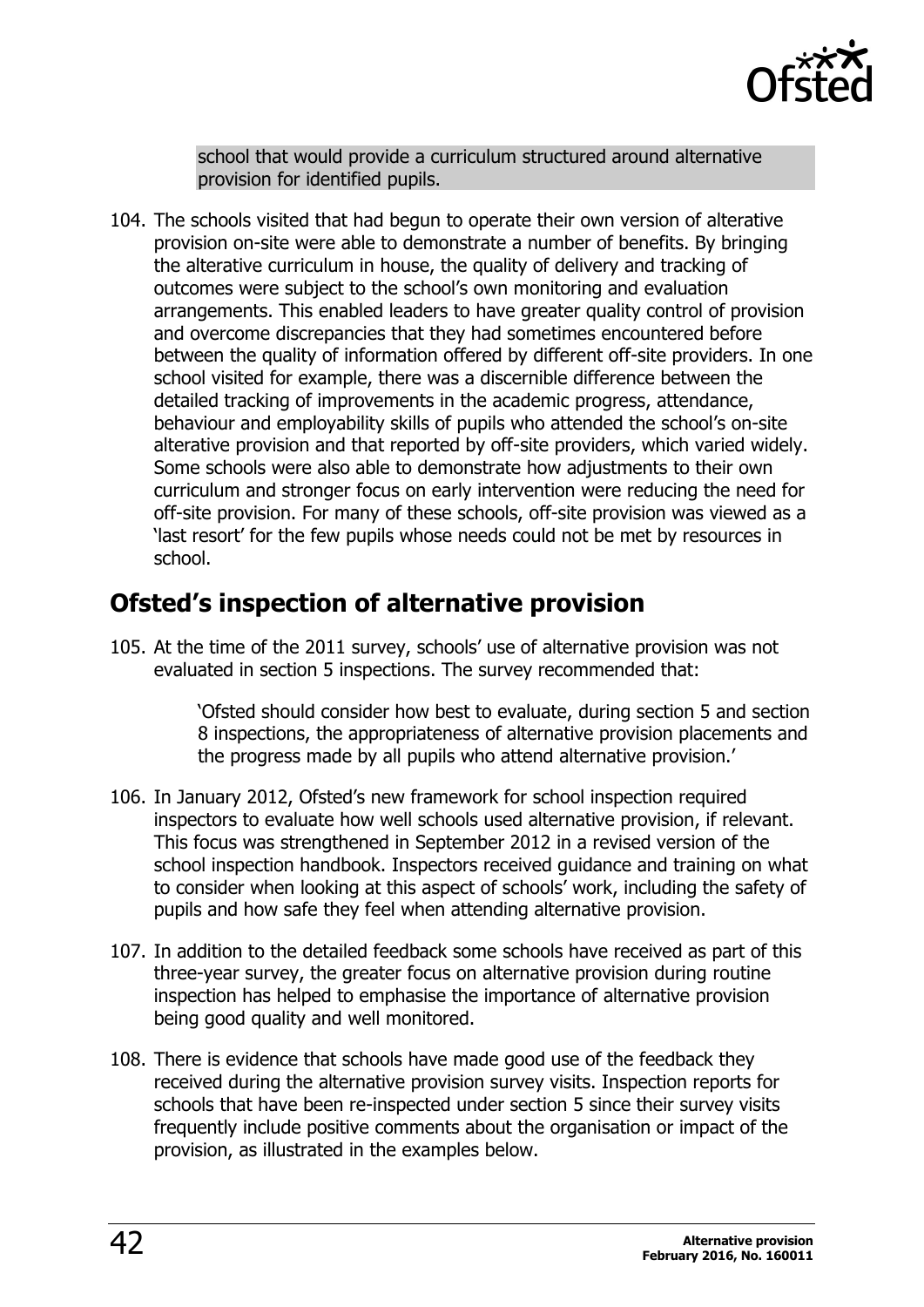

'Pupils who attend off-site provision make outstanding progress in their studies.'

'Those who attend off-site provision have seen distinct improvements in their attendance.'

'Pupils who attend alternative provision achieve well because they are motivated both to attend their courses or placements and to focus on their learning at school. School leaders ensure that they have the opportunity to succeed in English and mathematics to reduce any disadvantage.'

'Some pupils who have social and emotional difficulties benefit from effective alternative provision. Almost all go on to further education, training or work after Year 11.'

'The alternative provision for some older pupils makes a strong contribution to the achievement of the pupils involved.'

'The achievement of pupils who attend off-site provision is good. The provision helps them improve their work-based skills and potential employability.'

'Safeguarding has a high priority in school and with off-site providers. The designated safeguarding leader conscientiously ensures all requirements are met so that pupils are protected and staff are alert to potential dangers vulnerable pupils may face.'

'There is close liaison between the school and alternative education providers. This means that pupils who receive part of their education off site are routinely tracked and monitored. Their attendance is good; they behave well and make good progress.'

#### <span id="page-42-0"></span>**Unregistered providers**

- 109. As Ofsted found in 2011, and during the first year of this survey, many of the providers were never inspected by Ofsted as they did not meet the criteria that would require them to register as an independent school or a pupil referral unit.<sup>16</sup> Several providers told inspectors that they were planning to register as an independent school so that they could expand their work with young people. This included, for example, to enable them to work with more young people with a statement or who are looked after, or to cater for pupils full time.
- 110. Throughout the survey, Her Majesty's Inspectors found schools that were sending their pupils to providers that should have been registered as

-

<sup>&</sup>lt;sup>16</sup> A provider of alternative provision should be registered as an independent school if it caters fulltime for five or more pupils of compulsory school age; or one such pupil who is looked after or has a statement of special educational needs.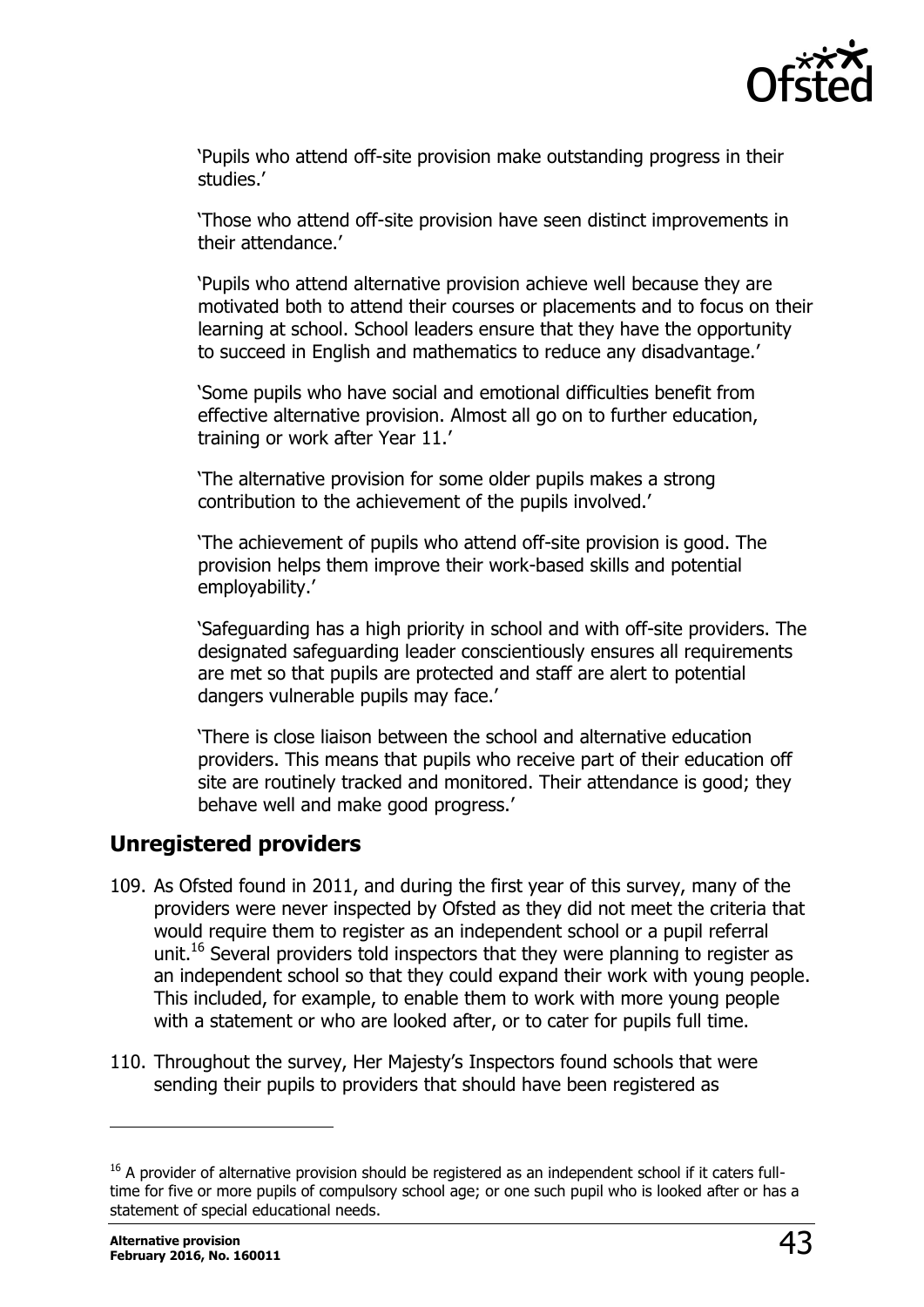

independent schools. Provision that should have been registered by a local authority as a pupil referral unit was also found. A common issue occurred where a school was sending only one pupil to a provider, or was sending pupils only part time, but had failed to check how many pupils from other schools were also attending the provider and on what basis. Schools too often assumed that the provider would have registered with the DfE if they needed to, but this was not always the case. Altogether, Ofsted referred 17 providers to the DfE following survey visits, 14 of which the DfE judged should have been registered as independent schools or pupil referral units. These have all since closed or undergone the appropriate registration procedures and, therefore, will be inspected in the future.

#### **Research publications feedback**

We are interested in finding out how useful you have found this publication.

Are you thinking of putting these ideas into practice; or already doing something similar that could help other providers; or are you just interested? We would welcome your views and ideas. Complete our survey [here.](https://www.surveymonkey.com/r/researchpublications)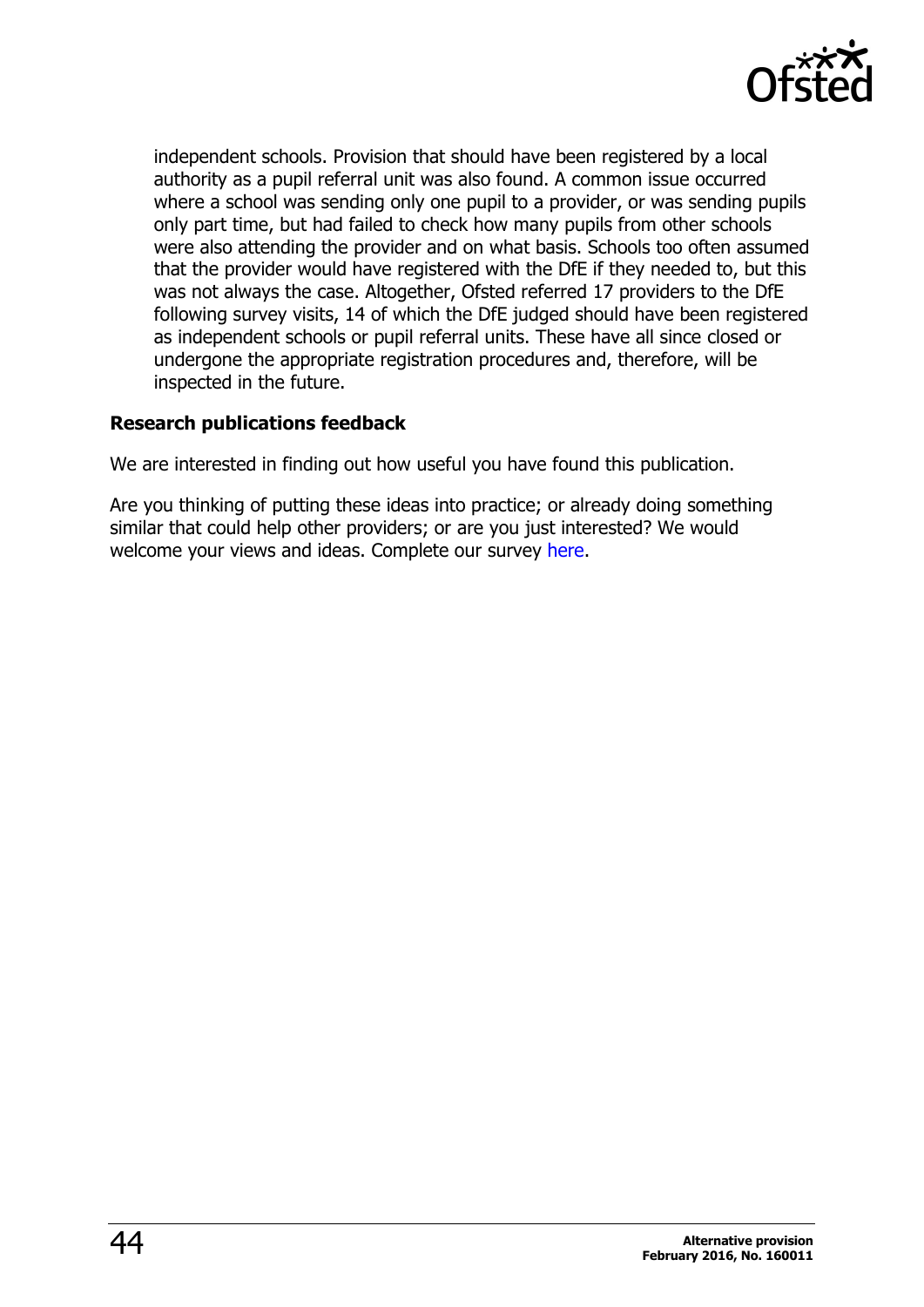

# <span id="page-44-0"></span>**Annex A: schools visited**

| <b>Provider</b>                                      | <b>Local authority</b>        |
|------------------------------------------------------|-------------------------------|
| Abbey College, Ramsey                                | Cambridgeshire                |
| Acklam Grange School A Specialist Technology College |                               |
| for Maths and Computing                              | Middlesbrough                 |
| <b>Acton High School</b>                             | Ealing                        |
| Addey and Stanhope School                            | Lewisham                      |
| Altwood CofE Secondary School                        | <b>Windsor and Maidenhead</b> |
| Archbishop Sancroft High                             | <b>Norfolk</b>                |
| Astley Sports College and Community High School      | Tameside                      |
| Avon Valley College                                  | Wiltshire                     |
| <b>Babington Community College</b>                   | Leicester                     |
| Balshaws CE High School                              | Lancashire                    |
| <b>Barclay School</b>                                | Hertfordshire                 |
| Barnfield South Academy Luton                        | Luton                         |
| <b>Barnhill Community High School</b>                | Hillingdon                    |
| Barr's Hill School and Community College             | Coventry                      |
| <b>Bay House School</b>                              | Hampshire                     |
| Bedford Academy                                      | Bedford Borough               |
| Bedlingtonshire Community High School                | Northumberland                |
| <b>Beechwood School</b>                              | Slough                        |
| <b>Benfield School</b>                               | Newcastle upon Tyne           |
| Bexleyheath Academy                                  | <b>Bexley</b>                 |
| <b>Bingley Grammar School</b>                        | <b>Bradford</b>               |
| <b>Birley Community College</b>                      | Sheffield                     |
| <b>Bishop Douglass School Finchley</b>               | <b>Barnet</b>                 |
| <b>Blandford School</b>                              | Dorset                        |
| <b>Bluecoat Academy</b>                              | Nottingham                    |
| Bridgewater High School                              | Warrington                    |
| <b>Buile Hill Visual Arts College</b>                | Salford                       |
| Cardinal Pole Catholic School                        | Hackney                       |
| <b>Castle Community College</b>                      | Kent                          |
| Cedars - Newcastle, Moorlands and Darwin Bases       | Staffordshire                 |
| Challney High School for Boys and Community College  | Luton                         |
| Chesterfield High School                             | Liverpool                     |
| Christ's College Finchley                            | <b>Barnet</b>                 |
| <b>Churchill Community College</b>                   | North Tyneside                |
| <b>Commonweal School</b>                             | Swindon                       |
| Consett Academy                                      | Durham                        |
| <b>Coundon Court</b>                                 | Coventry                      |
| Cowley International College                         | St. Helens                    |
| <b>Cranbury College</b>                              | Reading                       |
| Crofton Academy                                      | Wakefield                     |
| Dacorum Education Support Centre                     | Hertfordshire                 |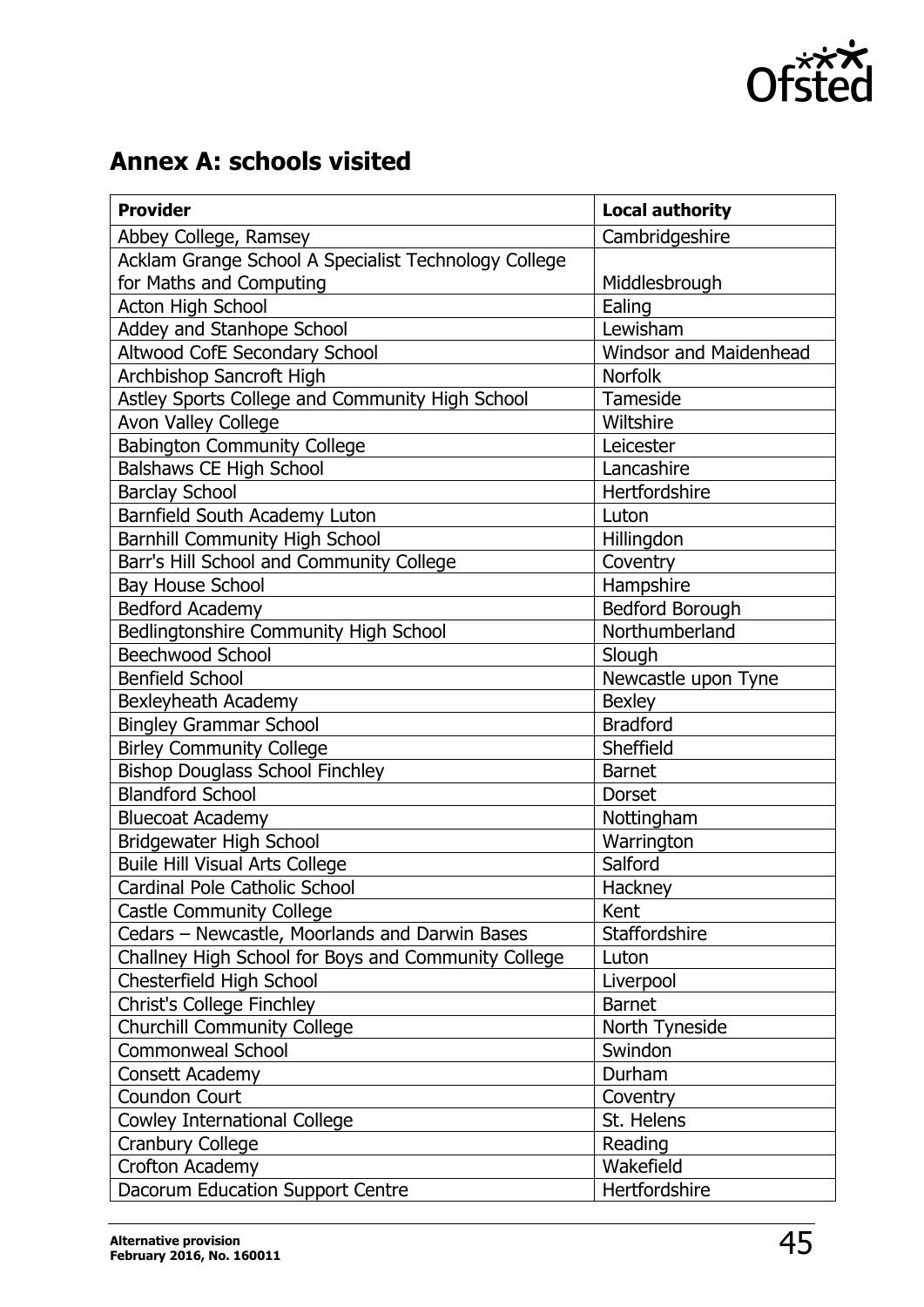

| Dawlish Community College                         | Devon                       |  |
|---------------------------------------------------|-----------------------------|--|
| <b>Denton Community College</b>                   | Tameside                    |  |
| Derby Moor Community Sports College               | Derby                       |  |
| <b>Devizes School</b>                             | Wiltshire                   |  |
| Droitwich Spa High School and Sixth Form Centre   | Worcestershire              |  |
| Elthorne Park High School                         | Ealing                      |  |
| Ercall Wood Technology College                    | Telford and Wrekin          |  |
| Erith School                                      | <b>Bexley</b>               |  |
| Fernwood School                                   | Nottingham                  |  |
| Fir Vale High                                     | Sheffield                   |  |
| Firth Park Community Arts College                 | Sheffield                   |  |
| <b>Fountain House</b>                             | Kingston upon Hull, City of |  |
| Framwellgate School Durham                        | Durham                      |  |
| Freebrough Academy                                | Redcar and Cleveland        |  |
| Greig City Academy                                | Haringey                    |  |
| Guilsborough School                               | Northamptonshire            |  |
| Harlington Upper School                           | <b>Central Bedfordshire</b> |  |
| Harper Green School                               | <b>Bolton</b>               |  |
| Harris Academy Bromley                            | <b>Bromley</b>              |  |
| Hawkley Hall High School                          | Wigan                       |  |
| Heysham High School Sports College                | Lancashire                  |  |
| <b>Highcliffe School</b>                          | <b>Dorset</b>               |  |
| <b>Highfields School</b>                          | Derbyshire                  |  |
| Hinchingbrooke School                             | Cambridgeshire              |  |
| Hodge Hill Sports and Enterprise College          | Birmingham                  |  |
| John Ferneley College                             | Leicestershire              |  |
| John Masefield High School                        | Herefordshire               |  |
| John Whitgift Academy                             | North East Lincolnshire     |  |
| King Edward VII Science and Sport College         | Leicestershire              |  |
| Landau Forte Academy, Amington                    | Staffordshire               |  |
| Launceston College                                | Cornwall                    |  |
| Little Lever School                               | <b>Bolton</b>               |  |
| Long Stratton High School                         | Norfolk                     |  |
| Lord Grey School                                  | Milton Keynes               |  |
| Maghull High School                               | Liverpool                   |  |
| Malcolm Arnold Academy                            | Northamptonshire            |  |
| <b>Malton School</b>                              | North Yorkshire             |  |
|                                                   | Manchester                  |  |
| Manchester Academy<br>Manchester Secondary PRU    | Manchester                  |  |
|                                                   |                             |  |
| Marple Hall School                                | Stockport                   |  |
| <b>Marshalls Park School</b>                      | Havering                    |  |
| Mount Carmel Roman Catholic High School, Hyndburn | Lancashire                  |  |
| Mount St Joseph: Business and Enterprise College  | <b>Bolton</b>               |  |
| North East Wolverhampton Academy                  | Wolverhampton               |  |
| North Kesteven School                             | Lincolnshire                |  |
| North Leamington School                           | Warwickshire                |  |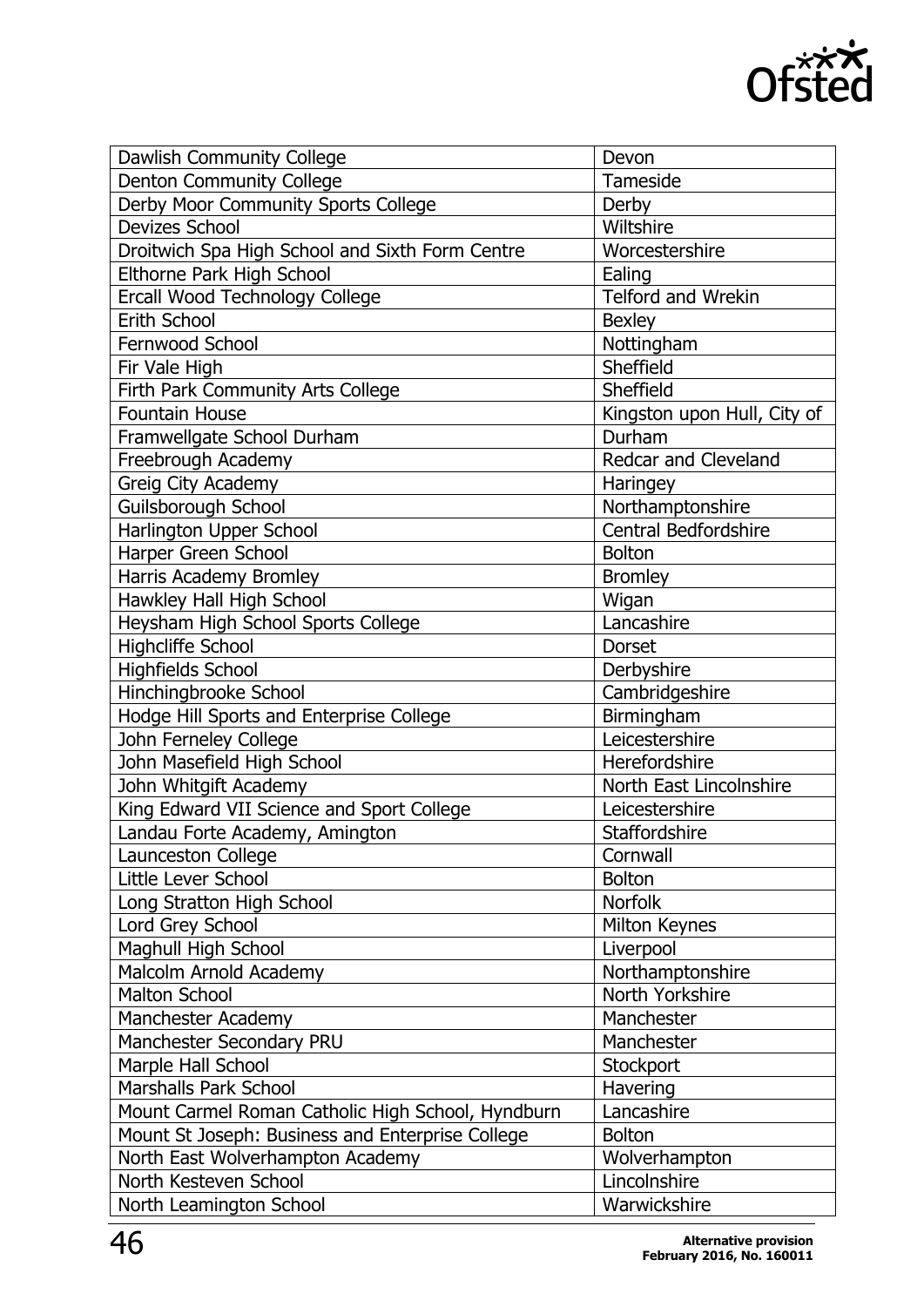

| Northfleet School for Girls                          | Kent                   |  |
|------------------------------------------------------|------------------------|--|
| Northumberland Park                                  | Haringey               |  |
| Nower Hill High School                               | Harrow                 |  |
| <b>Orchard School Bristol</b>                        | <b>Bristol City of</b> |  |
| Ormiston Bushfield Academy                           | Peterborough           |  |
| Ormiston Horizon Academy                             | Stoke-on-Trent         |  |
| <b>Ormskirk School</b>                               | Lancashire             |  |
| Ossett Academy and Sixth Form College                | Wakefield              |  |
| <b>Ounsdale High School</b>                          | Staffordshire          |  |
| Park House School                                    | <b>West Berkshire</b>  |  |
| Penryn College                                       | Cornwall               |  |
| <b>Plumstead Manor School</b>                        | Greenwich              |  |
| Preston School Academy                               | Somerset               |  |
| Prince Henry's High School                           | Worcestershire         |  |
| Priory School                                        | <b>East Sussex</b>     |  |
| Ralph Thoresby School                                | Leeds                  |  |
| Rawlins Academy                                      | Leicestershire         |  |
| Ridgewood School                                     | Doncaster              |  |
| Rivington and Blackrod High School                   | <b>Bolton</b>          |  |
| Rodborough Technology College                        | Surrey                 |  |
| Royton and Crompton School                           | Oldham                 |  |
| <b>RSA Academy</b>                                   | Sandwell               |  |
| <b>Rushey Mead School</b>                            | Leicester              |  |
| Saffron Walden County High School                    | <b>Essex</b>           |  |
| Saint Benedict Academy                               | Derby                  |  |
| Sale High School                                     | <b>Trafford</b>        |  |
| Sedgehill School                                     | Lewisham               |  |
| Shenley Academy                                      | Birmingham             |  |
| Shirley High School Performing Arts College          | Croydon                |  |
| Sir Bernard Lovell School                            | South Gloucestershire  |  |
| South Shields Community School                       | South Tyneside         |  |
| St Bernadette Catholic Secondary School              | <b>Bristol City of</b> |  |
| St Edmund Campion Catholic School & Sixth Form       |                        |  |
| Centre                                               | Birmingham             |  |
| St Joseph's Catholic College                         | Swindon                |  |
| St Mary Magdalene Academy                            | Islington              |  |
| St Peter's Catholic High School Visual Arts College  | Wigan                  |  |
| St Thomas More Catholic School                       | Bedford Borough        |  |
| Studley High School - A Humanities and Music College | Warwickshire           |  |
| The Avon Valley School and Performing Arts College   | Warwickshire           |  |
| The Bankfield School                                 | Halton                 |  |
| The Benjamin Britten High School                     | <b>Suffolk</b>         |  |
| The Bulmershe School                                 | Wokingham              |  |
| The Bulwell Academy                                  | Nottingham             |  |
| The Causeway School                                  | <b>East Sussex</b>     |  |
| The Co-operative Academy of Manchester               | Manchester             |  |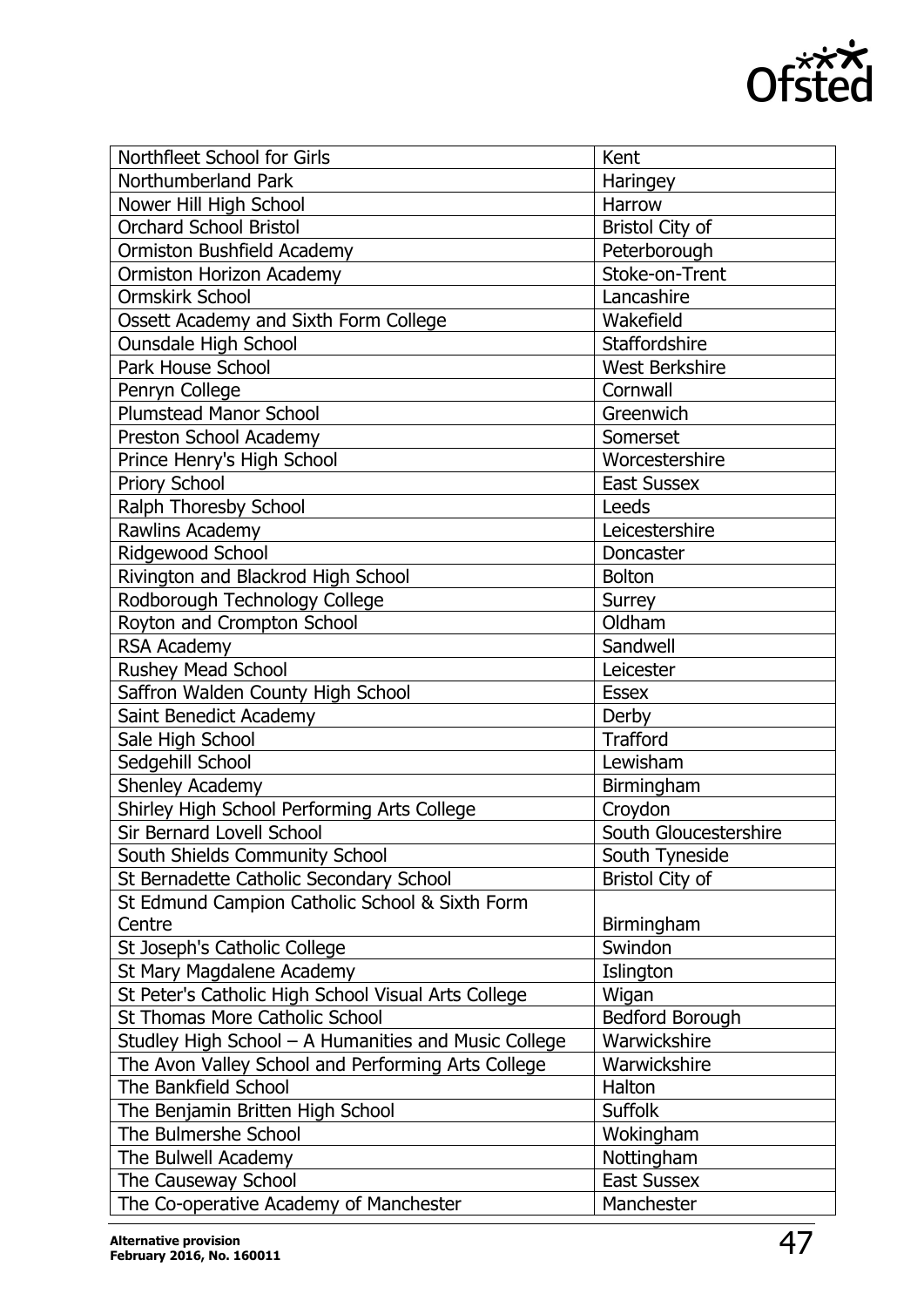

| The de Ferrers Academy                                 | Staffordshire          |
|--------------------------------------------------------|------------------------|
| <b>The Gilberd School</b>                              | <b>Essex</b>           |
| The Grange School                                      | Buckinghamshire        |
| The Hillcrest School and Community College             | <b>Dudley</b>          |
| The Holly Hall Academy                                 | <b>Dudley</b>          |
| The Hundred of Hoo School                              | Medway                 |
| The Lacon Childe School                                | Shropshire             |
| The Lancaster School                                   | Leicester              |
| The Linden Centre, Farnborough                         | Hampshire              |
| The Newark Academy                                     | Nottinghamshire        |
| The Open Academy                                       | <b>Norfolk</b>         |
| The Sydney Russell School                              | Barking and Dagenham   |
| The Trafalgar School at Downton                        | Wiltshire              |
| <b>Thomas Tallis School</b>                            | Greenwich              |
| <b>Tiverton High School</b>                            | Devon                  |
| Trinity Academy, Halifax                               | Calderdale             |
| Trinity Church of England School, Belvedere            | <b>Bexley</b>          |
| <b>Tuxford Academy</b>                                 | Nottinghamshire        |
| <b>Upper Shirley High School</b>                       | Southampton            |
| <b>Uppingham Community College</b>                     | <b>Rutland</b>         |
| <b>Walworth Academy</b>                                | Southwark              |
| Wath Comprehensive School: A Language College          | Rotherham              |
| <b>Weavers School</b>                                  | Northamptonshire       |
| West Lakes Academy                                     | Cumbria                |
| <b>Westminster Academy</b>                             | Westminster            |
| <b>Wexham School</b>                                   | Slough                 |
| Whitecross Hereford; High School and Specialist Sports |                        |
| College                                                | Herefordshire          |
| Windsor Girls' School                                  | Windsor and Maidenhead |
| Winterhill School                                      | Rotherham              |
| <b>Woking High School</b>                              | Surrey                 |
| <b>Wood Green School</b>                               | Oxfordshire            |
|                                                        | Bath and North East    |
| Writhlington School                                    | Somerset               |
| <b>Yardleys School</b>                                 | Birmingham             |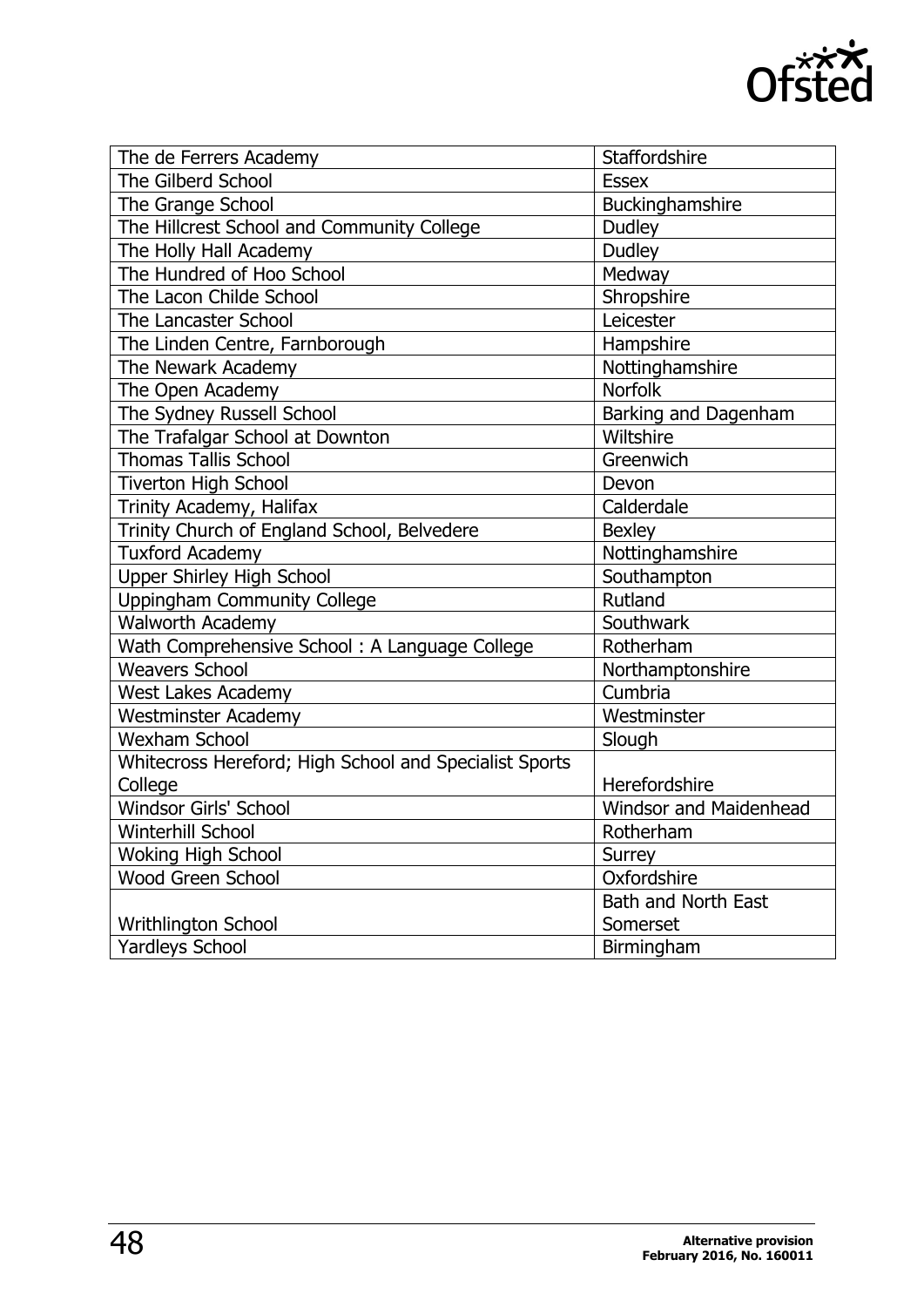

### <span id="page-48-0"></span>**Annex B:**

#### <span id="page-48-1"></span>**The pupils involved**

- 111. Across the 165 schools visited for this survey, a total of 3,849 pupils in Years 9 to 11 were attending alternative provision away from the site of their school for at least part of each week at the time of the survey visit.
- 112. Over the three years of the survey, overall numbers of pupils attending alternative provision fell from 1,288 in 2012/13 to 1,058 in 2014/15, although a sharp increase to 1,503 was seen from 2012/13 to 2013/14, at a time when there was a fall in the overall numbers of pupils in the schools surveyed. These differences may be down to variation in the samples selected for each year, rather than indicative of change across the sector in the use of alternative provision.

#### **Figure 1: Number of pupils attending alternative provision in the schools visited, by year group**



- 113. Of the pupils on roll in Years 9 to 11 in the schools visited across the survey, 4% attended some form of alternative provision. This represents a fall compared with the figure of 7% at the time of Ofsted's previous survey in 2011. In the small number of pupil referral units visited, 60% of pupils spent at least some of their week attending an alternative off-site placement. This is a much higher proportion than in mainstream schools and also higher than the figure of 50% that was reported in 2011.
- 114. Of the 3,849 pupils in Years 9 to 11 attending alternative provision, just over 10% were identified by schools as having special educational needs and 35 pupils were looked after.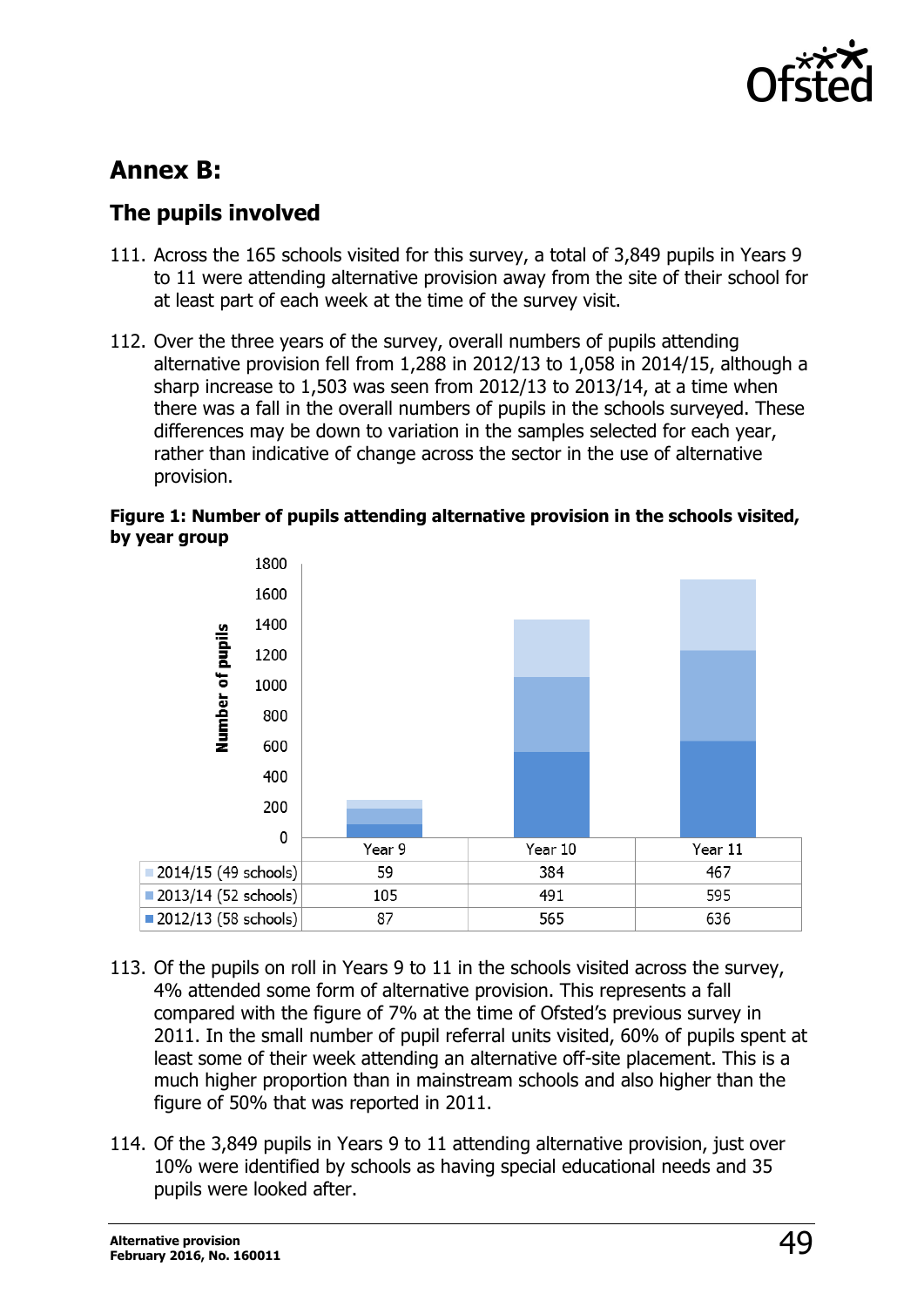

- 115. The numbers of pupils involved and the length of time they spent off site varied considerably from school to school. At one secondary school with 431 places in Years 9 to 11, for example, only one pupil attended alternative provision and this was on a full-time basis. In contrast, a similar-sized mainstream school with 426 places in Years 9 to 11 had 98 pupils attending alternative provision, the majority for one day each week. Some of the larger numbers of pupils attending off-site provision were seen in some of the pupil referral units visited where off-site provision was used to broaden and enhance the vocational curriculum for all pupils. The time pupils spend attending off-site alternative provision appears to be increasing. Placements varied in length from half a day to five days a week. The majority were for one day. However, over the course of the survey, inspectors saw an increase in the number of pupils who attended alternative provision for five days a week.
- 116. Information about the cost of alternative provision for the year prior to the visit and the current academic year was collected from 137 of the 165 schools visited. Almost £10 million had been spent by schools on funding places in alternative provision over the three-year period from September 2011 to July 2014. The cost of alternative provision in the six pupil referral units visited accounted for just over a quarter of this amount.
- 117. Over the three years of the survey, there was an increase in the amount spent by schools on alternative provision. In the first year of the survey, the total cost of alternative provision used by schools in the previous academic year (2011/12) was almost £2.4 million. A sharp increase in the total amount spent was then seen for 2012/13 to about £3.5 million, rising still further to just over £3.9 million for 2013/14.

#### **Financial resources spent on off-site alternative provision in the year prior to the survey visit**

|                                | 2011/12    | 2012/13    | 2013/14    |
|--------------------------------|------------|------------|------------|
|                                | (58        | (57        | (50        |
|                                | schools)   | schools)   | schools)   |
| Total spend across all schools | £2,377,707 | £3,487,261 | £3,915,586 |
| Average pupil spend per school | £2,536     | £2,503     |            |

#### **Financial resources spent on off-site alternative provision in the year of the survey visit**

|                                | 2012/13  | 2013/14  | 2014/15  |
|--------------------------------|----------|----------|----------|
|                                | (58      |          | '50      |
|                                | schools) | schools) | schools) |
| Average pupil spend per school | £2,336   | £2,284   | £3,178   |

Total spend of each school was not collected as this was not available at the time of the visits.

118. Schools visited had spent on average around £54,000 on alternative provision during the year prior to the survey inspection with amounts ranging from £1,000 to £280,000 depending on the number of pupils involved. The average amount spent by the six pupil referral units was significantly larger than other schools, at around £450,000, with amounts ranging from £46,000 for 57 pupils, to almost £1.8 million for provision for 148 pupils.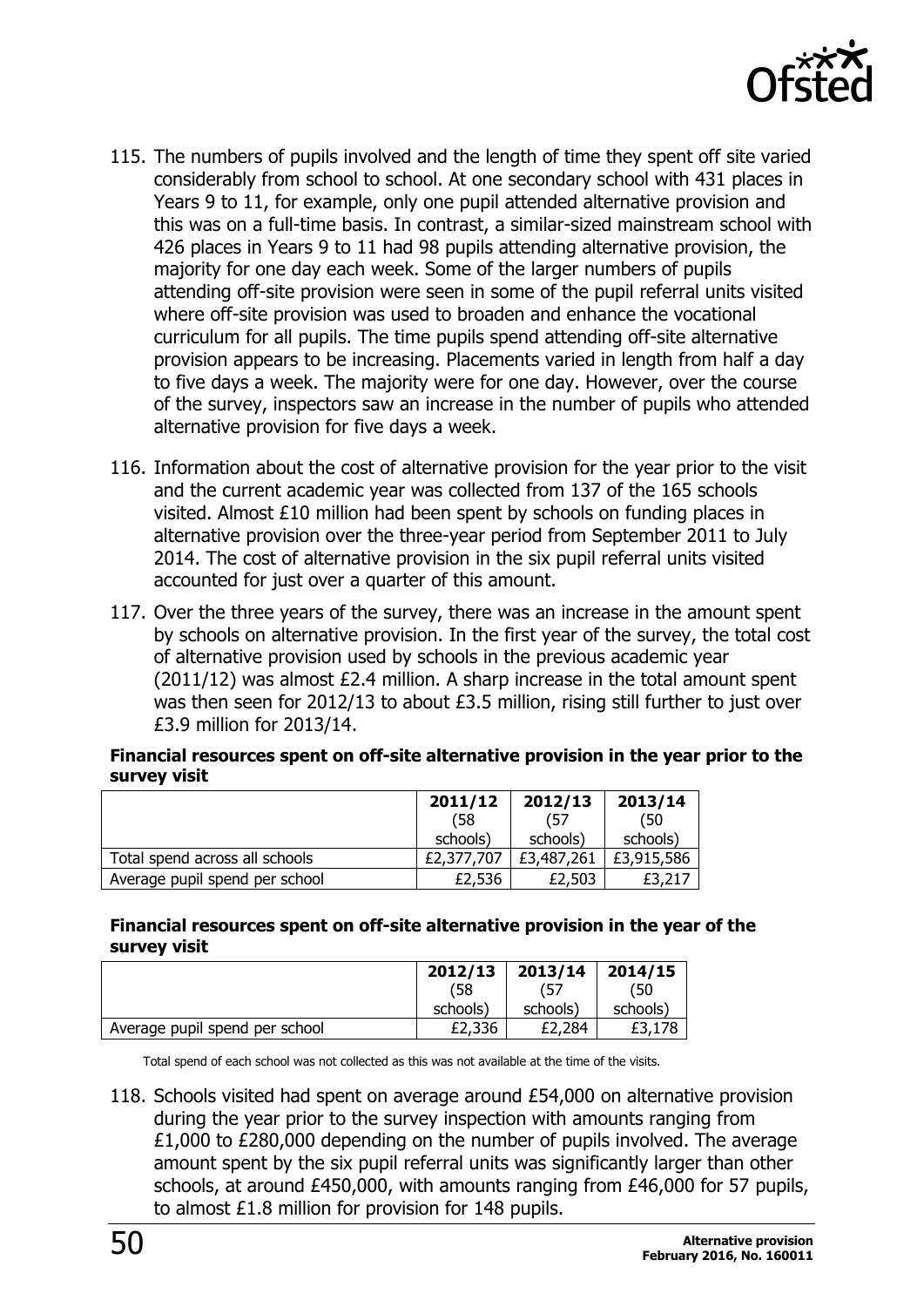

119. An overall increase in the average amount spent per pupil was seen over the survey period from about £2,536 in 2011/12 to £3,178 for the schools visited in 2014/15. However, most schools reported a reduction in the average amount spent per pupil currently taking part in alternative provision compared with the average amount spent in the previous academic year. There was considerable variation in the amount providers charged schools and pupil referral units visited depending on the number of part or whole days in attendance and the number of pupils involved.

#### <span id="page-50-0"></span>**The providers**

- 120. As reported in the interim report for this survey in 2014, the type and make-up of the 448 providers visited varied widely. Providers included colleges, workplaces, charities, work-based learning providers, special schools and academies, free schools, independent schools, pupil referral units and units which were run by a group of local schools for pupils who were in danger of being excluded. Some catered for large numbers of pupils from many schools, others for very small numbers. Some had a very specific focus, others taught many of the subjects found in any school curriculum. There were providers that were part of a chain of providers, and very small one-off establishments.
- 121. These examples of providers were identified in the interim report and remain typical of the range of provision used by the schools visited during the full three years of the survey.
	- The organisation is a registered charity. Each pupil is offered between one and four days of extended work experience each week. Vocational courses are offered, from entry level to BTEC awards, and certificates and diplomas in a range of subjects. The organisation also provides core subject teaching from Entry Level to Level 2. There are 160 part-time pupils. The organisation caters for learners aged 14 to 16 from 41 different schools.
	- A registered charity set up an alternative provision centre. It works in partnership with several charities and local authorities and is intended to be an alternative to permanent exclusion. The work carried out focuses strongly on the sport of boxing.
	- A national chain of 'fitness academies' aimed at engaging young people in education through sport and fitness coaching qualifications. It is aimed at the 14 to 16 age range. The centre visited had 12 pupils on roll.
	- A small independently owned garage that specialises in car electronics; it is run by the owner and one employee. The garage caters for one pupil who attends for one day a week as part of an extended work placement.
	- A national education charity with centres across the country. The aim is to re-engage disaffected young people in learning and raising their selfesteem. The provision visited is small, with seven to eight pupils on roll, a centre manager and another tutor. The standard model is for pupils to be